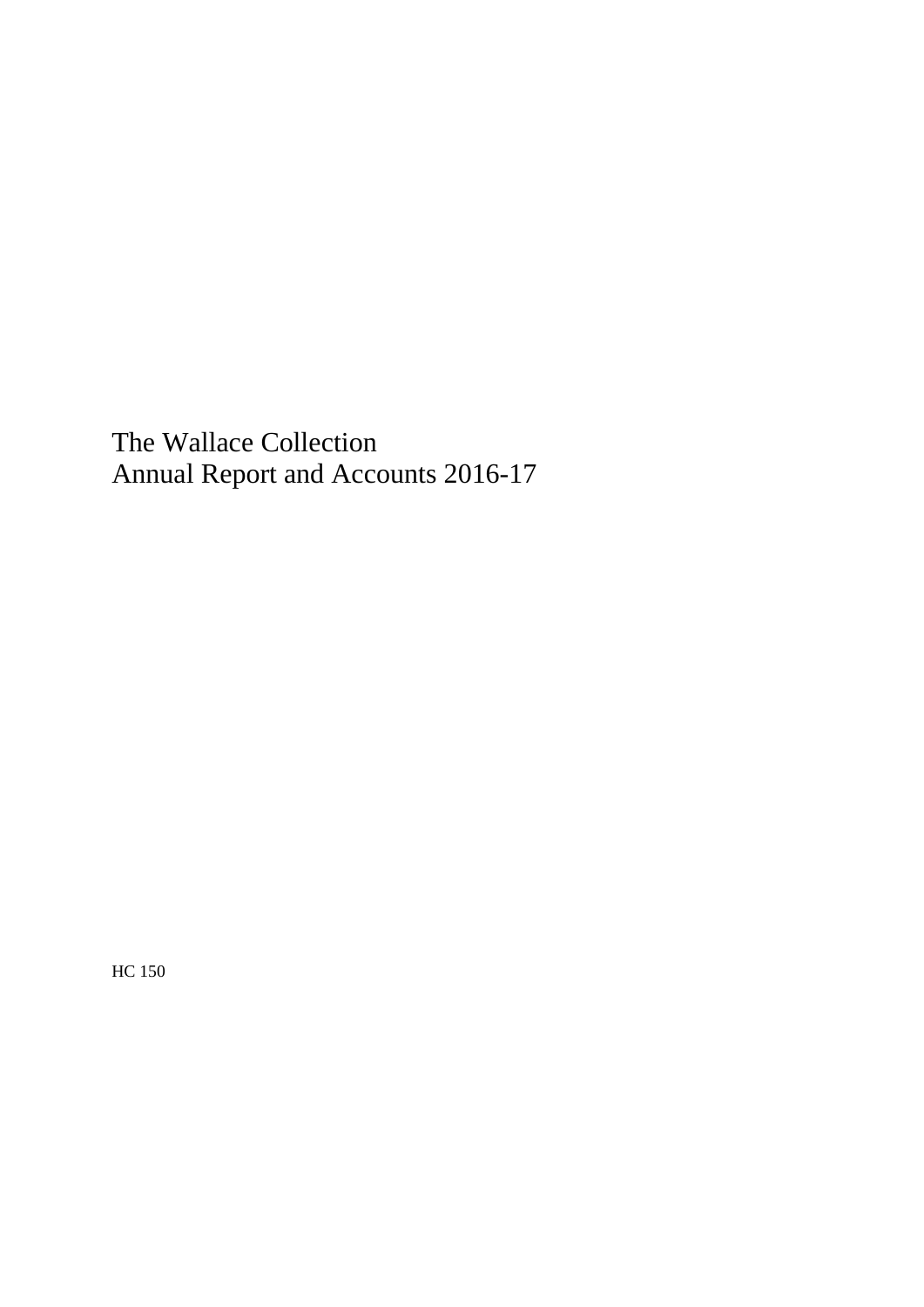Presented to Parliament pursuant to section 9(8) of the Museums and Galleries Act 1992

Ordered by the House of Commons to be printed 17 July 2017

HC 150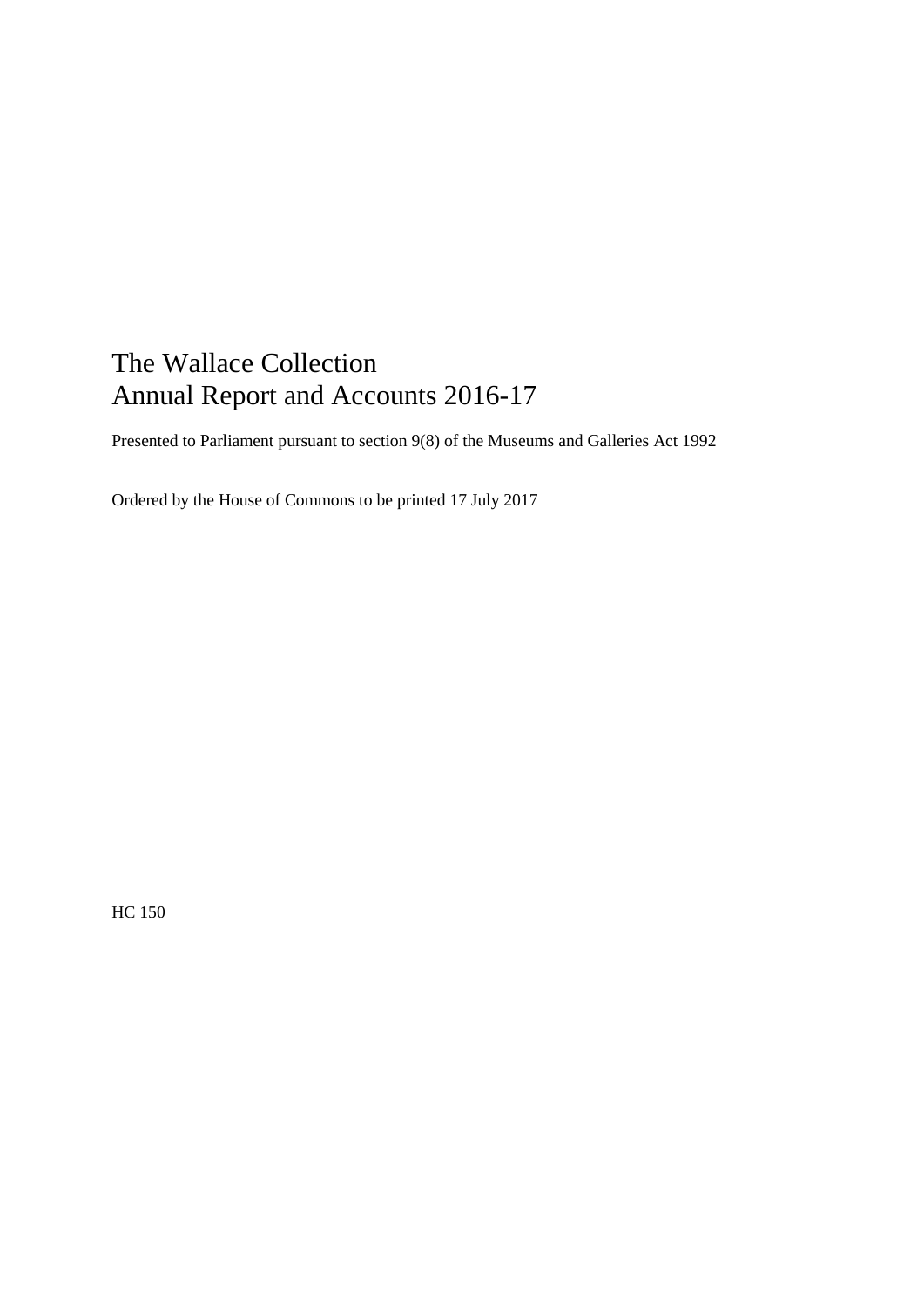© The Wallace Collection copyright 2017

The text of this document (this excludes, where present, the Royal Arms and all departmental or agency logos) may be reproduced free of charge in any format or medium provided that it is reproduced accurately and not in a misleading context.

 The material must be acknowledged as the Wallace Collection copyright and the document title specified. Where third party material has been identified, permission from the respective copyright holder must be sought.

Any enquiries related to this publication should be sent to us at [finance@wallacecollection.org.](mailto:finance@wallacecollection.org)

This publication is available at https://www.gov.uk/government/publications<br>Print ISBN 9781474143196

Web ISBN 9781474143202

ID 10041709 06/17

Printed on paper containing 75% recycled fibre content minimum

Printed in the UK by the Williams Lea Group on behalf of the Controller of Her Majesty's Stationery **Office**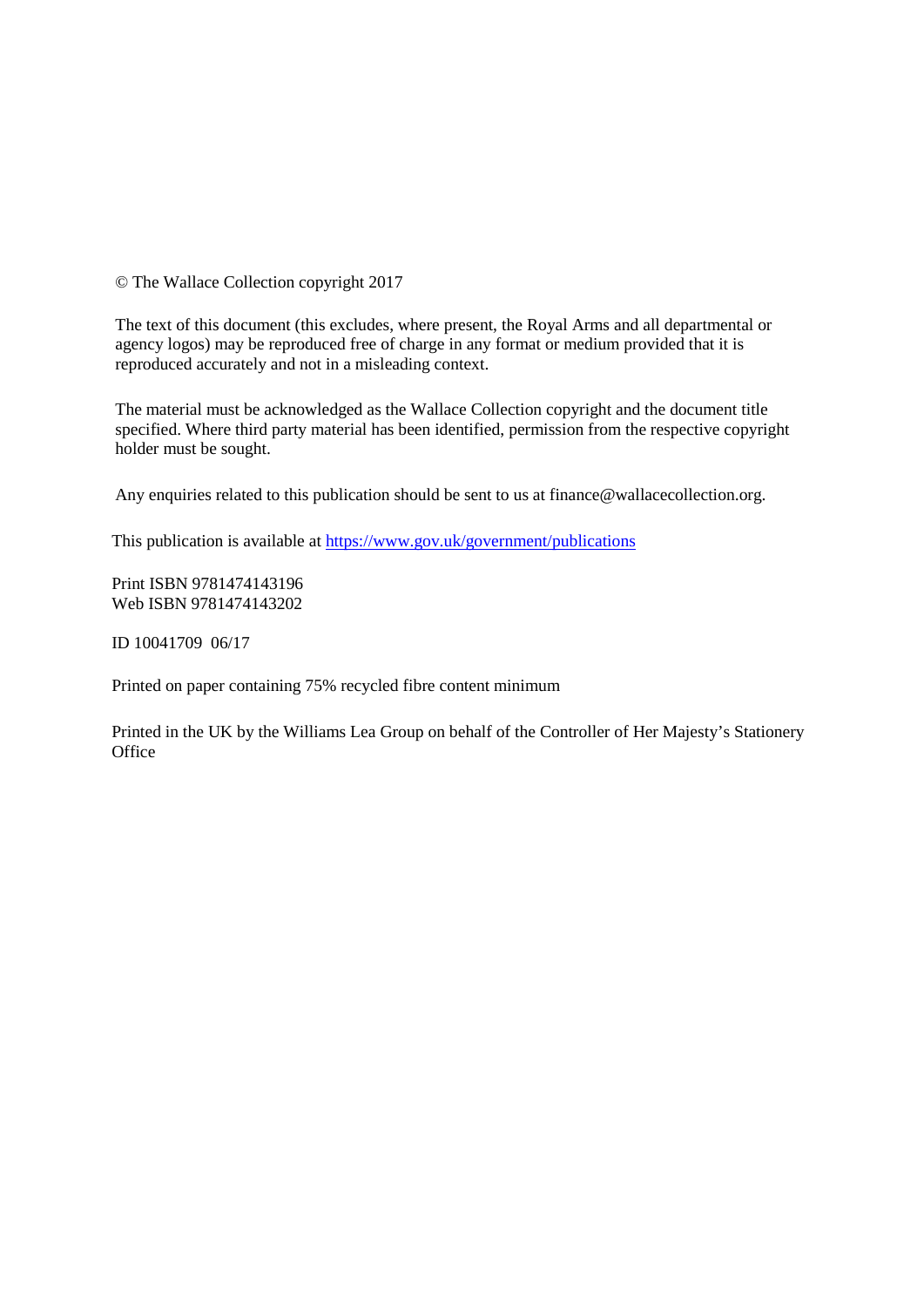# **Contents**

| Reference and Administrative Details of the Charity, its Trustees and Advisors 18  |  |
|------------------------------------------------------------------------------------|--|
|                                                                                    |  |
|                                                                                    |  |
|                                                                                    |  |
| The Certificate and Report of the Comptroller and Auditor General to the Houses of |  |
|                                                                                    |  |
|                                                                                    |  |
|                                                                                    |  |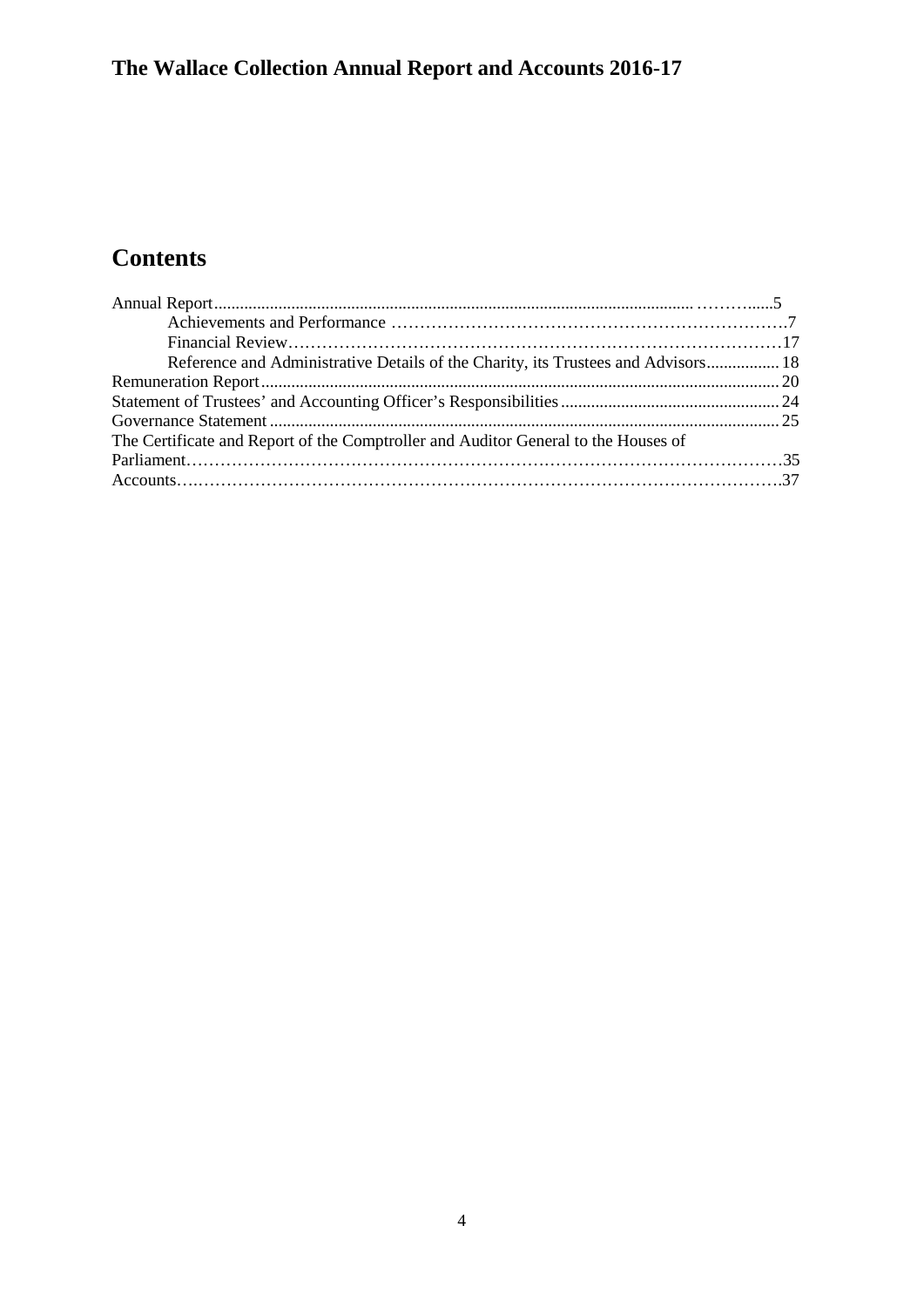# <span id="page-4-0"></span>Annual Report

# **Background information**

 Since the 1870s the collections have been housed in Hertford House, Manchester Square, London, to the nation by Lady Wallace in 1897 and opened to the public on 22 June 1900. Admission to the The Wallace Collection was formed by four generations of Marquesses of Hertford and by Sir Richard Wallace (the illegitimate son of the fourth Marquess), between the 1780s and the 1880s. W1U 3BN, one of the Hertford-Wallace residences and a Grade II listed building. It was bequeathed museum is free.

 A Treasury Minute of 28 July 1897 appointed the first Board of Trustees, which acts on the authority museum receives a Grant-in-Aid out of monies provided by Parliament. The museum is a Nonof a Declaration of Trust dated 27 July 1899, and of the Museums and Galleries Act 1992, which specifies the Board's general function to maintain, exhibit and grant access to, and promote public understanding and enjoyment of the Collection. Responsibility for Government financing of the Wallace Collection rests with the Secretary of State for Culture, Media and Sport, from whom the Departmental Public Body sponsored by the Department for Culture, Media and Sport. It is a charity exempt from registration under the Charities Act 2011. It has a wholly-owned subsidiary, Hertford House Marketing Limited, whose results are consolidated with the Wallace Collection's results for the purpose of these accounts.

 works of art. All are of the highest quality and of international importance. Its holdings of French The museum contains Old Master paintings, miniatures, sculpture, French furniture, porcelain and goldsmiths' work, European, African and Asian arms and armour, and medieval and Renaissance eighteenth-century art, European princely arms and armour, and Old Master paintings are internationally outstanding. Lady Wallace's bequest stipulated that the collection should be preserved as a national museum 'and shall be kept together unmixed with other works of art'. This has traditionally been understood to mean that the Collection cannot be added to and cannot lend.

## *The Collections*

The works of art in the Collection, broken down by collection category comprise:

| Pictures (paintings, watercolours, drawings and etchings) | 777   |
|-----------------------------------------------------------|-------|
| Miniatures                                                | 317   |
| Furniture                                                 | 525   |
| Sculpture                                                 | 481   |
| European Arms and Armour                                  | 1,342 |
| <b>Oriental Arms and Armour</b>                           | 1,057 |
| Asian and African Art                                     | 98    |
| Porcelain                                                 | 287   |
| Earthenware                                               | 203   |
| <b>Glass</b>                                              | 59    |
| Limoges enamels                                           | 29    |
| Gold boxes                                                | 89    |
| Works of Art                                              | 341   |
| Manuscript cuttings                                       | 32    |

These objects (5,637 in total) encompass a superb range of fine and decorative arts from the fifteenth to the nineteenth centuries. They are housed in twenty-seven rooms and galleries on the ground and first floors, with additional Exhibition Galleries, Visitors' Library, Lecture Theatre, Meeting Room, Education Studio and Conservation Gallery on the lower ground floor.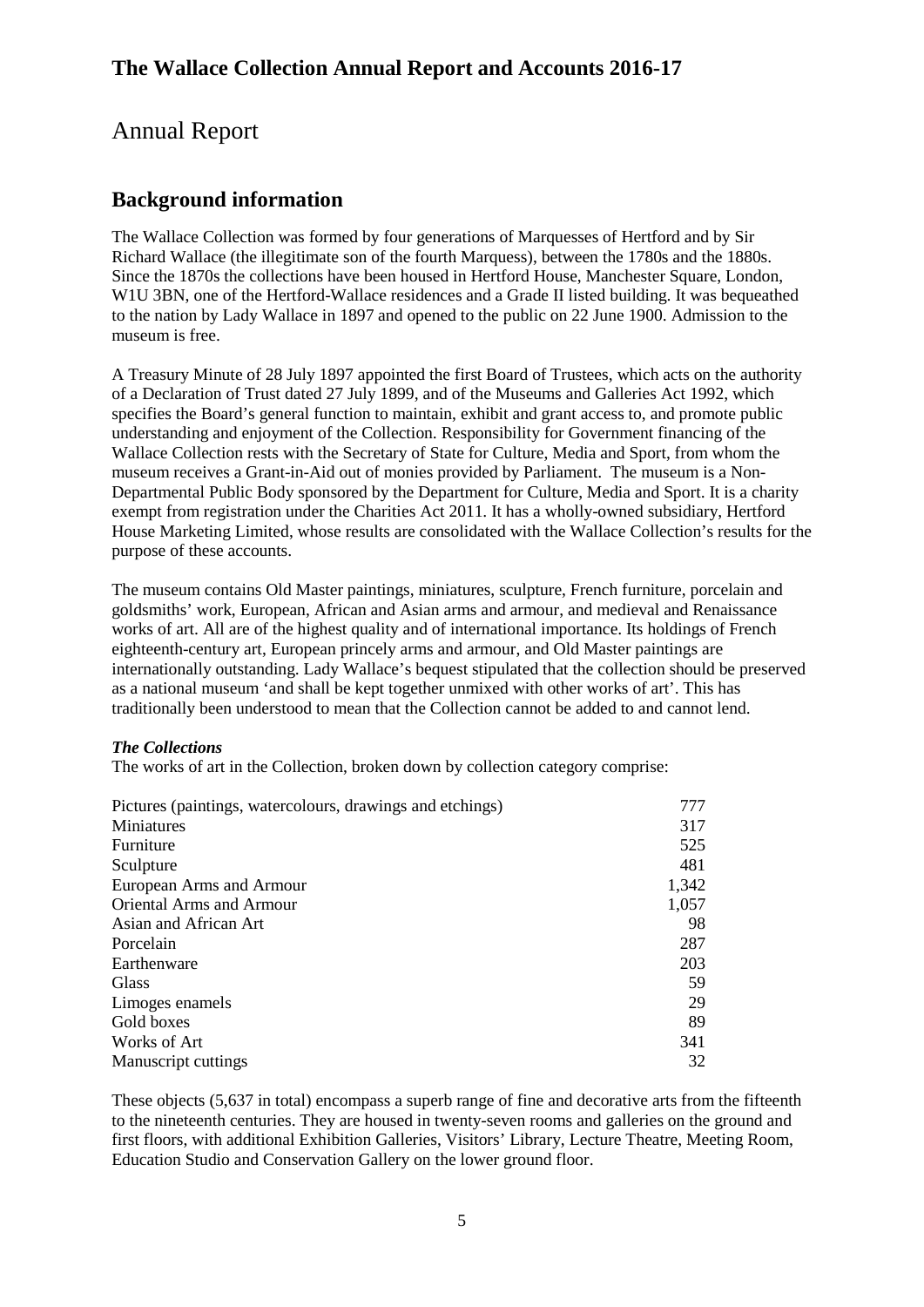The Wallace Collection is prohibited by the terms of Lady Wallace's bequest and subsequent statute from adding to its permanent collection. Objects and archival material relevant to the Collection and the family history are occasionally acquired for the Hertford House Historic Collection. The Library and archives, held in addition to the collection, are continually updated and are an excellent source of French and British collecting between 1700 and 1900. There is also a handling collection of objects material to enable study of eighteenth-century French art, European princely arms and armour, and used for teaching and demonstration.

# **Objectives**

The 1992 Museums and Galleries Act sets the overall statutory objectives for the Wallace Collection. Its wording is as follows:

"(4) So far as practicable and subject to the provisions of this Act, the Wallace Collection Board shall maintain the collection of objects known as the Wallace Collection and shall

- (a) care for and preserve the objects in their collection;
- (b) secure that the objects are exhibited to the public;
- (c) secure that the objects are available to persons seeking to inspect them in connection with study or research; and
- (d) generally promote the public's enjoyment and understanding of fine and applied art both by means of the Board's collection and by such other means as they consider appropriate."

 The Trustees therefore consider the Wallace Collection's principal aim one of stewardship, specifically:

 • To safeguard this unique and varied Collection, making it accessible for the present and preserving it for future generations.

And to achieve this, the museum's subsidiary aims are to:

- Promote the understanding and enjoyment of the Collection;
- Maintain and improve the conservation and display of the works of art;
- Foster and encourage the study of eighteenth-century French art, of European princely arms and armour as well as of French and British collecting in these areas between 1700 and 1900; and
- Maintain Hertford House and its services.

 The Trustees believe that these objectives are for the public benefit and have had regard to the Charity Commission's guidance on public benefit when making decisions to which it is relevant.

In 2014, a Ten Year Plan was approved by the Trustees providing a road map for future activities to support and broaden these aims. The plan set out the following aims to be achieved by 2024:

- a leading centre for French eighteenth-century art and for European princely arms and armour;
- a welcoming, accessible and inspirational museum promoting our core areas to a diverse audience and encouraging learning;
- a museum with an up-to-date infrastructure and with sufficient space for its collections, visitors, staff and activities.

 finance – provide the main structure of the annual report. The Trustees are undertaking a strategic review of the plan. The three main areas of the Ten Year Plan – research and collection, visitors, infrastructure and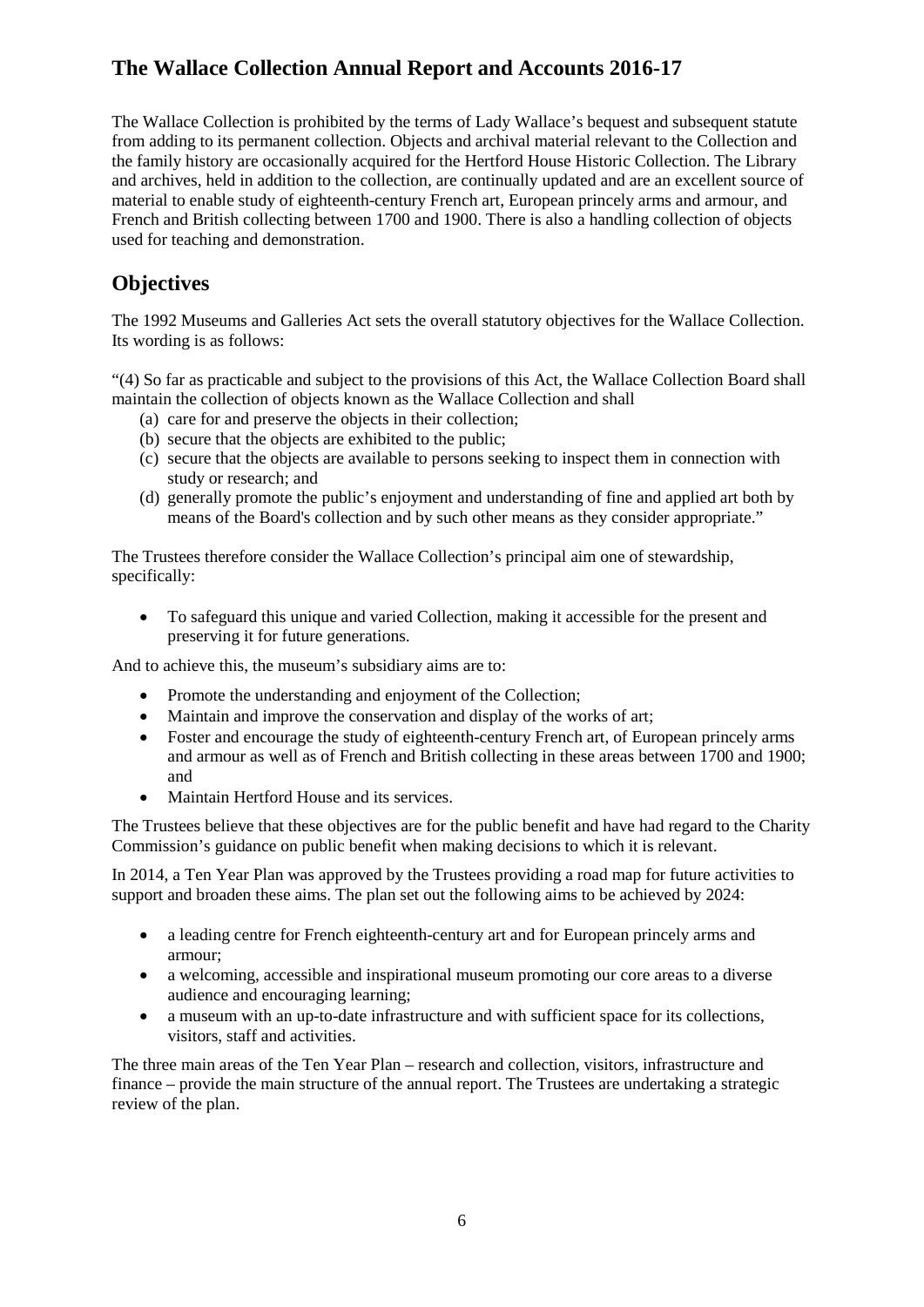# Achievements and performance

# Research and Collection

 of the projects in which we were involved during the year, many of which are long-term and some of The Wallace Collection's continuing commitment to research was evidenced in the breadth and depth which involve other institutions, both British and international.

 enormously useful for informing visitors, scholars and curators alike about the construction, invasive quantitative analytical technique that is particularly suitable for art-objects which for practical and ethical reasons cannot be sectioned or sampled for analysis. Last year we continued our the U.K. Science and Technology Facilities Council (STFC). Too often in the past the rich and underestimated or misunderstood, to the point that we risk forgetting their influence on Western technology in this way will help to promote better and wider understanding and appreciation of these The practical uses of modern science are of increasing relevance in museums today, and can be manufacture and possible origins of art objects. One main area where we are actively using scientific analysis is arms and armour; for ten years we have been making use of neutron diffraction, a nonuse of non-invasive neutron-diffraction analysis for studying the Collection's Indian and Middle-Eastern arms and armour, the results of which were disseminated in a small exhibition supported by complex history, culture and technologies of India and the Middle East have been ignored, civilisation. It is hoped that highlighting the richness of Indian and Islamic material culture and rich civilisations.

 contents of the Oriental Armoury which is now approaching completion. Three independent research Alongside these scientific techniques, we continued our ambitious undertaking to catalogue the specialists, working closely with the Curator of Arms and Armour, have worked diligently and intensively in their examination, evaluation and interpretation of several hundred objects, made variously between the fifteenth and nineteenth centuries, in places as diverse as the Balkans, Greece, Turkey, Iran, Afghanistan, India and Tibet, among others.

 Collection. In particular, the project intends to analyse the construction, materials and techniques employed. 2016/17 was the third year of the collaboration, which is led by the Senior Furniture The Riesener Research Project is ongoing, its main aim being to document the current condition and appearance of all pieces of furniture by the eighteenth-century French royal cabinet-maker Jean-Henri Riesener in three major British collections: the Wallace Collection, Waddesdon Manor and the Royal Conservator and the Senior Curator of the Wallace Collection, and in total 13 pieces of Riesener furniture have now been examined and treated where necessary. Comprehensive reports are being compiled which will lead to a major publication and exhibition.

 research and conservation programme in 2016/17. It is one of the very few examples of English furniture in the Wallace Collection. There are four chairs of the same design in the Duke of Devonshire's collection at Chatsworth House and all of them appear to have been part of a set of eight has rendered it unfit for display for many decades, and only now, following a very successful The carved and giltwood 'William Kent' chair from *c*.1730-35 (F462) has been the subject of a armchairs inventoried in the Blue Room at Chiswick House in 1770. The chair's very poor condition Conservation Funding Appeal, have we managed to raise the sufficient funds needed for its restoration. The conservation work is ongoing.

 were sent to the conservation studios of the Hamilton Kerr Institute, University of Cambridge. In indications of some important technical findings have been discovered. This project will continue over several years and will allow us to understand more fully the techniques of Canaletto and his The Views of Venice Project was launched in the spring of 2017, when two large Canaletto paintings tandem with the two Canalettos, four large paintings by Guardi were sent to the HKI for new imaging (X-radiography, IRR, and photography). The conservation treatment and accompanying technical analysis will allow a closer inspection of the techniques employed in all the works, and already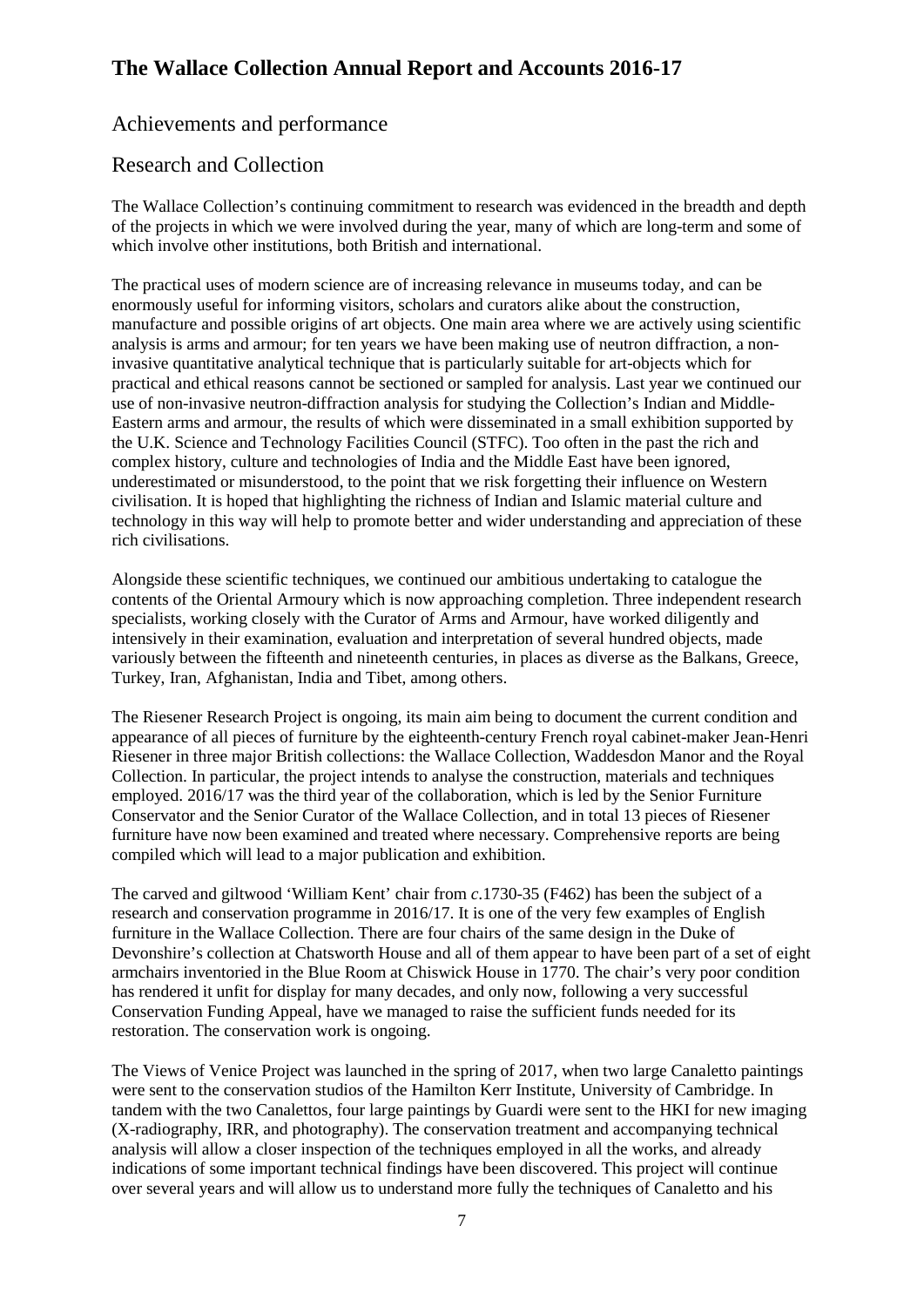fellow *vedute* painters, and also to research more thoroughly the provenance and collecting history behind the paintings in our collection.

2018 will be the  $200<sup>th</sup>$  anniversary of the birth of Sir Richard Wallace. To mark the occasion, a new book is being written by one of our curators which will be the first to be devoted exclusively to Richard Wallace's life and achievements. Arranged thematically, its main focus is the study of Wallace as an art collector, art patron and benefactor. Research has been on-going all year. The research project into French  $18<sup>th</sup>$ -century gilt bronze that has been running for the past two years of Gilt Bronze, to disseminate the results of the research was launched on  $4<sup>th</sup>$  May 2017. approached completion; our Curator of French 18<sup>th</sup>-century Decorative Arts has written a book during the year which was published in May 2017 and an exhibition, Gilded Interiors: French Masterpieces

# *Staff Publications*

- • Tobias Capwell, 'Jousting is closer to performance art than an Olympic sport', Apollo, online. [http://www.apollo-magazine.com/jousting-is-closer-to-performance-art-than-an-olympic](http://www.apollo-magazine.com/jousting-is-closer-to-performance-art-than-an-olympic-sport)[sport](http://www.apollo-magazine.com/jousting-is-closer-to-performance-art-than-an-olympic-sport)
- Tobias Capwell, review of: A.V. B Norman, I. Eaves et al., 'Arms and Armour in the Collection of Her Majesty the Queen: European Armour' (London, 2016), *The Art Newspaper*, p. 64.
- • Tobias Capwell, review, The Livery Collar in Late Medieval England and Wales: Politics, Identity and Affinity by Matthew Ward, in *Church Monuments*, 31 (2016).
- Lucy Davis, Joost vander Auwera, Anna Sanden, Irene Schaudies, Jacques Jordaens (1593– 1678): *Allegories of Fruitfulness and Abundance*, Royal Museum of Fine Arts, Brussels, Silvana 2016
- Appliance of Science to the Study of Indo-Persian Arms & Armour', *London Arms Fair*  • David Edge, 'A New Oriental Armoury Catalogue for the Wallace Collection? … the *Guide*, London 2016, pp. 28–34.
- Helen Jacobsen, 'Gouthière's Legacy.  $19<sup>th</sup>$ -century collectors in Britain', in C. Baulez and C. Vignon (eds.), *Pierre Gouthière: Virtuoso Gilder at the French Court* (New York, London, 2016), pp. 139-149.
- Jon Slight, 'A Composition-Making Course at the Wallace Collection', *ICON News*, 65, p.29
- Jon Slight'The International Course on Wood Conservation Technology 2016', *ICON News*, 66, p.24
- • Christoph Martin Vogtherr, 'Tom Ellis at the Wallace Collection. Contexts of Perception and Creation', *The Middle. Tom Ellis at the Wallace Collection*, exhibition, London, Wallace Collection, 2016, pp. 4–9
- Christoph Martin Vogtherr, 'Moving on from Watteau: Jean-Baptiste Pater and the Transformation of the Fête Galante', in Heather MacDonald (ed.), *French Art of the Eighteenth-Century: The Michael L. Rosenberg Lecture Series at the Dallas Museum of Art*, Dallas 2016, pp. 81–93
- Christoph Martin Vogtherr, , Zeichnungen und Gemälde im Werk Antoine Watteaus eine ungewöhnliche Beziehung', in, Michiel Plomp and Martin Sonnabend, *Watteau. Der Zeichner*, exhibition catalogue, Frankfurt, Städel Museum, Haarlem, Teylers Museum, Frankfurt am Main/Munich 2016, pp. 48–65
- Time of Gainsborough', *French Drawings from the Time of Gainsborough*, exhibition, • Christoph Martin Vogtherr, 'Observation and Imagination: French Genre Drawings at the Sudbury, Gainsborough's House, 2016.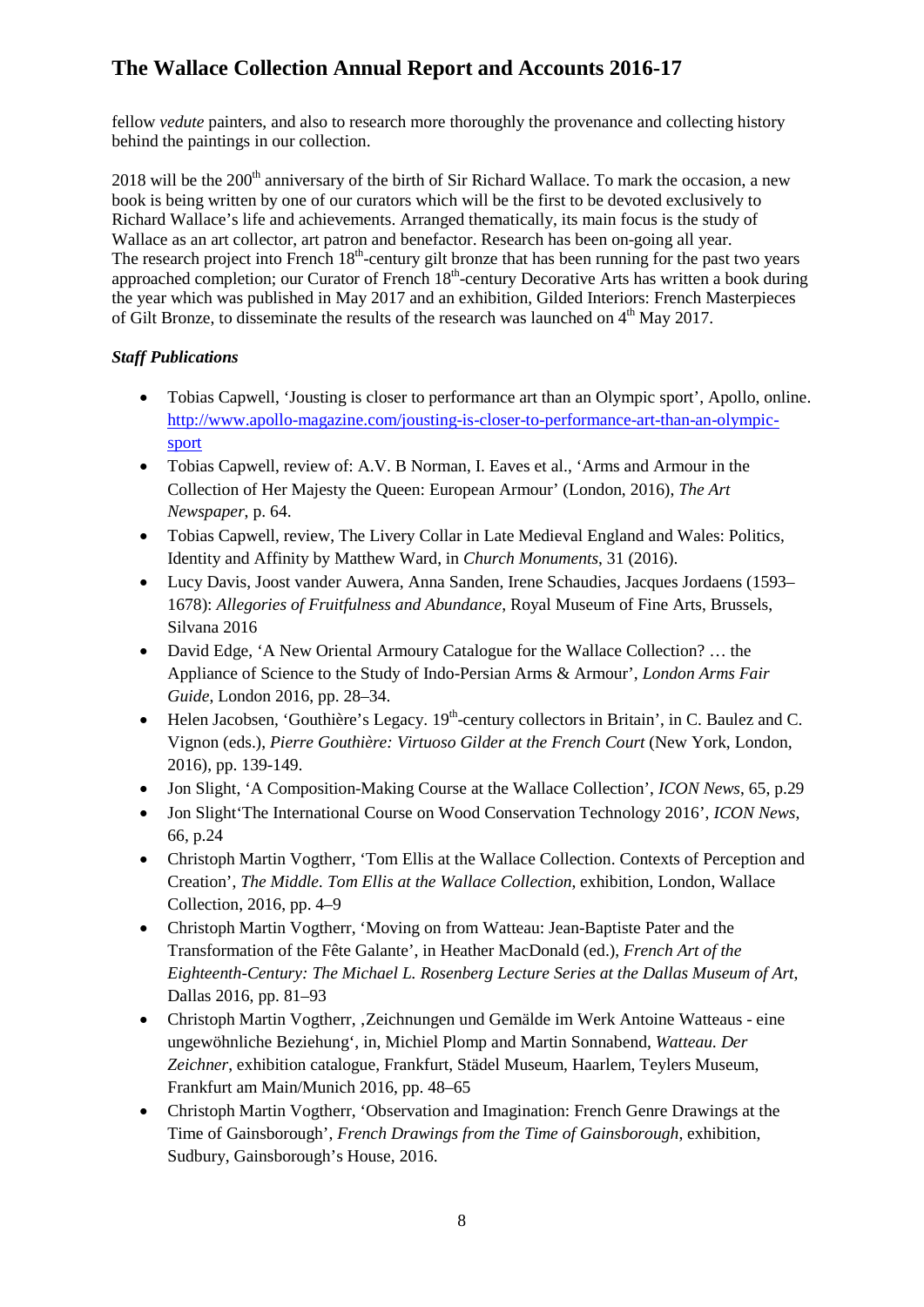- <span id="page-8-0"></span>• Alan Williams with Simon Metcalf, 'Metallurgy of European armour in the collection of HM the Queen' in A.V.B. Norman, I. Eaves et al., *Arms and Armour in the Collection of Her Majesty the Queen: European Armour*, London, 2016, pp. 458–63.
- Alan Williams, David Edge, et al., 'Determination of the Manufacturing Methods of Indian Swords through Neutron Diffraction', *Microchemical Journal* 125, March 2016, pp. 273–8.
- Alan Williams, David Edge, Tobias Capwell, 'An Experimental Investigation of Late Medieval Combat with the Couched Lance', *Journal of the Arms and Armour Society* XXII, 1, March 2016, pp. 1–17.

# *Presentation of the Collection, Gallery Improvements and Displays*

 We have continued to update and refresh the interpretive materials in the galleries, with a view to ensuring consistency of both presentation and content in the labels and gallery sheets. This project is on-going.

 which have significantly enhanced the display of the Sèvres porcelain. New LED spot lights have can now rely on and which are adaptable to different installations. We hope to continue to update our The quality of lighting is increasingly seen as an important tool in displaying our works of art. In conjunction with the refurbishment of the Front State Room, we took the opportunity of renewing the lighting and incorporating LED fittings. The result is a more cost-effective solution and a more satisfactory display. We also replaced with LED fittings the lighting in the vitrines in the Study, been acquired for the Exhibition galleries which have improved the flexibility of the lighting that we lighting in the galleries when funds allow.

 *Appliance of Science: analysing arms and armour by neutron diffraction* ran for five months and A number of displays and small exhibitions were held in the galleries and in the Porphyry Court. The Conservation Gallery hosted an exhibition about the Kent chair (F462) which was used to raise money for its conservation. £7,000 was raised, which has enabled the conservation work to go ahead. *The*  showcased the scientific analysis that has been carried out on the Collection's Indian and Middle-Eastern arms and armour over the last several years.

 In the Porphyry Court, special displays were organised to highlight different areas of the Collection's rich ceramics holdings. *Exuberant Design: Jean-Claude Duplessis at the Sèvres Manufactory* focused on the work of Jean-Claude Duplessis, a goldsmith, sculptor and founder who designed gilt-bronze mounts and vase models of unprecedented technical and stylistic sophistication for Sèvres for twentyfive years. *Tales from Ovid's Metamorphoses* highlighted not only parts of the maiolica collection but also sculpture and metalwork and the ways in which different media have been used to interpret this epic Roman poem across the centuries.

Once again, Open Furniture Month proved enduringly popular with our visitors, and its theme, *Innovation in French cabinet-making* provided a unique opportunity to look inside some of our most important pieces of French eighteenth-century furniture, including works by the great masters Jean-Henri Riesener, Jean-François Oeben and Jean-François Leleu.

 A number of works from the Reserve Gallery have been put into the main galleries in an effort to put as much as possible of the Collection on public display.

## *Collections Database*

 More than 650 entries on the collections database (Wallace Live) have been substantially improved during the year including catalogue entries and images.

Entries from the 1985 Catalogue of Pictures have been scanned and attached to the database entries.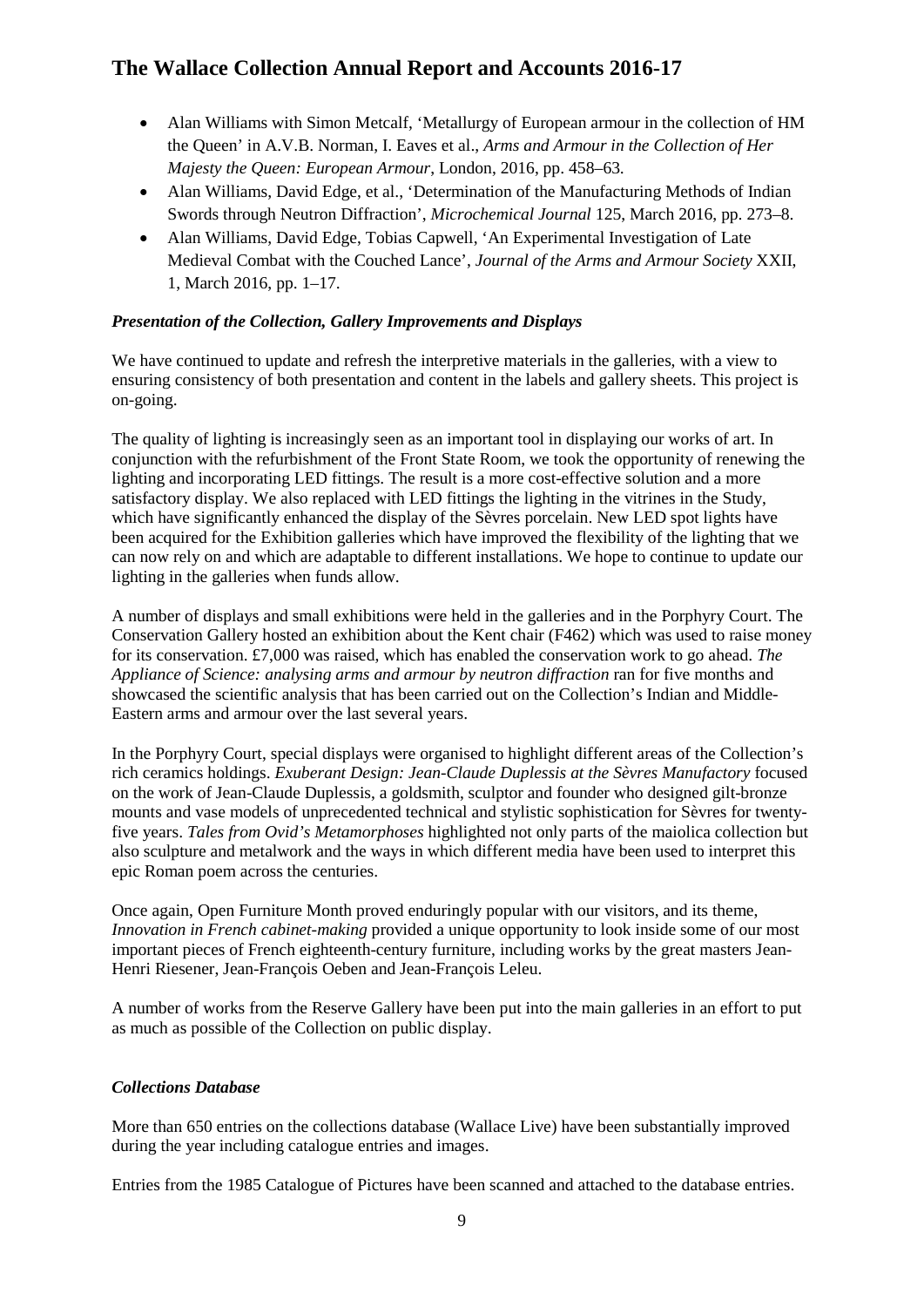## *Library and Archive*

 Major progress has been made throughout the year on the cataloguing of library and archive (see the following section).

## *Progress against the Ten Year Plan*

 priority for the museum and the relevant curators are involved in several research projects, both Research in both French eighteenth-century art and European arms and armour continues to be a internal and internationally. These projects include work on the celebrated French cabinet-maker, Jean-Henri Riesener, in conjunction with both Waddesdon Manor and the Royal Collection, to which an international advisory panel contributes regularly involving institutions in France and the USA. Research into the collection of French gilt bronze has been on-going and will result in an important publication and exhibition next year.

 In addition, however, research in other areas of the collection continues to be an important feature of the Wallace Collection's remit, as projects to clean and research the Venetian view paintings by Canaletto and his contemporaries and to catalogue the Ottoman, Middle-Eastern and Asian arms and armour collection demonstrate.

For the library and archive at the Wallace Collection, progress towards the Ten Year Plan aims has been substantial. The retrospective cataloguing of the library has now been completed and a new online cataloguing service has been set up. The cataloguing of the Hertford family archive has started and will be completed by next year.

possible and required repairs for the most fragile books will be undertaken in the next year. A new access policy for the library and archive has been written and made available to the public on the website. A survey on the condition of the rare books has been carried out, and a programme of

Preliminary work has been undertaken for application toward the archive accreditation scheme, to be completed by the end of next year.

# **Visitors**

## **Introduction**

The Director of Public Engagement leads the Public Engagement Directorate which incorporates Communications, the Events and Corporate Membership scheme, Education, Community, Access and Public programme, Gallery Team, the Retail department (which includes Publications) and managing the Restaurant and Café franchise.

 The overarching objective of the Public Engagement team is to contribute to the organisation's aim to be a welcoming, accessible and inspirational museum promoting our core areas to a diverse audience and encouraging learning.

 visitor numbers compare favourably with the museum and gallery sector and for the third year in a row the visitor figure has exceeded 400,000 (2016-17 419,202; 2015-16 426,703; 2014-15 427,836). Alongside attracting and engaging with visitors there is also a responsibility to increase income for the museum notably through the activities of the Events and Corporate Membership scheme, retail activity and the performance of the restaurant and café franchise. Inevitably visitor numbers influence these strands of income generation and 2016-17 sees a small decrease in visitor numbers (by 1.76% on 2015-16 attendances) and therefore a drop in income from retail and catering operations. However,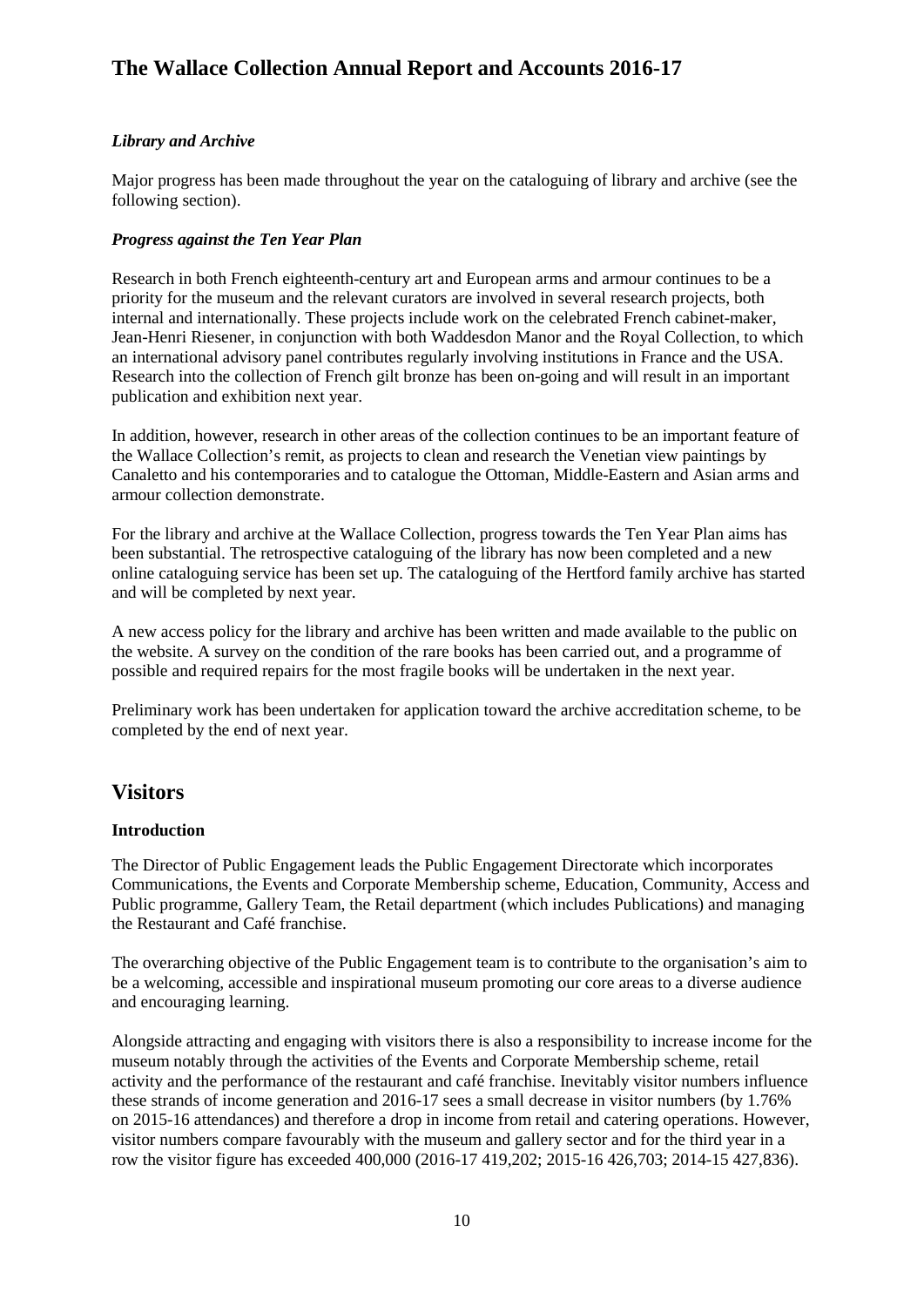The year saw a change in Director of the Wallace Collection with Christoph Vogtherr leaving to become Director of the Kunsthalle Museum in Hamburg. Xavier Bray, formerly the Senior Curator at Dulwich Picture Gallery, joined as Director of the Collection in October 2016. The transitional period resulted in the implementation of some initiatives being delayed but the transition was made smoothly and without any disruption to the activities of the museum.

## **Communications**

 During the year there was a considerable focus on the presentation of an exhibition which featured the  work of contemporary artist Tom Ellis. The exhibition, *The Middle – Tom Ellis at the Wallace Collection*, represented an unusual departure for the museum in that it featured contemporary art, some of which was displayed in the museum's Front State Room (from which the permanent collection had been removed for the room's refurbishment). Promoted through an extensive social media campaign and considerable media coverage, including BBC Radio 4's Front Row, the exhibition attracted over 27,000 visitors.

 of the Sky Arts Portrait Artist of the Year 2017. Much of the series was filmed at the Wallace Collection and the exhibition coincided with the transmission of the series on Sky Arts and Sky contributed to a strong final month (of over 40,000 visitors) for the 2016–17 financial year. During a three week period in March we exhibited portraits painted by the heat winners and finalists channels. With weekly viewer figures for the programme exceeding one million this represents considerable coverage and media presence for the museum. The exhibition attracted 6,700 visitors and

 Several smaller displays, for example, a presentation of the restoration required for a William Kent chair, a display explaining the analysis of arms and armour using neutron defraction, an exhibition and gallery trail featuring Ovid's Metamorphoses and open furniture month, all provided content for further media coverage including the production of short films distributed through the museum's website and social media networks.

The year has seen unique website visits remain above 600,000 visits with the total of combined 'followers' on Instagram, Facebook and Twitter growing by nearly 50% from 95,065 to 141,197.

 Various audience development projects continue to take place and the summer of 2016 saw a new partnership develop with the City Music Foundation which had a week-long residency that provided free lunchtime concerts given by exceptionally talented musicians at the beginning of their professional careers as soloists and ensemble performers. A total of over 500 people attended these concerts, many of whom were first-time visitors to the museum.

In addition, Friday 'Lates', concerts and a full programme of public classes, tours, lectures and workshops extended the reach and demographic of our visitors with over 4,500 attending these activities during the year.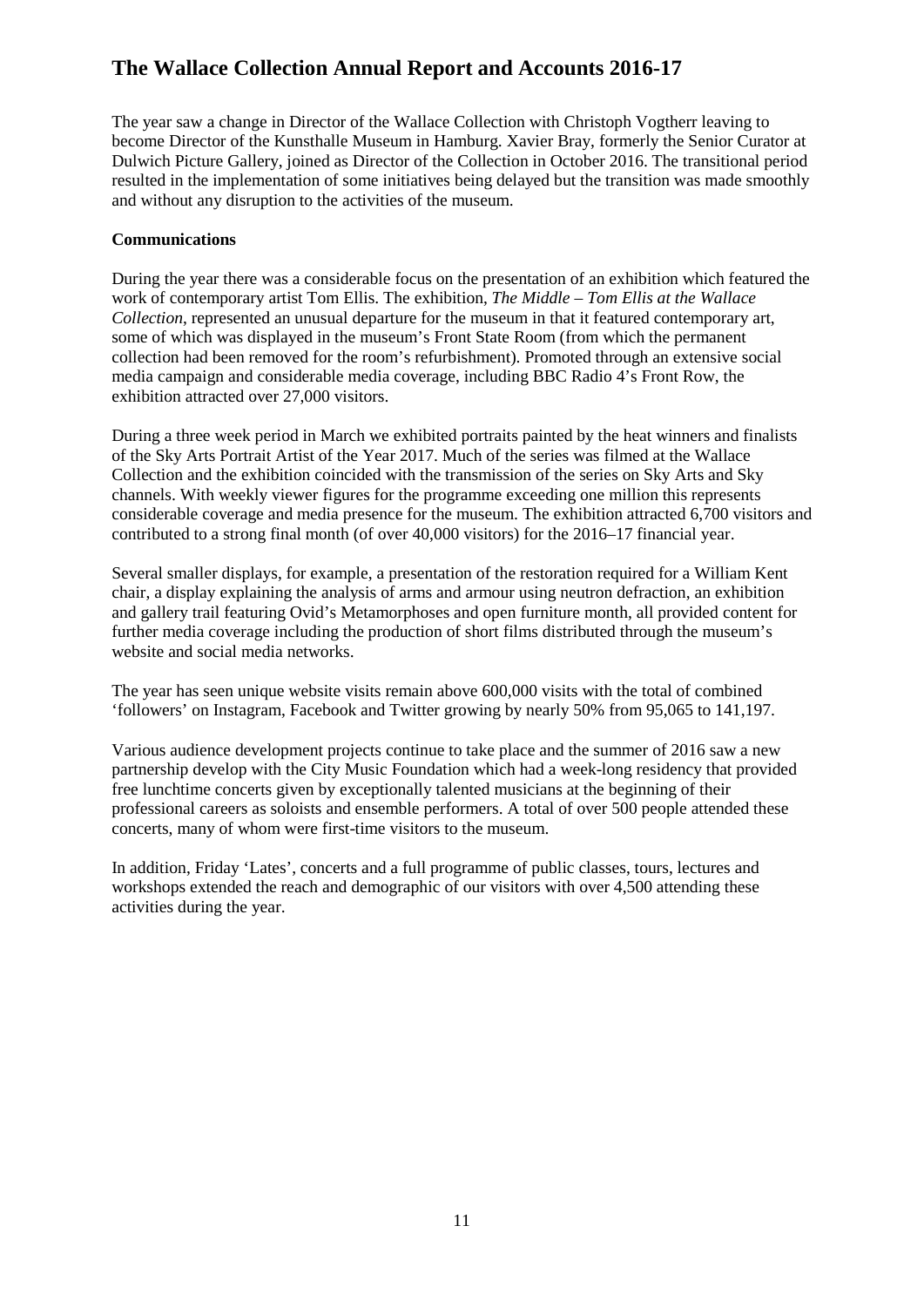## **Education and Community**

 Overall, for the financial year 2016-17 the number of school sessions taking place at the museum 2016-17). As the visitor figures for the museum as a whole are slightly down on last year, the increased by just over 5% on the previous year (from 453 sessions to 477 sessions), but with a corresponding 11% increase in pupils taking part in workshops (from 9,339 in 2015-16 to 10,374 in increases reported by the Education department are noteworthy.

 provision. The annual Takeover Day, when pupils of the nearby St Vincent's Catholic Primary The museum continues to offer free workshops to schools with creative activity at the centre of our School, Marylebone work alongside museum undertaking duties included joining the Front of House team, welcoming visitors, dealing with enquiries, giving directions, working in the museum shop restocking shelves, pricing products and serving customers and presenting the Highlights tour of the Collection to the general public.

From a myriad of activities it is difficult to select highlights, however, a small sample of the work undertaken during the year is listed below:

• Works Like People II

 Ellis) project. We worked with a group of older people with dementia at the Victoria medical centre where the participants created animal drawings inspired by both Tom Ellis's painting in the centre and animals found in Wallace Collection objects. We also worked with the group for the project. Their contributions during sessions have helped to form the interpretation panel and A5 information sheet for all of the works of art across the four GP Over the summer the community programme ran several activities with local community groups at the GP surgeries involved in the Paintings in Hospitals/Works Like People II (Tom Bromley by Bow Centre's community group 'The people group' who have become a steering sites involved in the project.

• ARCHES

 *Heritage EcoSystems*) is to generate more inclusive environments at museums and cultural The Department has joined an exciting 3 year EU funded project called ARCHES, which involves six museums from across Europe working alongside technology companies and university researchers. The main objective of ARCHES (*Accessible Resources for Cultural*  heritage sites, so that people with differences and difficulties associated with perception, memory, cognition and communication can easily access and understand art. To this end, ARCHES brings together three key aspects: a participative research methodology, the reuse of available digital resources and the development of innovative technologies. The participative research methodology will allow the target group themselves to be at the core of the design and development chain. To make the interaction of end users easier, friendly and intuitive, tools will be developed, including an online software platform, applications for smartphones and tablets and on-site multisensory activities. Image processing techniques, augmented reality, sign languages with avatars, 3D reproductions of paintings, relief printer and other cutting-edge technologies will be used. This research and development project has been selected to be partially funded by the European Commission under the Horizon 2020 programme.

This remarkably interdisciplinary project will be coordinated by the Spanish company Treelogic with the collaboration of another twelve entities from four European countries:

- University of Bath (United Kingdom)
- The Open University (United Kingdom)
- Signtime (Austria)
- ArteConTacto (Austria)
- Museo de Bellas Artes de Asturias (Spain)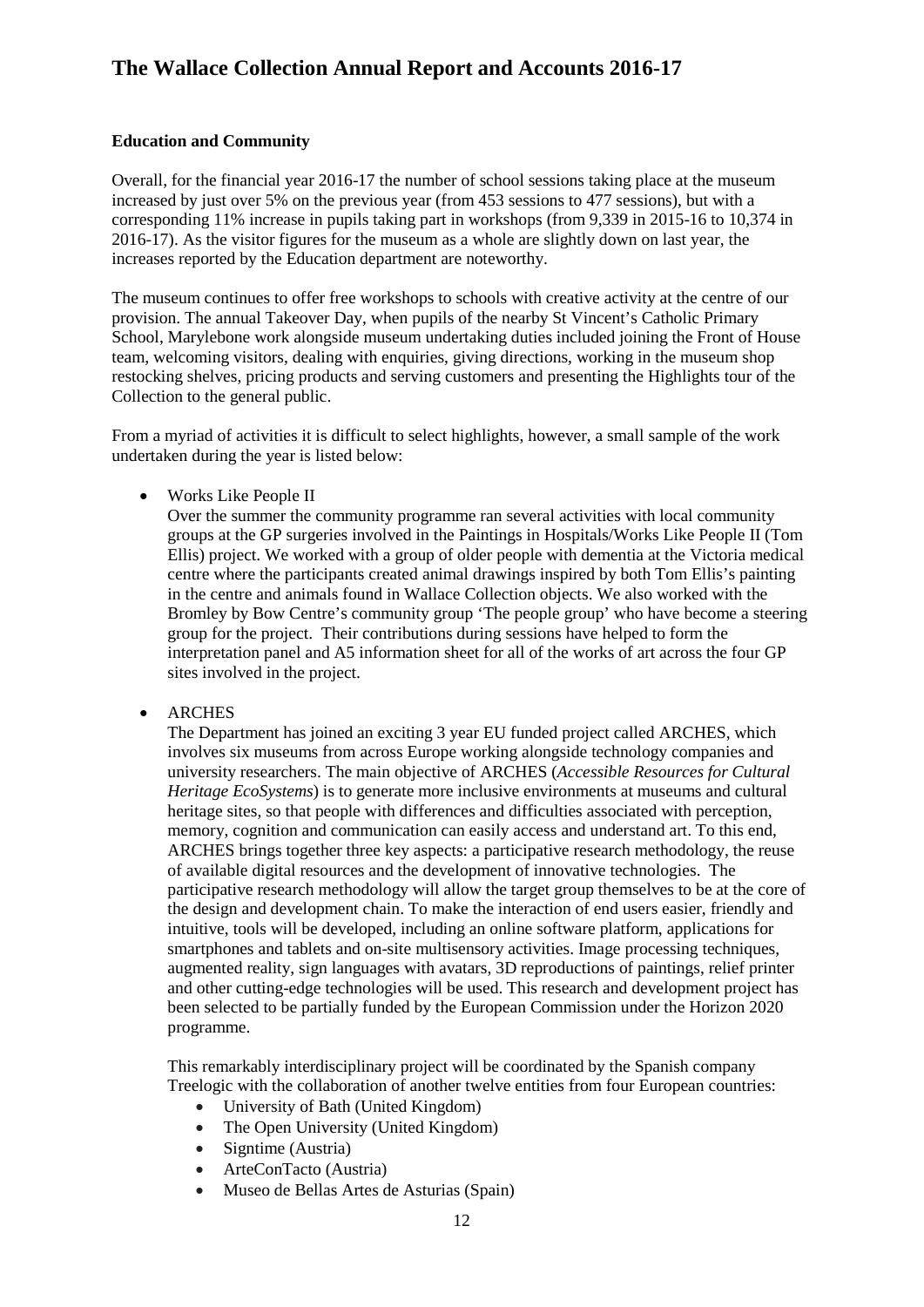- Coprix Media (Serbia)
- VRVis Zentrum fur Virtual Reality und Visualisierung Forschungs (Austria)
- Kunst Historisches Museum Wien (Austria)
- The Wallace Collection (United Kingdom)
- Museo Thyssen-Bornemisza (Spain)
- Museo Lázaro Galdiano (Spain)
- Victoria & Albert Museum (United Kingdom)
- SEN project with Westminster Schools

 In June, we undertook a four-day project with the two SEN (Special Educational Needs) schools located in the borough of Westminster – Queen Elizabeth II Jubilee School and profound and multiple learning difficulties (PMLD) to Autism (ASD) and Behavioural, aimed to allow pupils at both schools to find meaningful connections with the Wallace Collection and with the stories it tells by exploring our art work through touch, sight, hearing and smell. We used the paintings of Watteau and his contemporaries as well as a painting of selection of these photographs was exhibited at the schools. A workshop was delivered to every class in each school, meaning that every SEN pupil enrolled in Westminster Special Schools – some two hundred pupils - took part in the project. College Park School. The students at both schools have complex learning needs, ranging from Emotional and Social Difficulties (BESD). The project – part funded by Westminster DFAS – Venice, all showing the colourful characters of the Commedia dell' arte as our starting point. Two days were spent at College Park School and two days at QEII (one day each for primary and secondary pupils at each school). The students were introduced to these works of art using a multi-sensory approach. Music played an important part in both creating mood and evoking atmosphere and some students were able to contribute to songs and soundscapes inspired by the works of art. The project was documented by photographer Jayne Lloyd. A

• Refugee Week Family Day

 Museum. Visitors (including, but not limited to, refugees and their families) were able to take part in art activities and go on tours led by our refugee tour guides. The event itself was As part of National Refugee Week celebrations, we hosted a very special family day at the curated by our refugee tour guides who both designed the activities and sourced the food and refreshments for everyone. The aim of Refugee Week is to celebrate the contribution of refugees to the UK and to promote a better understanding of why people seek sanctuary. At this crucial point in time, we believe it is even more important than ever to be involved in this festival.

## • Wallace Youth

 undertaken a variety of projects including ; Throughout the year this group of young people (the Wallace Collection's youth panel) have

- a filming project with Chocolate Films and Tom Ellis, in preparation for his exhibition opening in September.
- • a large scale, after hours event for 14-18 year olds, planned, marketed and delivered by the group . The Wallace Youth members started researching and planning their *Generation* Young People's Private View at the National Portrait Gallery in August, which was a real source of inspiration and gave them a sense of what would work at their own event. Monthly meetings followed to formulate the programme of activities Private View in April 2016. Several of them attended the *BP Portrait Award: Next*  and the marketing campaign for the event. The event took place on the Wallace Collection's ground and lower ground floors.

 their own badge in the Tom Ellis exhibition. Artist Tom Ellis gave a talk in the exhibition galleries, and guests could also attend three spotlight talks given by Wallace Youth about their favourite object in the collection. A musical band formed Upon arrival, participants were handed a programme inviting them to do sketching in the galleries, to add their mark to a painting wall in the education studio, or to make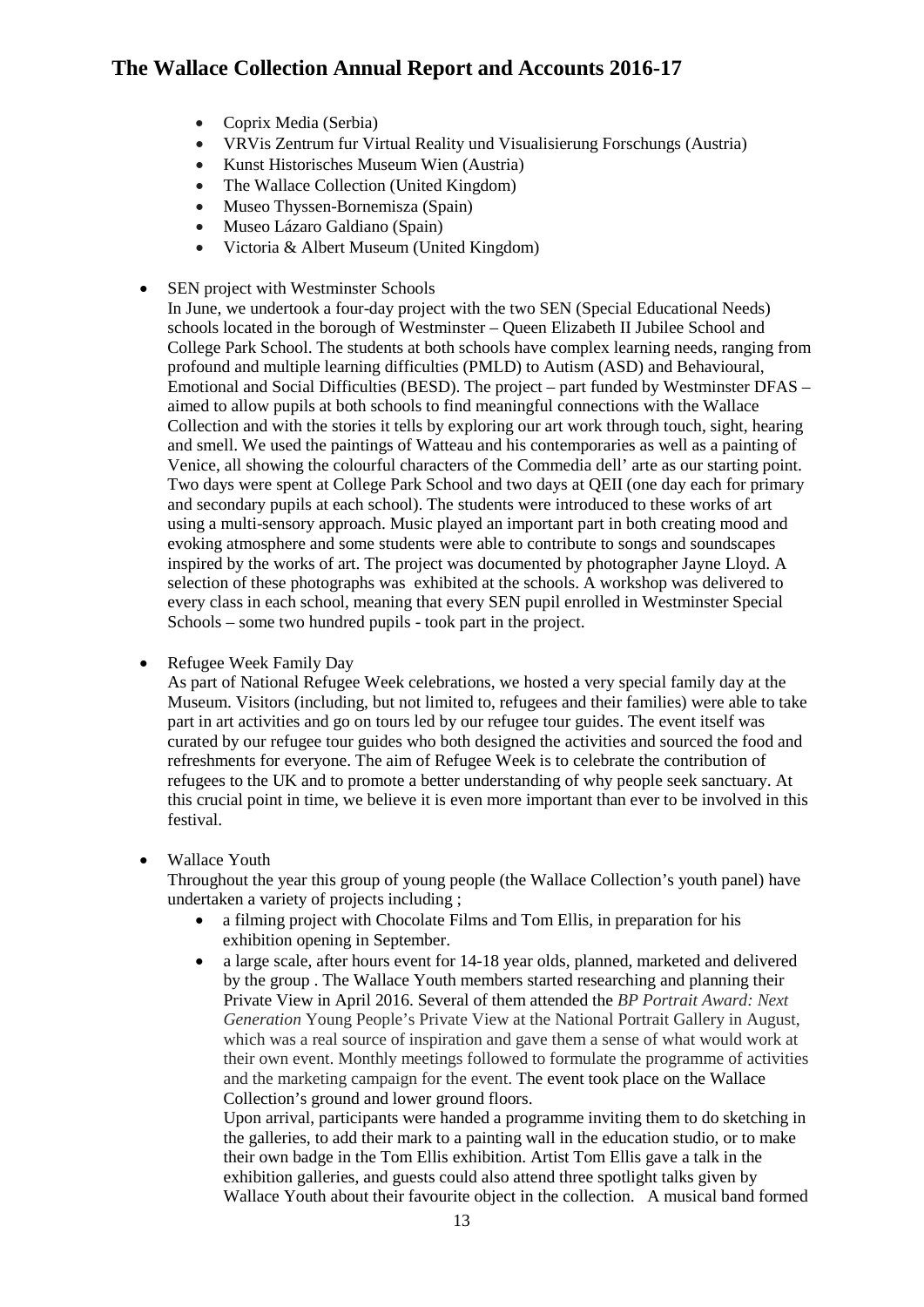of two Wallace Youth panel members played several sets throughout the evening in the Front State Room. The two films created by the Wallace Youth for the Tom Ellis Wallace Youth, a Polaroid station, and sweets were offered at a pick'N'mix bar. Mocktails and tapas were served throughout the night by the restaurant staff.The the building enjoying themselves and engaging directly with the art was a big triumph. We hope that this will be an annual event. A special thank you needs to be exhibition were also screened on a loop in the Lecture Theatre. The Courtyard restaurant was central to the evening, animated with a special playlist made by Museum was thrilled with how the event went. This is an age group that is notoriously difficult to get into museums and galleries and to have 150 teenagers in given to Lloyds Banking Group, without whose support none of this would have been possible.

• Art History Link Up

 By offering a free Art History AS level to state school students, ten students completed the Colleagues at The British Museum, The National Gallery, The Courtauld Institute of Art, The course and were entered for AS examination - the majority are BAME and/or from widening participation backgrounds. Six of the current students are planning to study art history and architecture in further or higher education as a result of taking the fast-track course. Victoria & Albert Museum and Birkbeck's History of Art department, University of London, have also kindly supported this initiative and as a result the students say they feel welcome and at home in these institutions and considering careers in the sector. These are wonderful outcomes and we are very proud of helping to give these students potentially life-changing opportunities.

## **Events and Corporate Membership**

 during the second half of the year and the decision to focus on event hire rather than corporate uncertain year. 2016-17 was a successful year for corporate event hire but during the year there were periods of uncertainty particularly during the summer pre and post the referendum in June. A strong recovery membership resulted in the department exceeding its target for the year. 76 events were delivered during the year and a review and accreditation of suppliers was also completed. The team are to be complimented on their tireless efforts and professionalism throughout a demanding and often

## **Retail**

 spend per customer has been central to the strategy. A redesign and refit of the shop was approved expected to produce improved results in 2017-18. The new shop design not only offers a better A Retail Strategy was approved by the Trustees and 2016-17 has seen the beginnings of its implementation. The need to increase the conversion rate of visitor to shop customer and the average and has subsequently been completed. The initiatives taken towards the end of the financial year are lighting soloution, storage space and greater selling space per square footage, but we are now far more access friendly with lower units and larger 'free spaces' for visitors to circulate around the shop.

## **Gallery Team**

The Gallery Team continue to perform an important role in the engagement of the museum with its visitors. There have been no significant gallery or room closures during the year and the team continue to be welcoming, informative and engaging. The value of 'word of mouth' recommendation by visitors is understood by the team and their contribution to this interaction is positively encouraged.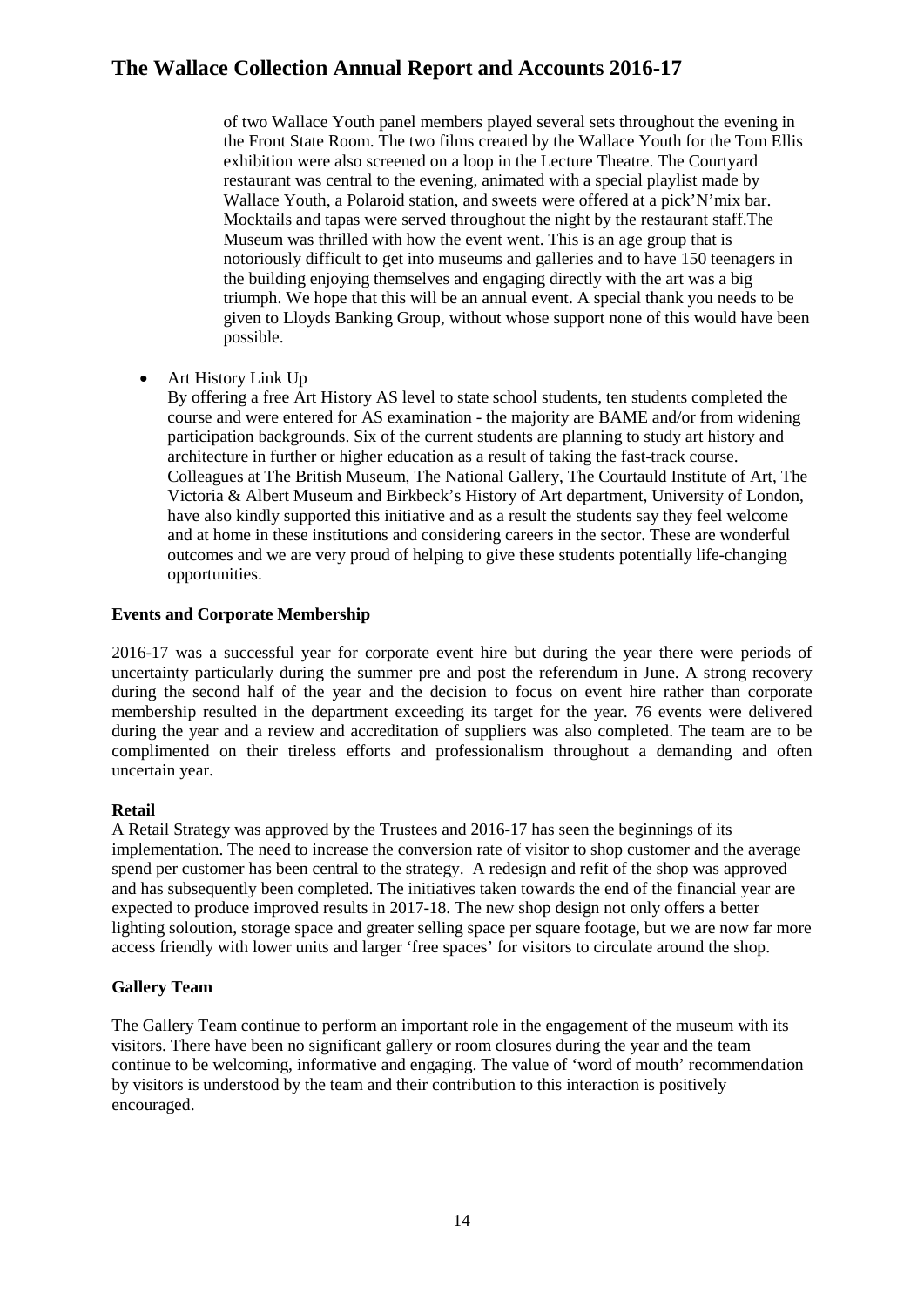# **Wallace Restaurant and Café**

 the following transitional period had an impact on some aspects of the catering activities but there are opportunities to improve the profitability of the restaurant and café but meanwhile the recently agreed Key Performance Indicators are being monitored. The overall financial contribution to marketing of Friday and Saturday evenings have been put in place for the coming year. In October 2016, Peyton and Byrne was taken over by Sodexo Limited. This unexpected change and thankfully there has been no break in service for visitors. It is possible that under new management the Wallace Collection was lower than budgeted for 2016-17 and new initiatives, notably the

# *Progress against the Ten Year Plan*

The objective of the museum being welcoming, accessible and inspirational, whilst promoting our core areas to a diverse audience and encouraging learning is central to the thinking and work of the Public Engagement department. 2016-17 has seen further progress against this objective notably:

- year has seen the introduction of guidelines for labelling and signage incorporated into the • The museum's Access Committee continues to update and implement its Action Plan. The house style and brand guidelines, and disability awareness training given to all staff.
- The museum is taking part in a three-year EU Horizon 2020 funded project titled ARCHES (as detailed on page 12)
- formulate and review the Action Plan to support this policy. • The museum has reviewed its Equality policy and further work has been undertaken to
- • Audience development projects have continued throughout the year with further 'Lates' targeted at specific communities e.g. LGTB, a series of concerts included a partnership with the City Music Foundation that has demonstrably reached a new audience, further collaboration with Sky Arts in the broadcast of the heats for Portrait Artist of the Year 2017 competition from the Wallace Collection and the hosting of an exhibition of the winning works, and several other smaller projects linked to museum displays and works of art e.g. performances and trails of art works inspired by Ovid's Metamorphoses.
- regular events such as the annual Takeover Day now in its fifth year co-ordinated with the move to continue the teaching of Art History AS and A level in schools. • The museum's Learning programme continues to offer a broad range of activities aimed to engage with a younger audience/visitor and to broaden the demographic of our visitors. The work and impact of our Wallace Youth and Young Curators programme continues, along with Kids in Museums and this year saw the Wallace Collection actively delivering and supporting
- another 3,000 participants. Through these activities many people, both as individuals and in groups, have visited the museum for the first time with these programmes being designed to • The 2016-17 Public Programme of events, workshops, lectures, talks and classes has attracted over 21,000 participants and in addition the Community programme has reached close to be as accessible, varied, inclusive and engaging.

# **Infrastructure and Finance**

 The infrastructure and finance functions of the museum are supported by the Building and Projects, Security, Finance, Human Resources and IT teams. During the year, the Security Team continued to work with colleagues in the Gallery Team to ensure the security of the Collection, visitors and staff.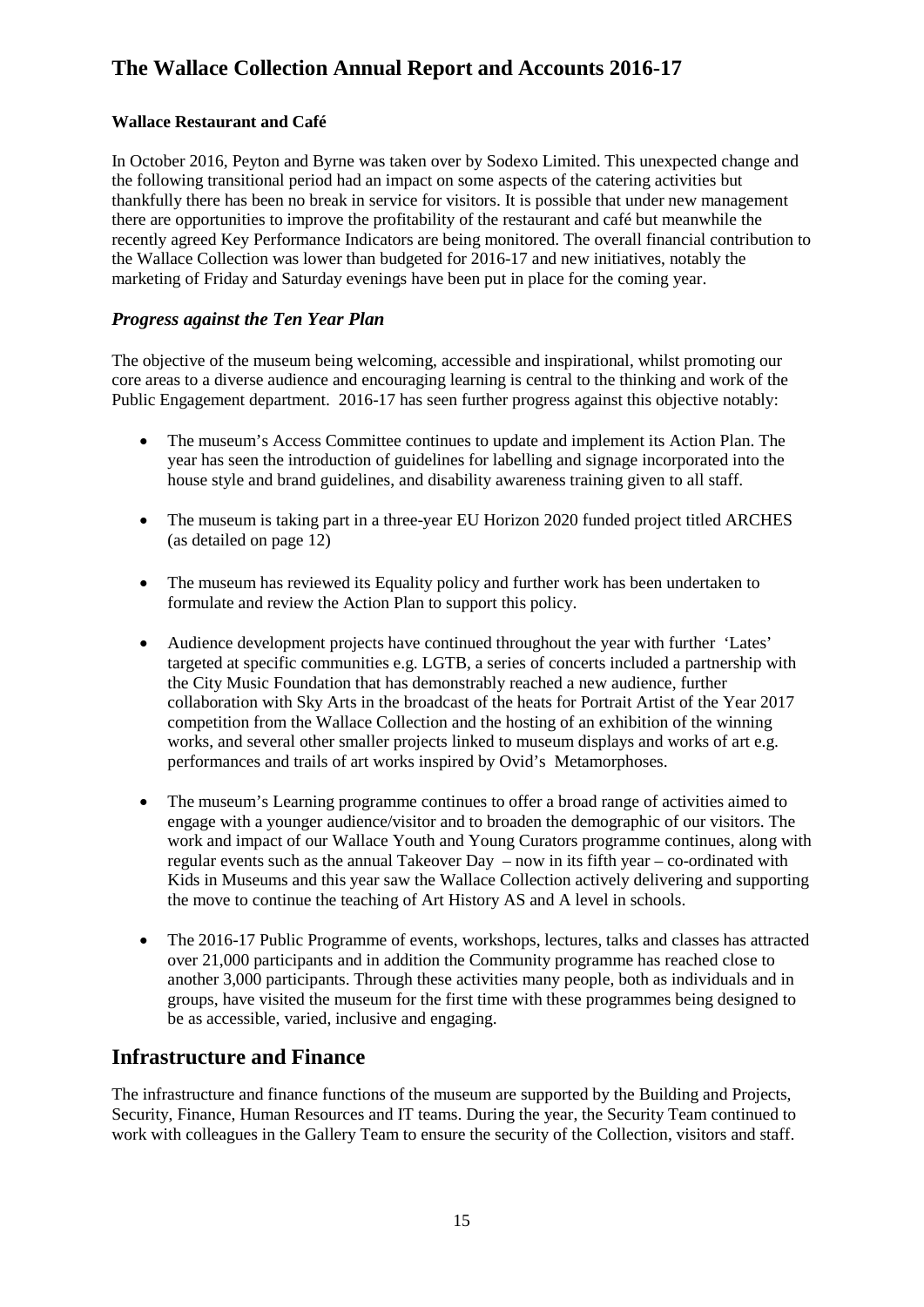## *Progress against the Ten Year Plan*

 The Ten Year Plan objective that falls in this section is a museum with an up-to-date infrastructure and with sufficient space for its collections, visitors, staff and activities.

 Work continued on the programme of electrical testing. Repairs were made to the roof and some of the plant and machinery was refurbished.

An upgrade to the IT cabling infrastructure was completed and the servers moved to a more suitable location. A new connection to the internet was installed and preparatory work on a new telephone system undertaken.

Energy efficiency measures continued to be implemented including the installation of more LED lighting.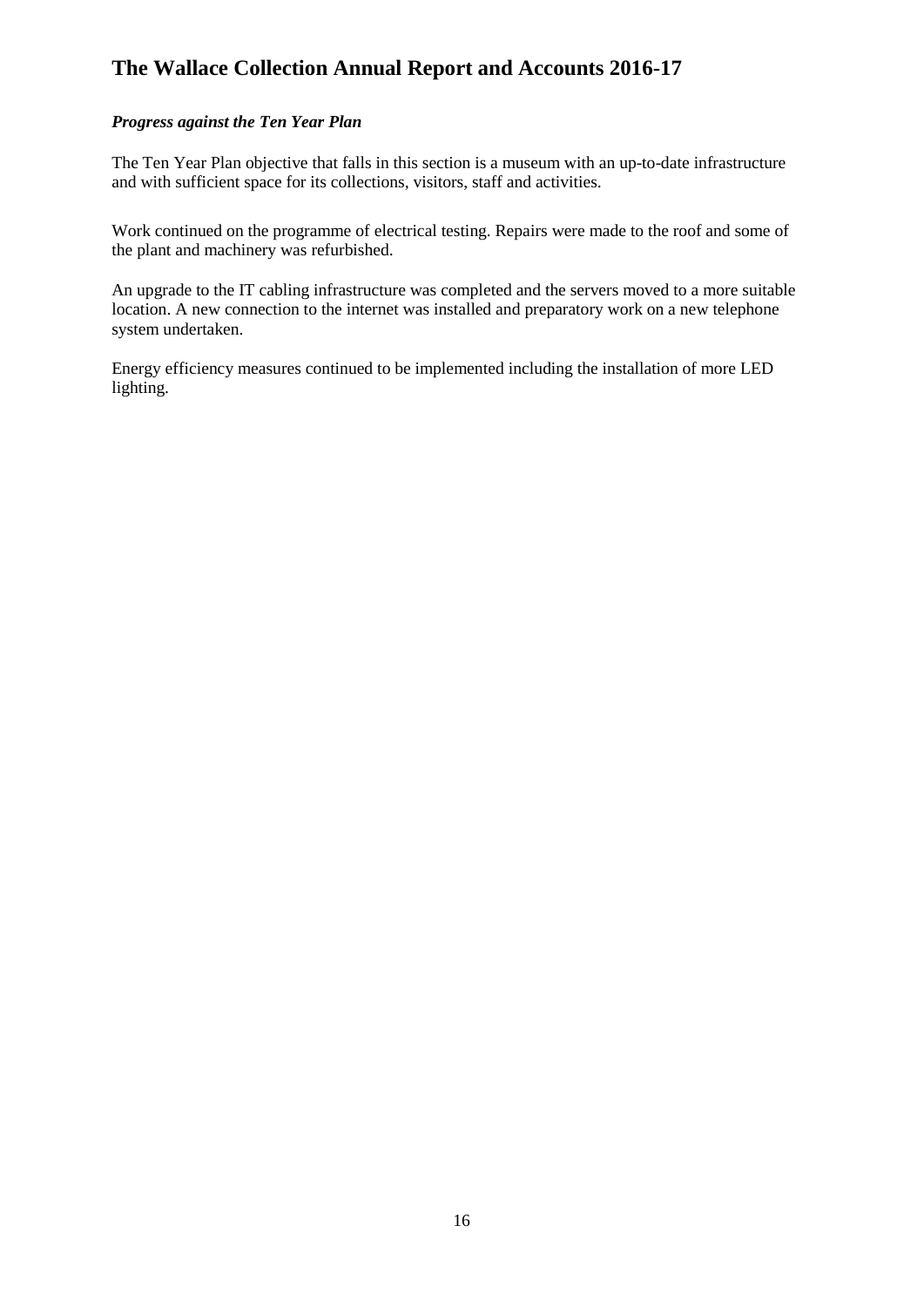# <span id="page-16-1"></span><span id="page-16-0"></span>Financial Review

# **Financial results**

with further donations of £2.333m. The endowment is a permanent one from which the museum can The museum launched an endowment fund in 2015-16 and continued to build the fund in 2016-17 use the income to support its unrestricted and restricted activities.

 The largest source of income was Grant-in-Aid from the Department for Culture, Media and Sport. At £2.711m (2015–16: £2.791m) this represented 43% of the group's non-endowment income for the year (2015-16: 49%).

 Other donations reached £1.897m, an increase on the previous year's total of £1.248m. The main reason for the increase was pro bono donations of consultancy support and investment advice which had total value of £585,000.

Trading income fell to £1.367m from £1.568m in 2015-16.

 Expenditure increased from £6.158m in 2015-16 to £6.932m. The main reason for the increase was the receipt of pro bono support of £585,000 in 2016-17 compared with £nil the previous year. (This support is offset by the inclusion of a pro bono donation of an equal amount in income and the net effect on the result for the year is £nil.)

## **Investment policy and objectives**

 Following the establishment of the endowment fund, the museum has financial investments. The investment objectives are to achieve a minimum income yield of 3% and capital growth in real terms the museum and its investment advisors. No direct investments are permitted in tobacco or armament over the time horizon of the investment portfolio. There are no specific restrictions on asset types and investment structures subject to their suitability to the portfolio objectives. However, investments in hedge funds, derivative strategies, structured products, real estate and other alternative asset classes are to be considered in the context of the portfolio's long term objectives and agreed in advance with companies.

 Two investment fund managers, Rathbone Investment Management Limited and Troy Asset Management Limited, were appointed in 2015-16 and continued to manage the funds during this year.

The total return on the portfolio for the year was 16.45%. The income return was 3.44% and the capital return was 12.68%. The total return exceeded the target of UK RPI plus 3% which was 6.23% in 2016-17. The income yield target of 3% was also exceeded.

## **Financial risks**

 The key financial risks to the museum continue to be maintaining and increasing income to cover the Collection and funding properly the objectives of the museum. relatively high costs of maintaining an historic listed building with the infrastructure needed for the

## **Reserves policy**

 between one and three months' expenditure with a target of three month's expenditure in order to enable financial stability and act as a safeguard against volatile and unpredictable income streams and represents cover of approximately three months, as in 2015-16. The reserves policy agreed by the Trustees is to hold unrestricted and undesignated reserves of unforeseen expenditure or liabilities. The balance at 31 March 2017 of £1.648m (2015-16: £1.553m)

 The Audit Committee reviews the reserves policy and makes recommendations to the Board for its consideration when circumstances change significantly and at least annually.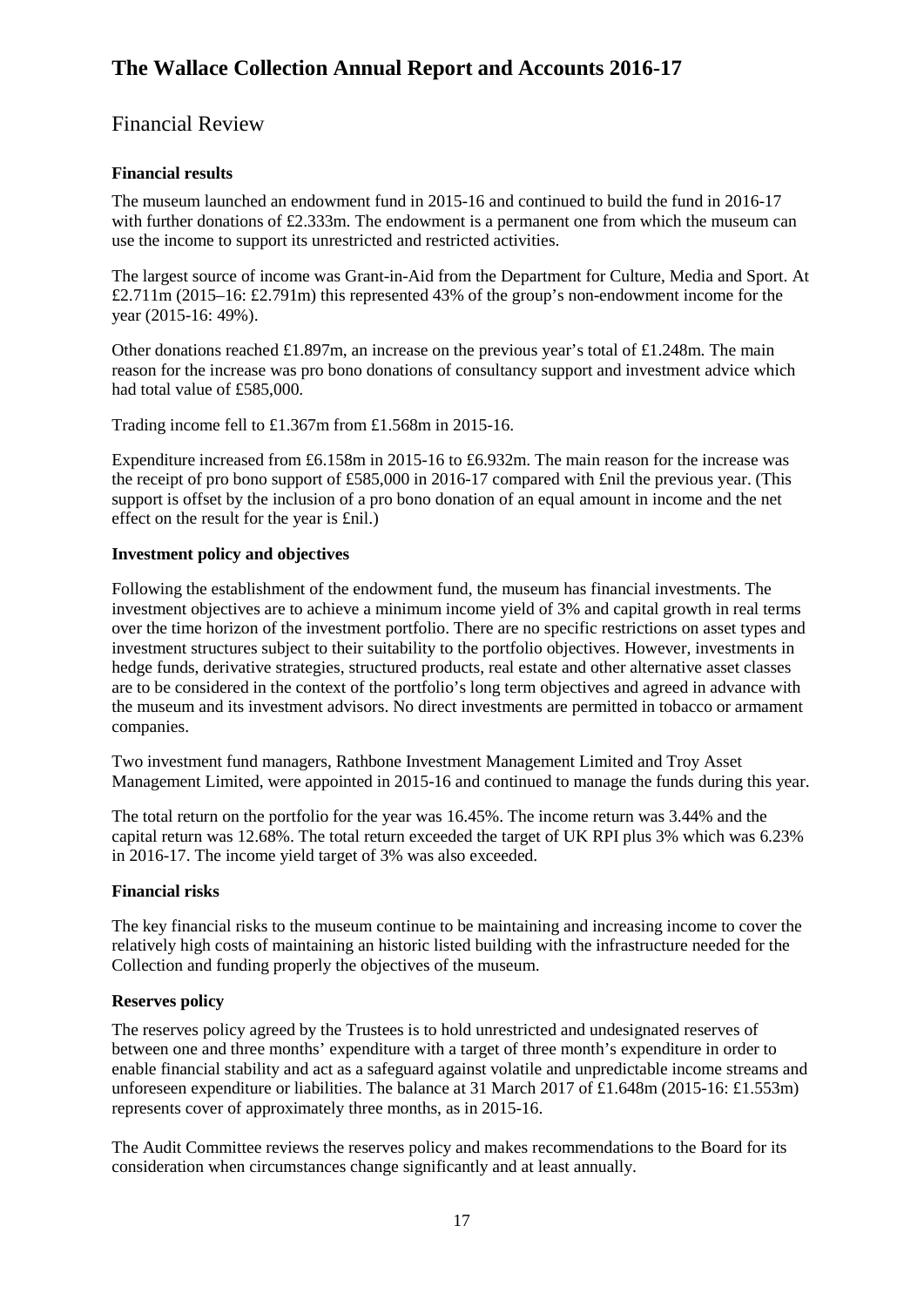# **Payment of creditors**

 During 2016–17, the Wallace Collection paid 89% of undisputed creditors within 30 days of receipt of an invoice (2015–16: 92%).

## **Performance**

 In addition to financial measures, the museum also continues to monitor performance against some key performance indicators, agreed with its sponsor body DCMS and detailed below:

|                              |                                                                                                          | 2016-17    | 2015-16    |
|------------------------------|----------------------------------------------------------------------------------------------------------|------------|------------|
|                              | <b>Key performance indicators:</b>                                                                       |            |            |
|                              | Number of visits to the museum                                                                           | 419,202    | 426,703    |
|                              | Charitable giving (fundraising)                                                                          | £4,230,000 | £5,583,000 |
|                              | Other performance indicators:                                                                            |            |            |
| <b>Access</b>                |                                                                                                          |            |            |
|                              | Number of unique website visits                                                                          | 610,053    | 611, 587   |
| <b>Audience profile</b>      |                                                                                                          |            |            |
|                              | Number of visits by children under 16                                                                    | 21,687     | 22,569     |
|                              | Number of overseas visits                                                                                | 167,302    | 157,880    |
| Learning                     |                                                                                                          |            |            |
|                              | Number of facilitated and self-directed visits to the<br>museum by visitors under 18 in formal education | 10,374     | 10,276     |
|                              | Number of instances of visitors under 18<br>participating in on site organised activities                | 11,578     | 10,442     |
| <b>Visitor satisfaction</b>  |                                                                                                          |            |            |
|                              | % of visitors who would recommend a visit                                                                | 91         | 90         |
|                              | % of visitors who were very satisfied with their visit                                                   | 91         | 94         |
| <b>Self generated income</b> |                                                                                                          |            |            |
|                              | Trading income (net profit)                                                                              | £525,000   | £553,010   |

## **Sources of data**

periodically. The museum measures these and other performance indicators and returns this data to DCMS

 department for the sessions that they run. The website registers the number of visitors to our site. Visitor numbers are collected through an electronic counting device at the visitor entrance. Child visits are collected by a manual counting system. Education numbers are kept by the Education Visitor recommendation and satisfaction percentages are taken from visitor surveys carried out by an independent company. Net income from trading is taken from the accounts of our trading company, Hertford House Marketing Limited. All of these sources help the museum to monitor and report on its performance to DCMS.

# <span id="page-17-0"></span>Reference and Administrative Details of the Charity, its Trustees and Advisors

A list of the Trustees, Senior Officers and Advisors to the Wallace Collection and Hertford House Marketing Limited is at Annex A.

## **Preparation of the Accounts**

 Sport with the consent of HM Treasury in accordance with sections 9(4) and 9(5) of the Museums and The Accounts have been prepared in a form directed by the Secretary of State for Culture, Media and Galleries Act 1992. The accounts are compliant with the Charities SORP 2015, Financial Reporting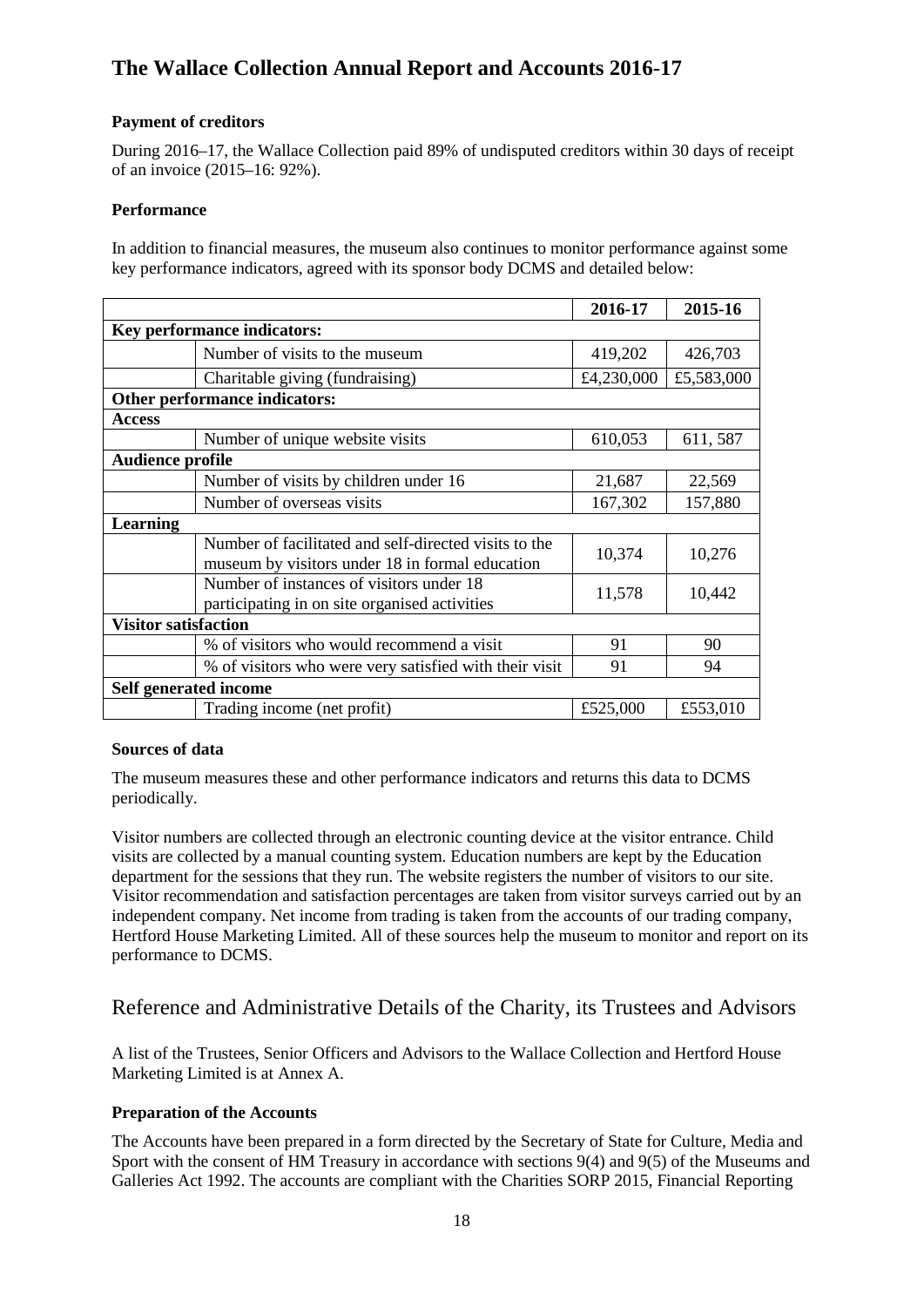Standard 102, Charities Act 2011, Government Financial Reporting Manual and with Charity Commission guidance.

The consolidated accounts are for the Wallace Collection and Hertford House Marketing Limited; they exclude the accounts for the Wallace Collection Foundation (formerly the Hertford House Trust), as this is an entirely separate organisation over which the Wallace Collection exercises no control.

# **Audit**

 Collection's consolidated accounts for the year 2016-17. The audit fee in respect of this work was £22,000. Other than the statutory audits of the Wallace Collection and Hertford House Marketing Limited, and an internal audit service, no other accountancy or audit services were commissioned or Under statute, the Comptroller and Auditor General is the principal auditor of the Wallace undertaken in the year. External auditors are engaged for the trading subsidiary audit and internal audit services.

 he is obliged to take as Accounting Officer in order to make himself aware of any relevant audit information and to establish that the external auditor is aware of that information. Having made aware of any relevant audit information and to establish that the external auditor is aware of that So far as the Accounting Officer, and each person who was a Trustee at the date of approving this report, are aware, there is no relevant audit information, being information needed by the external auditor in connection with preparing his report, of which he is unaware. Having made enquiries of the Board of Trustees and museum's internal auditor, the Accounting Officer has taken all the steps that enquiries of the Accounting Officer, fellow Trustees and the museum's internal auditor, each Trustee has taken all the steps that he/she is obliged to take as a Trustee in order to make himself/herself information.

## **Staff and organisation**

 Section 2(3) of the Health and Safety at Work Act 1974. Senior officers meet fortnightly and communicate with staff through weekly team briefings, full monthly staff meetings and regular staff The Wallace Collection is an Equal Opportunity Employer and has agreed statements of policy under notices and other informal meetings. The Wallace Collection follows the policy issued by the Cabinet Office on the employment of disabled people.

## **Sickness absence**

 Sickness absence accounted for 3.74% of all staff time during 2016–17 (2015–16: 1.96%), or 9.46 days per staff member (2015–16: 4.97 days). The management of sickness absence is a priority during the coming year.

 Dr Xavier Bray 6 July 2017 **Director and Accounting Officer** 

 António Horta-Osório 6 July 2017 **Chairman**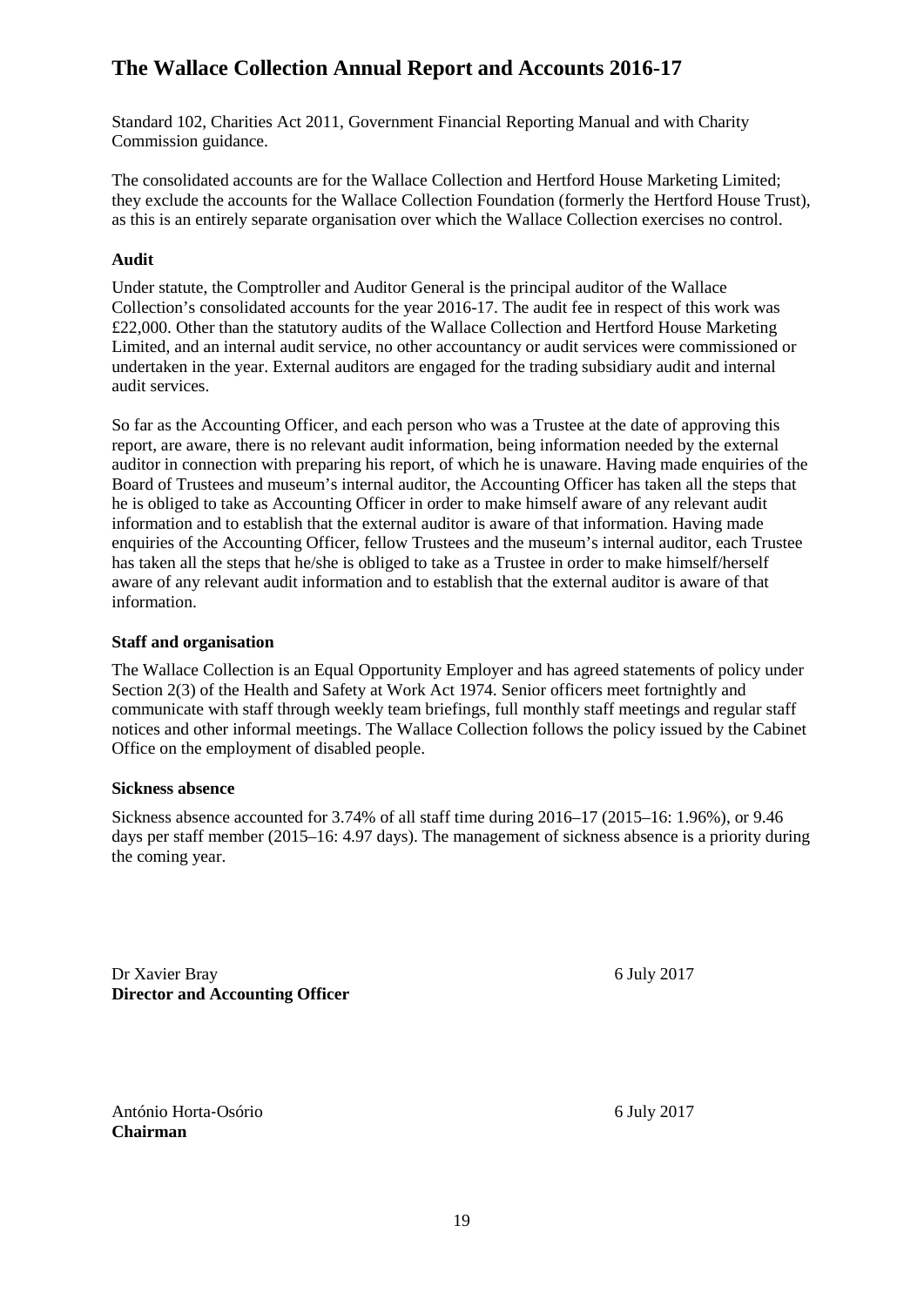# <span id="page-19-0"></span>Remuneration Report

## *The figures in the remuneration report are subject to audit.*

 Management Team (Annex A), however, executive authority over the decisions of the museum as a whole remains in the hands of the Director, guided by the Chairman and Board of Trustees. In accordance with the Financial Reporting Manual the Wallace Collection has prepared this Remuneration Report containing certain information about directors' remuneration. 'Directors' is interpreted to mean persons in senior positions having authority or responsibility for directing or controlling the major activities of the museum. These members of staff constitute the Senior

 during the year (2015–16: £Nil). The emoluments and pension details of the Director are disclosed below, together with the rest of the Senior Management Team. The Chairman and Board of Trustees neither received nor waived any remuneration for their services

|                           | Salary     |            | <b>Bonus</b> |                 | Pension benefits |                 | Total     |           |
|---------------------------|------------|------------|--------------|-----------------|------------------|-----------------|-----------|-----------|
|                           | 2016-17    | 2015-16    | 2016-17      | 2015-16 2016-17 |                  | 2015-16 2016-17 |           | 2015-16   |
|                           | £000       | £000       | £000         | £000            | £000             | £000            | £000      | £000      |
| Dr Christoph Vogtherr     | 40-45      | 85-90      | $10 - 15$    | $10-15$         | 19               | 37              | 75-80     | 140-145   |
| Director (until 30)       | (Full year |            |              |                 |                  |                 |           |           |
| September 2016)           | $85-90$    |            |              |                 |                  |                 |           |           |
| Dr Xavier Bray            | $35-40$    |            |              |                 | 15               |                 | 50-55     |           |
| Director (from 31 October | (Full year |            |              |                 |                  |                 |           |           |
| 2016)                     | $85-90$    |            |              |                 |                  |                 |           |           |
| Derek Purnell             | $60 - 65$  | $60 - 65$  |              |                 |                  |                 | $60 - 65$ | $60 - 65$ |
| Director of Public        |            |            |              |                 |                  |                 |           |           |
| Engagement                |            |            |              |                 |                  |                 |           |           |
| Sarah Harmer              | 65-70      | 65-70      |              |                 |                  |                 | 65-70     | $65 - 70$ |
| Director of Development   |            |            |              |                 |                  |                 |           |           |
| David Edgar               | $60 - 65$  | 50-55      |              |                 | 24               | 21              | 85-90     | 75-80     |
| Director of Finance and   |            | (Full year |              |                 |                  |                 |           |           |
| Operations                |            | $60-65$    |              |                 |                  |                 |           |           |

Derek Purnell was Acting Director from 23 September to 30 October 2016 and during this period his salary was in the band £80,000 to £85,000.

 The value of pension benefits is calculated as the real increase in pension multiplied by 20 plus the exclude increases due to inflation or any increase or decreases due to a transfer of pension rights. real increase in any lump sum less the contributions made by the individual. The real increases

 Total remuneration includes salary, performance related pay, and benefits in kind. It does not include employer pension contributions or the cash equivalent transfer values of pensions.

 No redundancy, severance or compensation payments were made to senior managers during 2016-17  $(2015-16; \pounds74, 253).$ 

(2015-16: £74,253).<br>No senior managers were employed through an agency in 2016-17 (2015-16: £16,836).

Sarah Harmer and Derek Purnell chose not to be covered by the Civil Service pension arrangements during the reporting year or the previous year. Both were members of the partnership pension account, which is a stakeholder pension arrangement provided by Scottish Widows. Details of the scheme are included in the 'pension benefits' section below.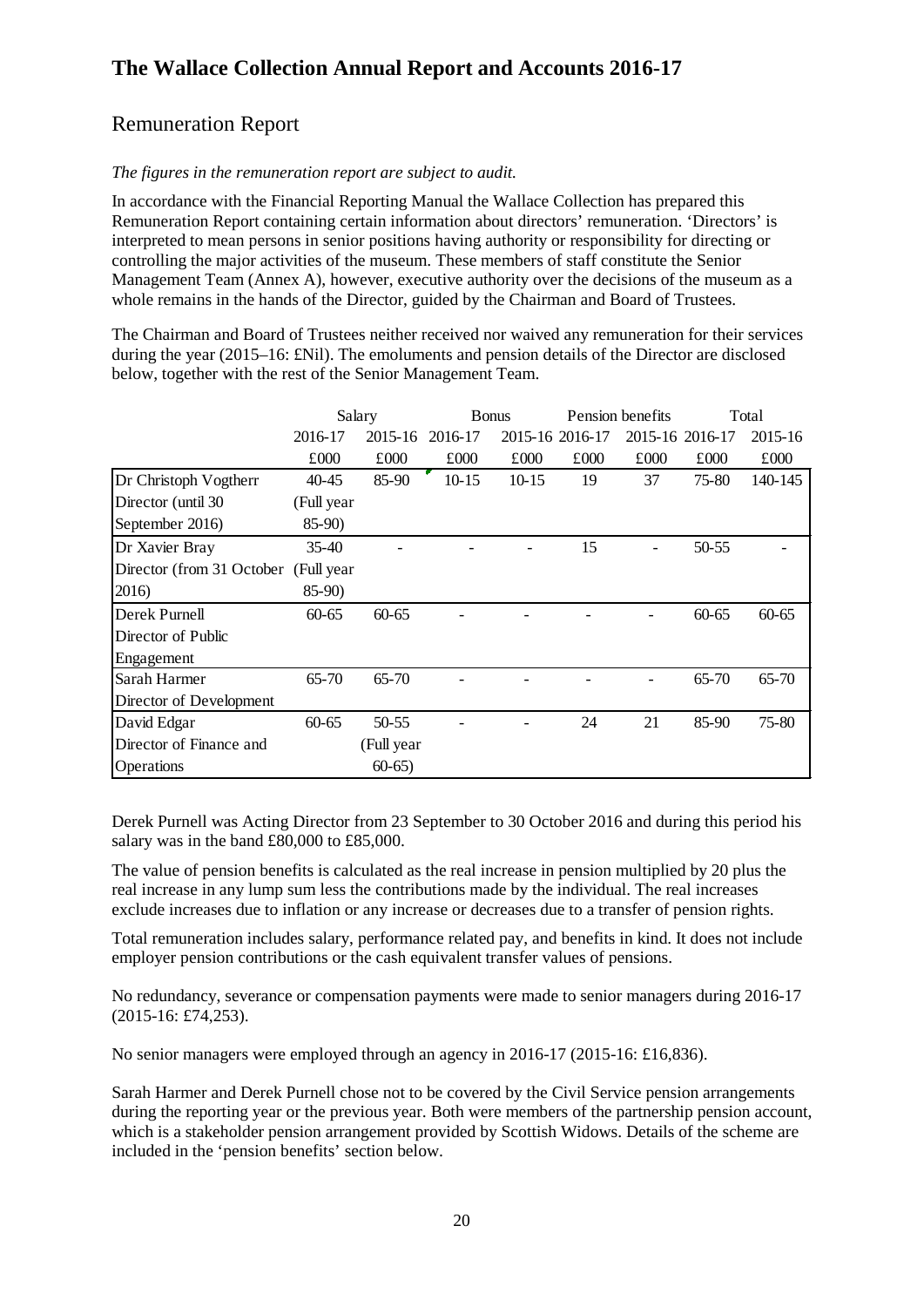|                         | Accrued pension                    |             |               |                                                 |             |
|-------------------------|------------------------------------|-------------|---------------|-------------------------------------------------|-------------|
|                         | at pension age as Real increase in |             |               | Cash equivalent Cash equivalent                 | Real        |
|                         | at 31 March                        | pension at  |               | transfer value at transfer value at increase in |             |
|                         | 2017                               | pension age | 31 March 2017 | 31 March 2016                                   | <b>CETV</b> |
|                         | £000                               | £000        | £000          | £000                                            | £000        |
| Dr Christoph Vogtherr   | $10 - 15$                          | $0 - 2.5$   | 209           | 196                                             | 9           |
|                         |                                    |             |               |                                                 |             |
| Director (until 30)     |                                    |             |               |                                                 |             |
| September 2016)         |                                    |             |               |                                                 |             |
| Dr Xavier Bray          | $0 - 5$                            | $0 - 2.5$   | 8             |                                                 | 6           |
| Director (from 31       |                                    |             |               |                                                 |             |
| October 2016)           |                                    |             |               |                                                 |             |
| David Edgar             | $0 - 5$                            | $0 - 2.5$   | 39            | 18                                              | 16          |
| Director of Finance and |                                    |             |               |                                                 |             |
| <b>Operations</b>       |                                    |             |               |                                                 |             |

 A Cash Equivalent Transfer Value (CETV) is the actuarially assessed capitalised value of the pension scheme benefits accrued by a member at a particular point in time. The benefits valued are the accrued in their former scheme. The pension figures shown relate to the benefits that the individual has accrued as a consequence of their total membership of the pension scheme, not just their service member's accrued benefits and any contingent spouse's pension payable from the scheme. A CETV is a payment made by a pension scheme or arrangement to secure pension benefits in another pension scheme or arrangement when the member leaves a scheme and chooses to transfer the benefits in a senior capacity to which disclosure applies.

 The figures include the value of any pension benefit in another scheme or arrangement which the own cost. CETVs are worked out in accordance with The Occupational Pension Schemes (Transfer Values) (Amendment) Regulations 2008 and do not take account of any actual or potential reduction member has transferred to the Civil Service pension arrangements. They also include any additional pension benefit accrued to the member as a result of their buying additional pension benefits at their to benefits resulting from Lifetime Allowance Tax which may be due when pension benefits are taken.

 The real increase in CETV reflects the increase in CETV that is funded by the employer. It does not include the increase in accrued pension due to inflation, contributions paid by the employee (including market valuation factors for the start and end of the period. the value of any benefits transferred from another pension scheme or arrangement) and uses common

No benefits in kind or non-cash benefits of value were received by senior managers.

 (2015–16: 5.10 times). The median total remuneration of the workforce in the current financial year was £20,402 (2015–16: £20,200). Total remuneration includes salary, non-consolidated performance- related pay and benefits in kind. The change in banded remuneration between years arises from the payment of a bonus during the prior year to the previous Director. This change is the primary reason for the fall in the multiple of median remuneration represented by the Director's remuneration. The banded remuneration of the Director in post at the end of the financial year was £85,000 to 90,000 (2015–16: £100,000-105,000). This was 4.29 times the median remuneration of the workforce

 A), and is based on the restrictions of the Director's contract and against achievement of annual objectives and targets. Any bonus payment is not pensionable and is non-consolidated. The Director's performance-related bonus of up to 15% of salary is decided by the Remuneration Committee, which consists of the Chairman, plus the Trustee members of the audit committee (Annex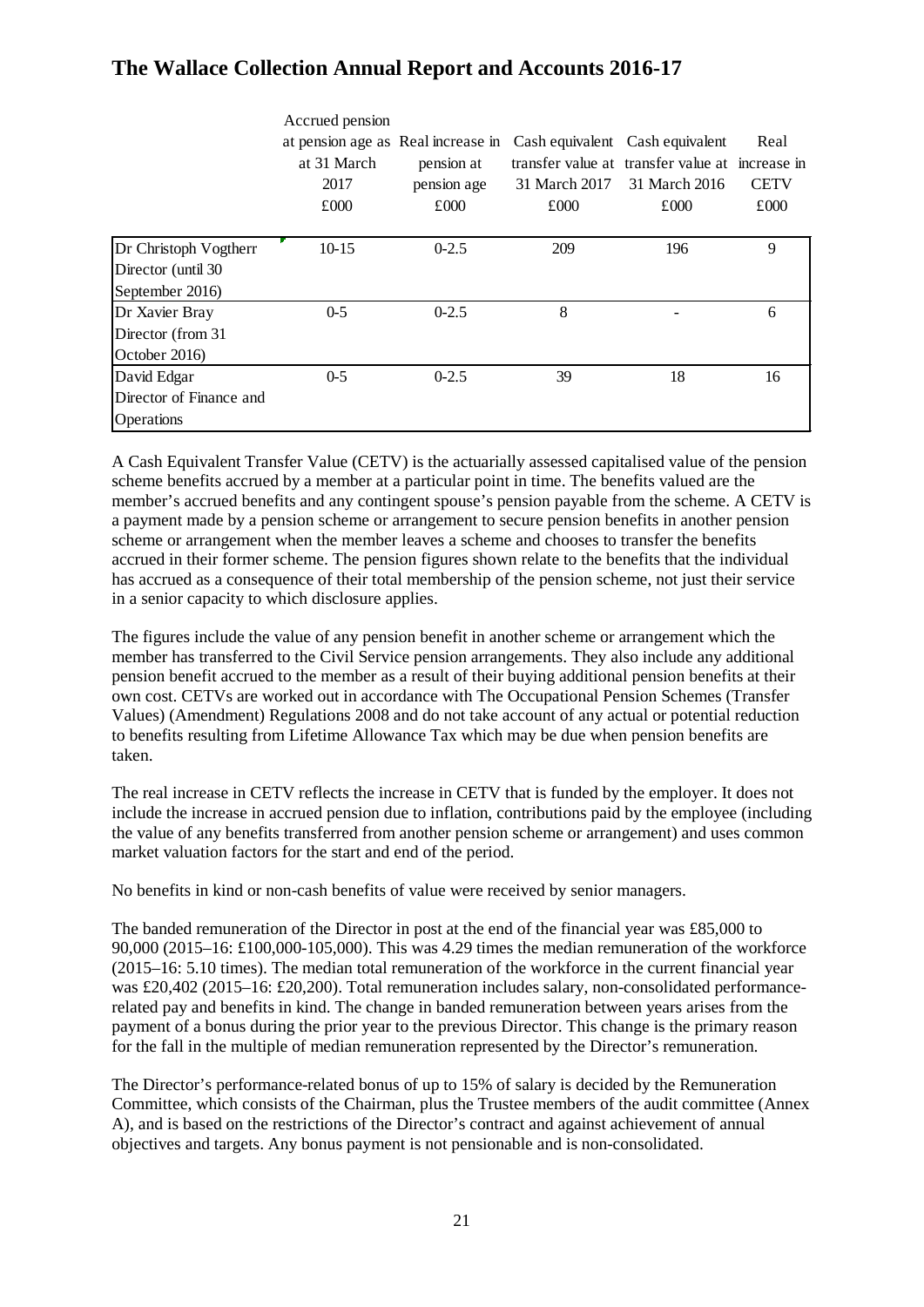of thirteen weeks. The other senior managers are on permanent contracts with three-month notice The current Director's contract commenced in October 2016 and is open ended, with a notice period periods.

 The performance of staff is formally appraised annually with the Director conducting the appraisals of members of the Senior Management Team.

 discrete short-term projects are employed on contracts which match the duration of the projects concerned. Staff are paid according to the nature of the role they perform and each job is graded and The majority of staff members are employed on permanent contracts. Some individuals working on included in one of eleven salary bands. There were no redundancies or off-payroll arrangements during the year.

#### Pension benefits

 in the Principal Civil Service Pension Scheme (PCSPS). The PSCPS has four sections: three providing benefits on a final salary basis (classic, premium or classic plus) with a normal pension age of 60; and one providing benefits on a whole career basis (nuvos) with a normal pension age of 65. Pension benefits are provided through the Civil Service pension arrangements. From 1 April 2015 a new pension scheme for civil servants was introduced – the Civil Servants and Others Pension Scheme or alpha which provides benefits on a career average basis with a normal pension age equal to the member's State Pension Age (or 65 if higher). From that date all newly appointed civil servants and the majority of those already in service joined alpha. Prior to that date civil servants participated

 These statutory arrangements are unfunded with the cost of benefits met by monies voted by benefits in one of the final salary sections of the PCSPS having those benefits based on their final salary when they leave alpha. The pension figures quoted show pension earned in PCSPS or alpha – combined value of their benefits in the two schemes.) Members joining from October 2002 may opt Parliament each year. Pensions payable under classic, premium, classic plus, nuvos and alpha are increased annually in line with Pensions Increase legislation. Existing members of the PCSPS who were within ten years of their normal pension age on 1 April 2012 remained in the PCSPS after 1 April 2015. Those who were between ten years and 13 years and five months from their normal pension age on 1 April 2012 will switch into alpha sometime between 1 June 2015 and 1 February 2022. All members who switch to alpha have their PCSPS benefits 'banked', with those with earlier as appropriate. Where the member has benefits in both the PCSPS and alpha the figure quoted is the for either the appropriate defined benefit arrangement or a 'money purchase' stakeholder pension with an employer contribution (partnership pension account).

 alpha) and between 4.6% and 8.05% for premium, classic plus, nuvos and all other members of alpha. Benefits in classic accrue at the rate of 1/80th of final pensionable earnings for each year of service. In addition, a lump sum equivalent to three years' initial pension is payable on retirement. For premium, benefits accrue at the rate of 1/60th of final pensionable earnings for each year of service. Unlike earnings during their period of scheme membership. At the end of the scheme year (31 March) the Employee contributions are salary-related and range between 3.5% and 8.05% of pensionable earnings for classic (and members of alpha who were members of classic immediately before joining classic, there is no automatic lump sum. Classic plus is essentially a hybrid with benefits for service before 1 October 2002 calculated broadly as per classic and benefits for service from October 2002 worked out as in premium. In nuvos a member builds up a pension based on their pensionable member's earned pension account is credited with 2.3% of their pensionable earnings in that scheme year and the accrued pension is uprated in line with Pensions Increase legislation. Benefits in alpha build up in a similar way to nuvos, except that the accrual rate is 2.32%. In all cases members may opt to give up (commute) pension for a lump sum up to the limits set by the Finance Act 2004.

 The partnership pension account is a stakeholder pension arrangement. The employer makes a basic pension product chosen by the employee from a panel of providers. The employee does not have to contribution of between 8% and 14.75% (depending on the age of the member) into a stakeholder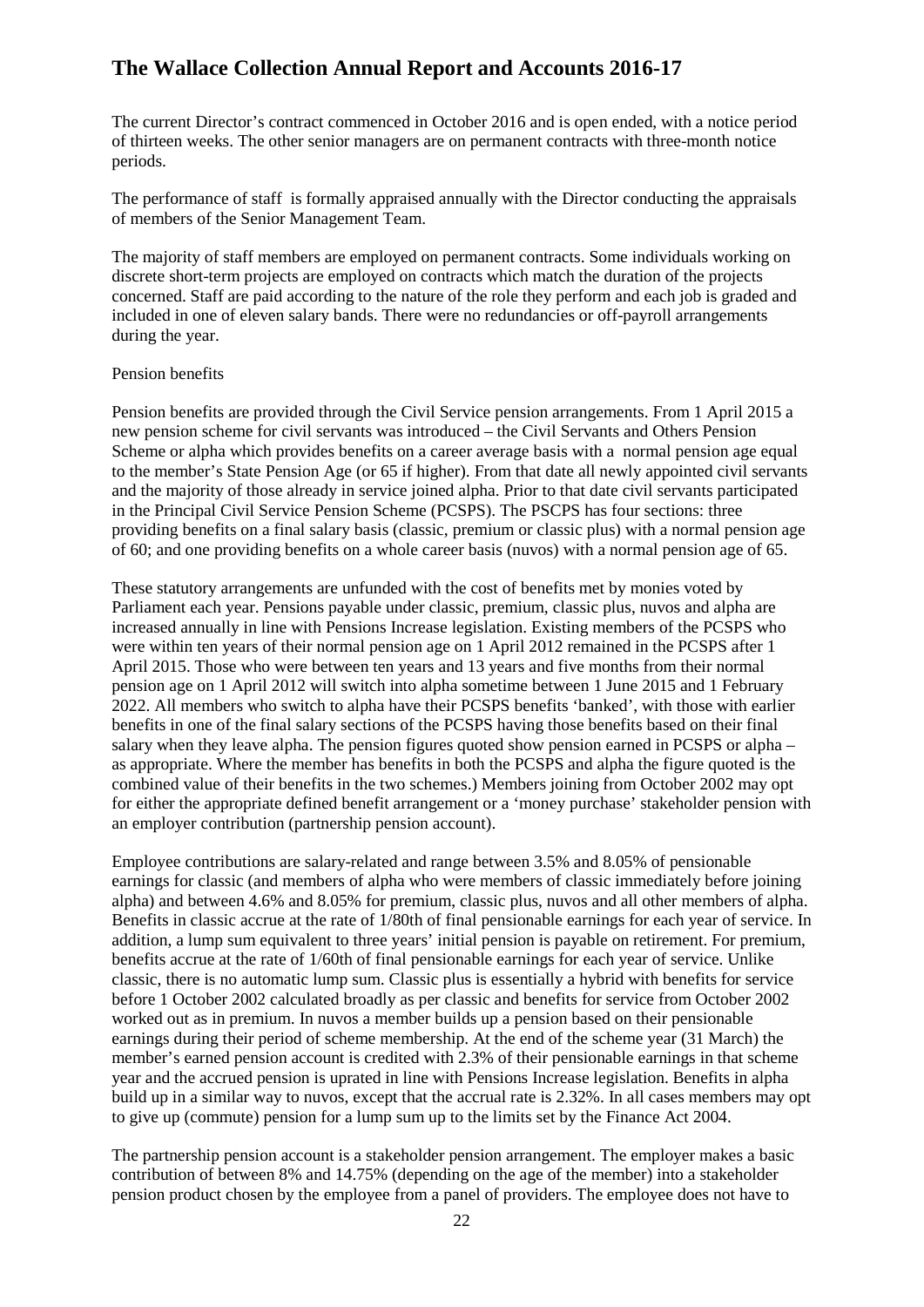contribute, but where they do make contributions, the employer will match these up to a limit of 3% of pensionable salary (in addition to the employer's basic contribution). Employers also contribute a further 0.5% of pensionable salary to cover the cost of centrally-provided risk benefit cover (death in service and ill health retirement).

 pension age. Pension age is 60 for members of classic, premium and classic plus and 65 for members quoted show pension earned in PCSPS or alpha – as appropriate. Where the member has benefits in both the PCSPS and alpha the figure quoted is the combined value of their benefits in the two schemes, but note that part of the pension may be payable from different ages.) The accrued pension quoted is the pension the member is entitled to receive when they reach pension age, or immediately on ceasing to be an active member of the scheme if they are already at or over of nuvos, and the higher of 65 or State Pension Age for members of alpha. (The pension figures

Further details about the Civil Service pension arrangements can be found at the website [www.civilservicepensionscheme.org.uk.](http://www.civilservicepensionscheme.org.uk/)

 Dr Xavier Bray 6 July 2017 **Director and Accounting Officer** 

 António Horta-Osório 6 July 2017 **Chairman**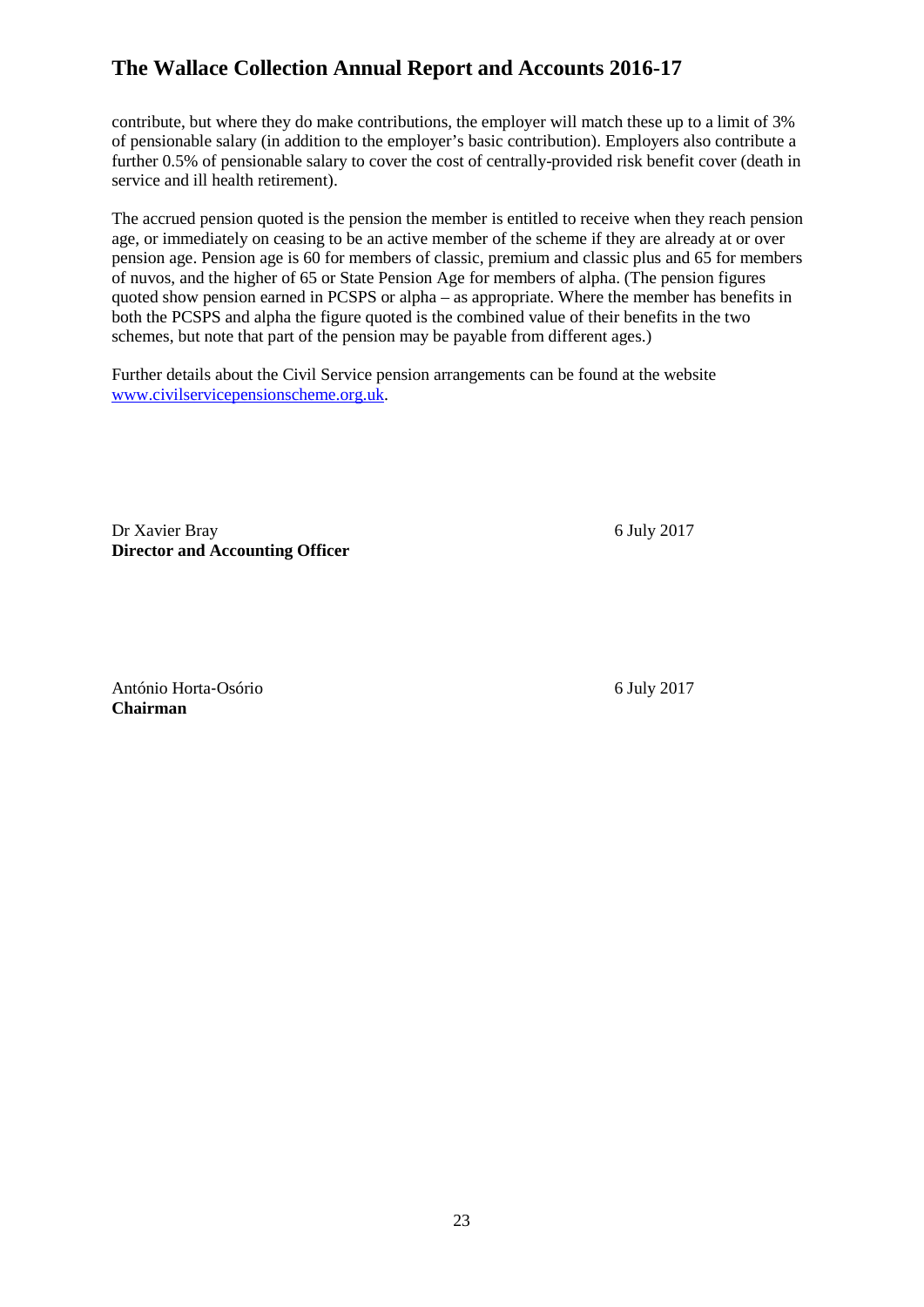# <span id="page-23-0"></span>Statement of Trustees' and Accounting Officer's Responsibilities

 Under Sections 9(4) and 9(5) of the Museums and Galleries Act 1992, the Board of Trustees is Collection's financial activities during the year, of its financial position at the end of the year, and required to prepare a statement of accounts for each financial year in the form and on the basis determined by the Secretary of State for Culture, Media and Sport with the consent of HM Treasury. The accounts are prepared on an accruals basis to show a true and fair view of the Wallace changes in funds and cash flows in the financial year.

In preparing the Wallace Collection's accounts**\***, the Trustees and Accounting Officer are required to:

- • observe the Accounts Direction issued by the Secretary of State including the relevant accounting and disclosure requirements, and apply them on a consistent basis;
- make judgements and estimates on a reasonable basis;
- been followed, and disclose and explain any material departures in the financial statements; • state whether applicable accounting standards and statements of recommended practices have and
- • prepare the financial statements on the going concern basis, unless it is inappropriate to presume that the Wallace Collection will continue in operation.

 including his responsibility for the propriety and regularity of the public finances for which he is assets, are set out in the Non-Departmental Public Bodies' Accounting Officer Memorandum, issued The Accounting Officer for the Department for Culture, Media and Sport has designated the Director as the Accounting Officer for the Collection. His relevant responsibilities as Accounting Officer, answerable and for the keeping of proper records and for safeguarding the Wallace Collection's by HM Treasury and published in Managing Public Money.

 he is obliged to take as Accounting Officer in order to make himself aware of any relevant audit information and to establish that the external auditor is aware of that information. Having made aware of any relevant audit information and to establish that the external auditor is aware of that So far as the Accounting Officer, and each person who was a Trustee at the date of approving this report, are aware, there is no relevant audit information, being information needed by the external auditor in connection with preparing his report, of which he is unaware. Having made enquiries of the Board of Trustees and museum's internal auditor, the Accounting Officer has taken all the steps that enquiries of the Accounting Officer, fellow Trustees and the museum's internal auditor, each Trustee has taken all the steps that he/she is obliged to take as a Trustee in order to make himself/herself information.

 The Accounting Officer confirms that the annual report and accounts as a whole is fair, balanced and understandable and that he takes personal responsibility for the annual report and accounts and the judgements required for determining that it is fair, balanced and understandable.

Dr. Xavier Bray 6 July 2017 **Director and Accounting Officer** 

 António Horta-Osório 6 July 2017 **Chairman** 

\*A copy of which is available from the Wallace Collection, Hertford House, Manchester Square, London, W1U 3BN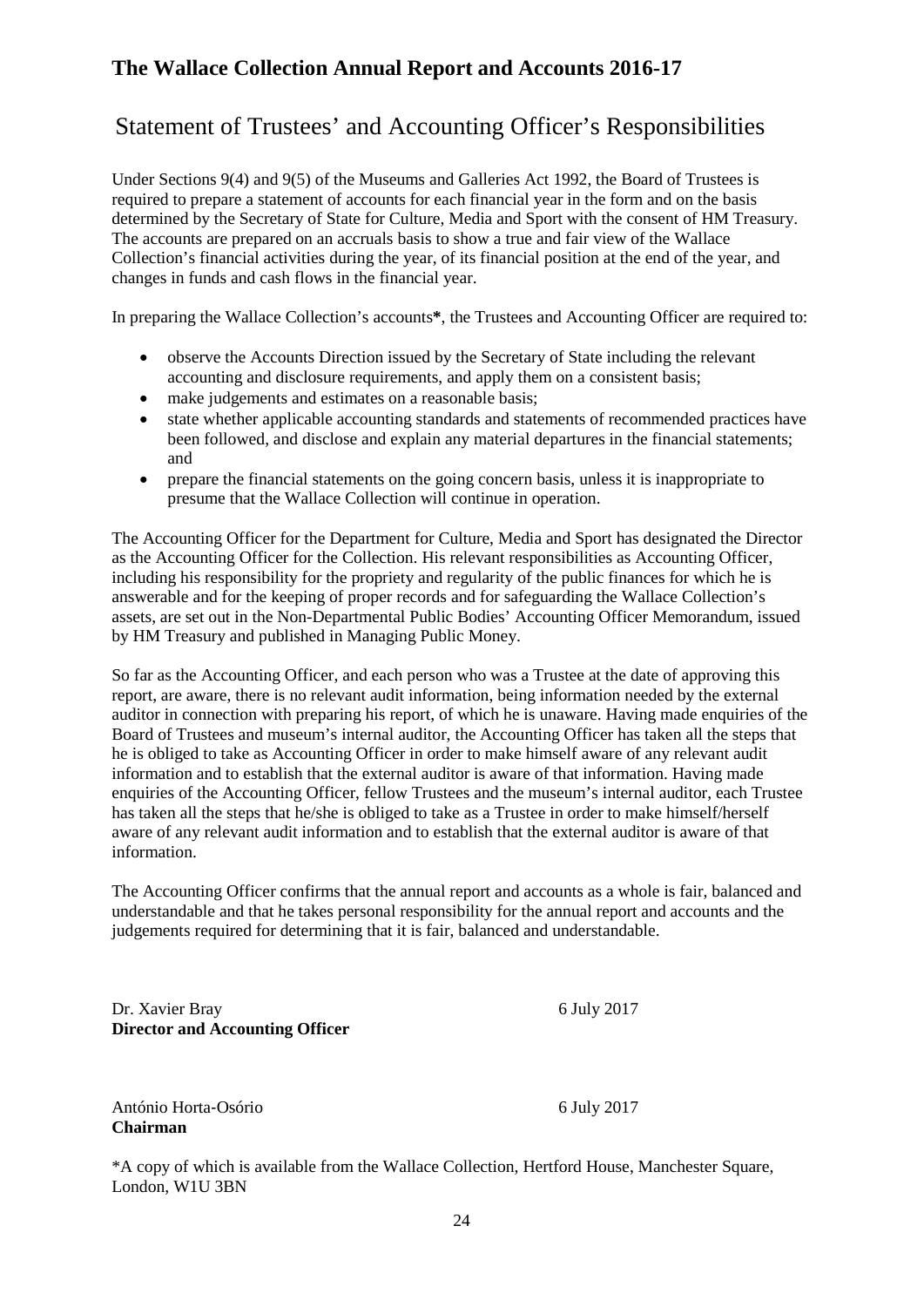# <span id="page-24-0"></span>Governance Statement

The Wallace Collection is governed by a Declaration of Trust dated 27 July 1899, and the Museums and Galleries Act 1992. The Wallace Collection is a non-departmental public body sponsored by the Department for Culture, Media and Sport (DCMS), and is a charity exempt from registration under the Charities Act 2011. As an exempt charity, it is regulated by DCMS, rather than the Charity Commission.

 Culture, Media and Sport. The Minister is, in turn, answerable to Parliament. The Director of the Wallace Collection is accountable both to the Board as Chief Executive and to DCMS permanent The Wallace Collection is governed by a Board of Trustees answerable to the Secretary of State for secretary (as DCMS accounting officer) as Accounting Officer. Further detail is given in the Statement of Trustees' and Accounting Officer's Responsibilities above.

## **The Board of Trustees**

 with policy and strategy, leaving operational issues to the Director. The Board is chiefly responsible The Board of Trustees of the Wallace Collection is responsible for the overall management and direction of the Wallace Collection. The Director of the Wallace Collection is responsible to the Board of Trustees and is accountable to DCMS permanent secretary for compliance with the Management Statement and Financial Memorandum. Within the framework of their statutory duties as stated under the Museums and Galleries Act 1992, the role of the Trustees is generally concerned for:

- The setting of key strategic objectives;
- Reviewing overall performance:
- Appointing the Director (in consultation with the Prime Minister);
- Endorsing appointments to key management positions:
- Considering the remuneration of senior staff.

There are two sub committees of the Board, the Audit Committee and Investment Committee.

 The Board of Trustees meets not less than four times a year, as does the Audit Committee, and details advice in support of its work. of attendance are shown at Annex A. The Audit Committee, together with the Chairman, fulfil the role of a Remuneration Committee. Other committees on which Trustees are invited to serve include the International Council (concerned with fundraising). The Investment Committee was created following the setting up of the Endowment Fund and meets as necessary to appoint investment managers and review the performance of the investment funds and managers. It receives professional

 and life over the previous quarter, and form a useful basis for Trustee discussions. The Trustees are Both the main Board and the Audit Committee receive detailed reports ahead of each meeting compiled by the Director and his staff. These reports cover every aspect of Wallace Collection work happy with the quality and layout of these reports and provide feedback to ensure that they remain an excellent source of information and data.

The Trustees believe that they have complied with their duty in section 11 of the Charities Act 2011 to have due regard to guidance published by the Charity Commission.

## **Board effectiveness**

 The Board keeps its effectiveness under review. This includes appraisals of each Trustee by the Chairman and an appraisal of the Chairman by another member of the Board. The most recent assessment of effectiveness through a questionnaire concluded that the Board overall felt its effectiveness was either fully satisfactory or exceeded expectations.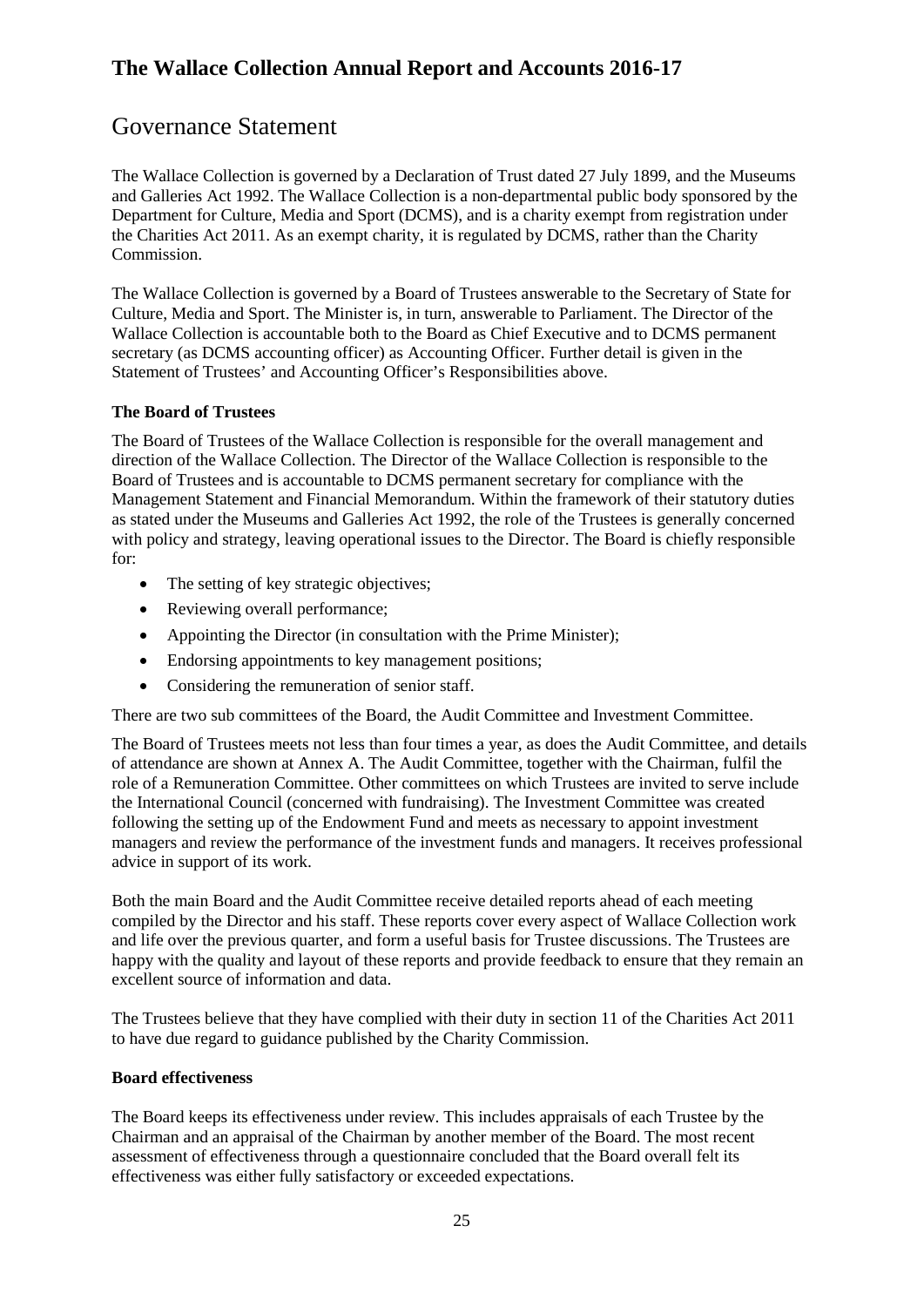## **Wallace Collection Staff**

 cultural agenda and sustaining the values of the Wallace Collection. He is assisted by the other member of the Senior Management Team on a regular basis. In this way the Director can satisfy The Director is responsible for resource allocation, leading strategic management, developing the members of the Senior Management Team who are the Director of Public Engagement, Director of Finance and Operations, and Head of Fundraising. Each is supported by a number of department heads who are responsible for specific areas of activity within the museum. The Senior Management Team meets once a fortnight and there is a monthly full staff meeting. The Director meets each himself that he is informed on all operational issues in order that he can report to the Board of Trustees.

# **Appointment of a new Director**

 the Wallace Collection on 31 October 2016. The timing of the appointment allowed for a number of handover meetings with the outgoing Director and allowed the new Director to satisfy himself that all of the Accounting Officer duties had been satisfactorily performed during the first six months of the year. Handover meetings also took place between the Acting Director for the period between the two Dr Christoph Vogtherr resigned as Director and Accounting Officer with effect from September 2016 to take up a new post as Director of the Hamburger Kunsthalle. Dr Xavier Bray, previously Chief Curator at the Dulwich Picture Gallery, was appointed as Director and Accounting Officer and joined Directors, Derek Purnell, and the new Director on his arrival which provided him with similar assurance about the performance of the Accounting Officer duties during the interim period. He is furthermore satisfied that his Accounting Officer duties have been satisfactorily met up to the date of this report.

## **Trustee appointments**

 competitive process, and consultation with other Trustees and with the Director, the Chairman recommends nominees (no fewer than two for each Trusteeship at a time) to DCMS who in turn names put forward, and appointments are apolitical. The procedure is subject to the recommendations of the Nolan report. Usually appointments are for not more than four years in the first instance, but The Trustees are appointed by the Prime Minister. The minimum number of Trustees is set at six, and there is no maximum. At 31 March 2017, there were twelve in post (Annex A). Following a recommend names to the Prime Minister. Traditionally, the Prime Minister chooses from among the with the option of reappointment. Trustees can resign by notice in writing to the Prime Minister.

 The Trustees appoint their own Chairman, who normally serves until retirement from the Board. The Chairman can resign as Chairman by notice in writing to the Board.

Trustees receive appropriate training on appointment, primarily through a programme of department visits and meetings with the Director and Senior Management Team. An introductory Trustees' Handbook of key documents and publications including the Corporate Plan, the Annual Report and Accounts, and the organisation chart is provided.

 A register of Trustees' interests is maintained and is available for public inspection on request; this is reviewed by all Trustees at least once a year. Trustees are required to declare any conflicts or potential conflicts of interest at Board and committee meetings, and these are recorded in the minutes. Depending on the nature of the conflict or potential conflict, the Chair may require a Trustee to leave potential conflicts of interest in relation to items discussed during the year. the meeting, or not take part in a discussion or decision on a particular issue. There were no declared

# **Compliance with Corporate Governance Code**

 The Wallace Collection is mindful of the Corporate Governance Code for central government departments and the Trustees are content that the museum complies as appropriate for a nondepartmental public body.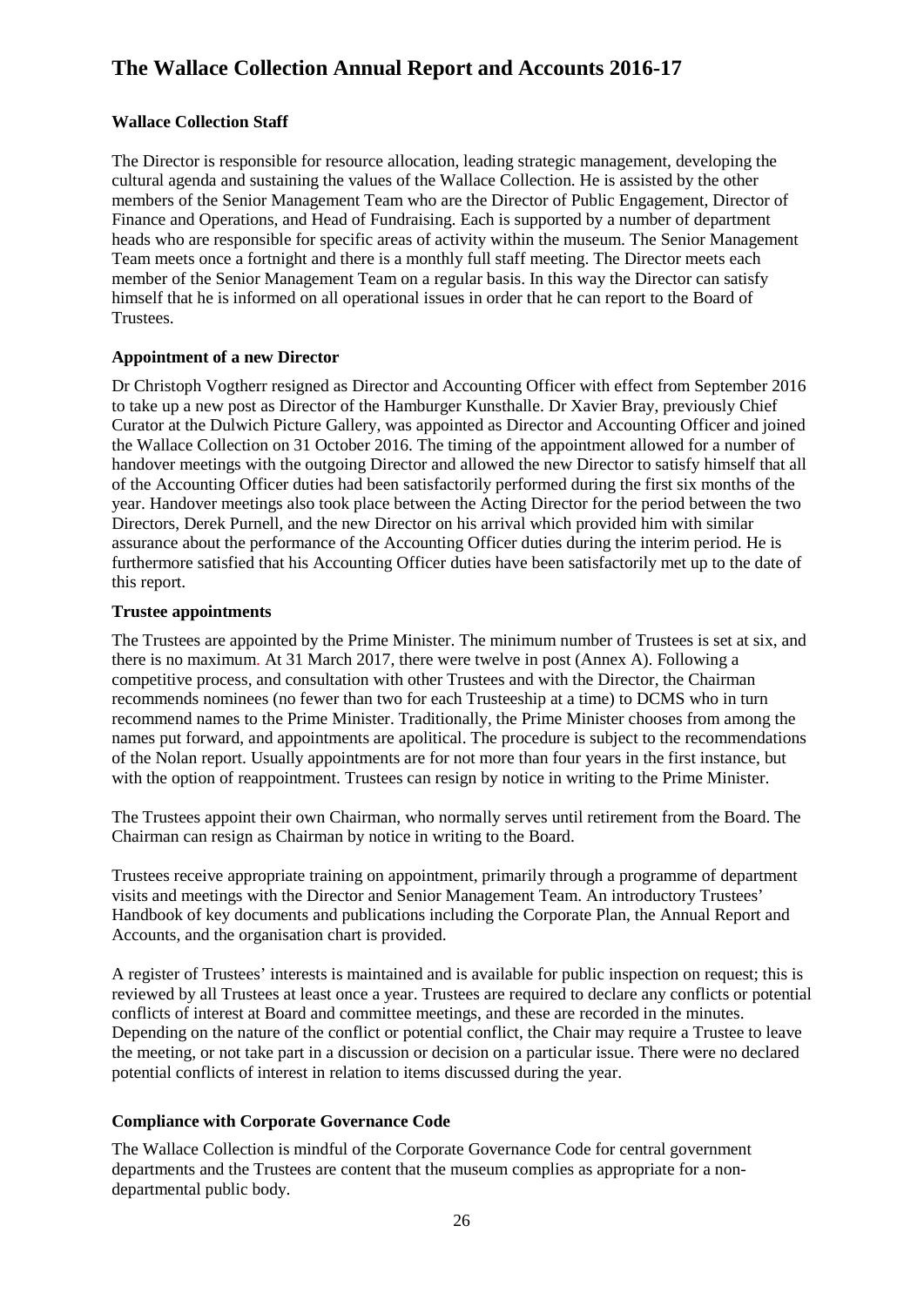## **Report from Audit Committee**

 The Audit Committee is responsible for reviewing the museum's key risks, and the controls in place to manage them, and monitoring its compliance with statutory requirements – including the Annual received and considered management accounts at each meeting. It received reports from external reported to the Committee on his findings. The risk register was received and reviewed in its entirety during the course of the year. Report and Accounts. The Committee reports on its work at each Board meeting. During the year, it auditors on the accounts for 2015-16 and on planning for the 2016-17 audit. The internal auditor

## **Report from Investment Committee**

 The Investment Committee kept the performance of the fund managers that it had appointed in 2015- 16 under review. In carrying out its work, it received professional advice from investment advisors.

## **Risk**

 accordance with an evaluation of the risks. The approach adopted takes into account the HM Treasury Risk is unavoidable and the resources available for managing risk are finite. The aim of risk management within the museum is therefore to achieve an optimum response to risk, prioritised in guidance on management of risk ("The Orange Book") with reference as appropriate to best practice guidance from the National Audit Office and risk management standards. The museum assesses risk through consideration of the likelihood of something happening, and the impact that would arise if the risk were actually to occur.

 The Senior Management Team (SMT) including the Director, are responsible for the strategic management of the Wallace Collection, and as part of this set the tone for the museum's approach to, appropriate to the Wallace Collection given its size and enables it to maintain a flexible approach to and appetite for, risk. This varies depending upon the specific issue. This approach is considered to be risk.

 out under the Wallace Collection Staff section above. The museum works to meet the objectives set out in the Ten Year Plan and the Achievements and Performance section of this report sets out progress against these objectives. The day-to-day risks associated with these activities are managed, challenged and updated through the meetings of staff set

These risks, financial, reputational or otherwise, are recorded on, and managed through a Risk Register. This was created by the SMT who also ensure it is regularly updated. The register is reviewed by the Audit Committee and considered by the Board. It covers the key risks that the Wallace Collection faces and assigns a key individual to manage each risk.

 Collection. Given the tight financial constraints that the Wallace Collection has operated under for Risk management is therefore a part of the everyday decision-making process at the Wallace many years, it is only natural that risk is considered as part of management and Trustee decisions.

 and monitored, but the risk to the fragile Collection and the fabric of Hertford House that is entrusted the discipline of the budgeting round, plus consideration in meetings with relevant staff throughout inherent in any new venture are weighed up carefully in advance and are monitored throughout the Risk is not only limited to financial risk, where every new project is carefully costed, budgeted for to the Trustees' care. The risk assessment and monitoring process is engendered in all staff through the year. For major projects a Steering Group is established, headed by a senior staff member, and they are charged with ensuring that the project operates to set parameters and budgets. Thus the risks duration of the project.

The key risk priorities of the Wallace Collection in 2016–17 have continued to be:

• Managing the impact of increasing visitor numbers whilst improving their understanding of the Collection;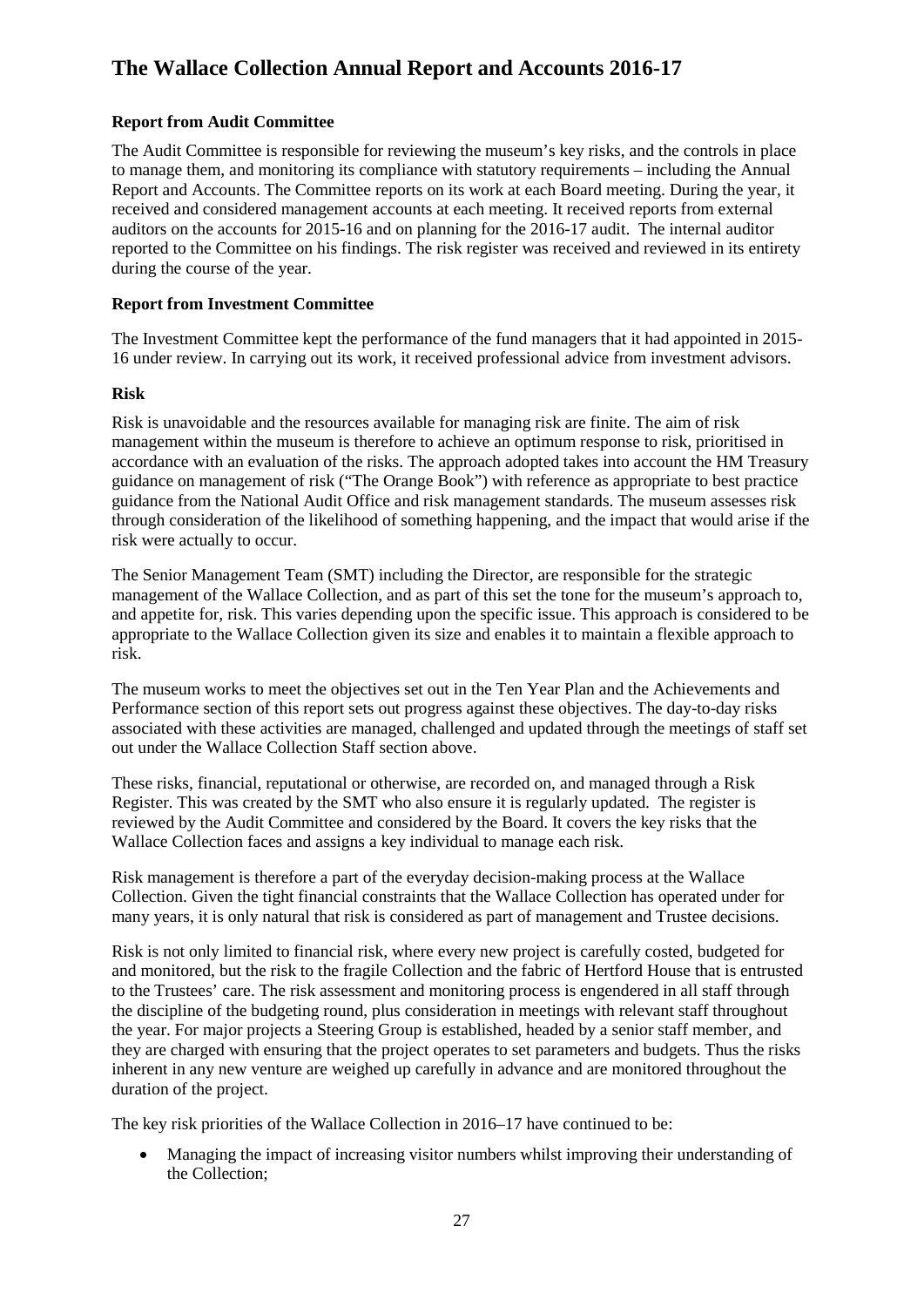- Planning for the future in a challenging funding environment;
- Increasing self generated income without increasing the risk to the fabric of the building or to the mission of the museum;
- Guaranteeing the scholarly quality of the museum's activities and improving its international position under severe financial constraints;
- Securing the Collections and protecting them from theft and damage; and
- • Keeping the precarious balance between financial constraint, increasing pressure to expand services and maintaining and improving the fabric of a Grade II listed building.

 Both the Board of Trustees and the Audit Committee play a key role in the monitoring of these risks and the internal controls in place to mitigate them.

 discussions, and all key issues are brought to the Trustee Board's notice for discussion and questioning senior management and the internal and external audit functions to satisfy themselves that the Wallace Collection has an adequate system of internal control in order to adequately manage key their work on a regular basis, and has also received substantial assurance from the Internal Auditor The Board brings wide-ranging experience and a fresh perspective to key decision-making ratification. The Audit Committee supports the main Trustee Board and the Accounting Officer by risks. It has done this by inviting designated responsible risk holders within the museum to report on that the internal controls in place are sound.

 The Board consider this to be an effective risk management strategy, and is confident that the Wallace Collection is successfully managing the key risk priorities noted above.

## **Data handling**

 The Wallace Collection has suffered no protected personal data incident during 2016–17 or prior years and has made no such report to the Information Commissioner's office.

Dr Xavier Bray 6 July 2017 **Director and Accounting Officer** 

 António Horta-Osório 6 July 2017 **Chairman**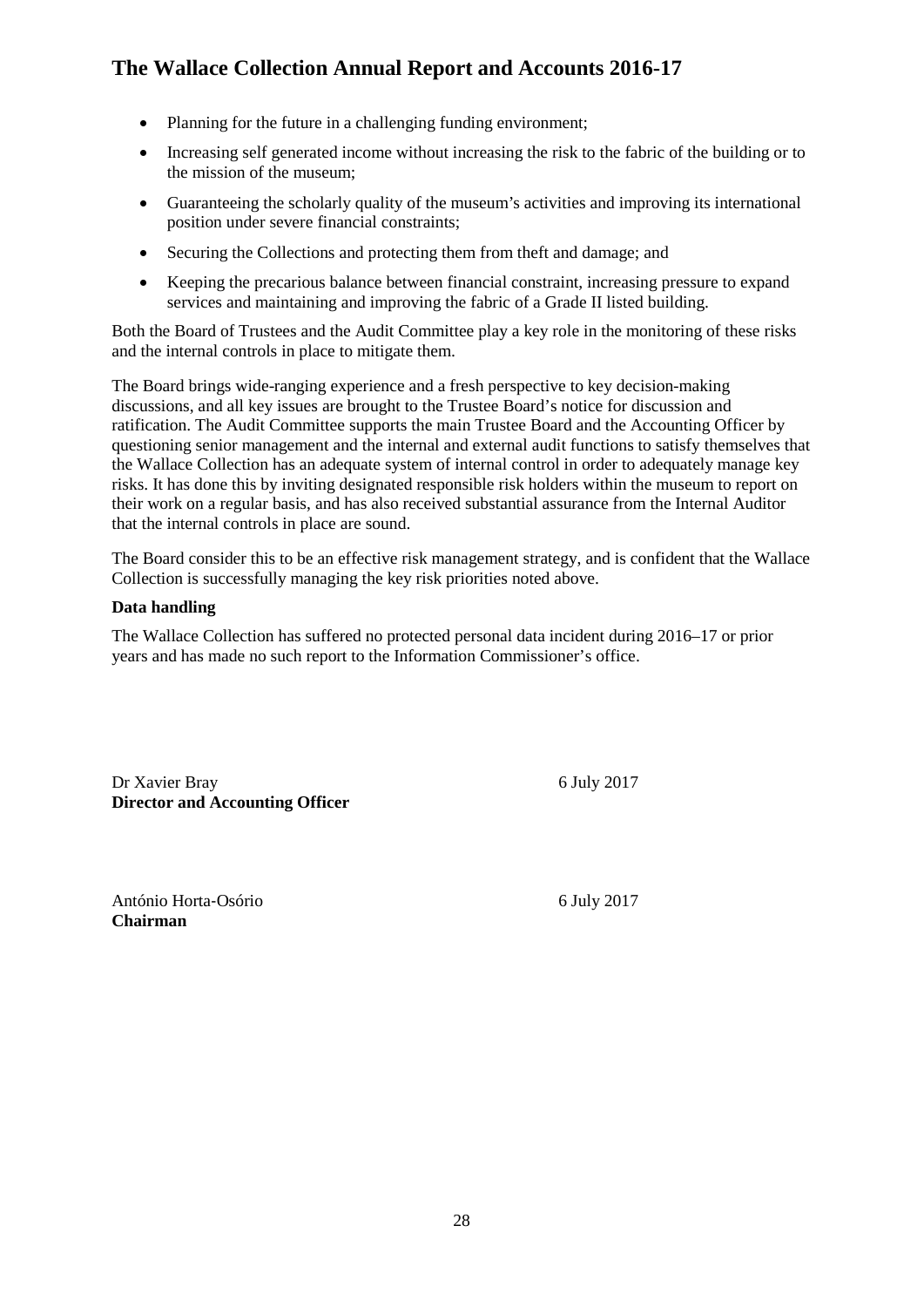# Annex A - Trustees

The Trustees of the Wallace Collection are appointed by the Prime Minister. The members of the Board of Trustees during the year were:

| <b>Board Member</b>                 | <b>Appointed</b>  | <b>Further notes</b>     | <b>Attendance</b> |
|-------------------------------------|-------------------|--------------------------|-------------------|
| António Horta-Osório                | January 2015      | Chairman                 | 4/4               |
| Dr Ashok Roy                        | January 2013      |                          | 3/4               |
| <b>Professor Frances Corner OBE</b> | 13 September      |                          | 2/4               |
|                                     | 2009; reappointed |                          |                   |
|                                     | 13 September      |                          |                   |
|                                     | 2013              |                          |                   |
| Sir Hugh Roberts GCVO, FSA          | 6 January 2013    | $\overline{\phantom{a}}$ | 3/4               |
|                                     | for five years    |                          |                   |
| Jennifer Eady QC                    | 6 January 2013 -  | $\overline{a}$           | 4/4               |
|                                     | reappointed 7     |                          |                   |
|                                     | January 2017      |                          |                   |
| Jessica Pulay                       | 6 January 2013 -  | Chair of the Audit       | 4/4               |
|                                     | reappointed 7     | Committee (4/4)          |                   |
|                                     | January 2017      |                          |                   |
| Kate de Rothschild Agius            | 6 January 2013    |                          | 4/4               |
|                                     | for five years    |                          |                   |
| <b>Rupert Hambro CBE</b>            | 7 January 2013-   | Member of the Audit      | 3/4               |
|                                     | Mandate ended 6   | Committee until 6        |                   |
|                                     | January 2017      | January 2017 (1/1)       |                   |
| <b>Timothy Schroder</b>             | 6 January 2013    |                          | 3/4               |
|                                     | for five years    |                          |                   |
| Jemima Rellie                       | 9 January 2017    |                          | 1/1               |
| Marilyn Berk                        | 9 January 2017    |                          | 1/1               |
| Eric Ellul                          | 9 January 2017    |                          | 1/1               |
| Dounia Nadar                        | 9 January 2017    |                          | 1/1               |

In addition, the Board of Trustees may appoint honorary trustees, who do not share the statutory duties of Board members.

| Mrs Jane Lewis               | appointed January 1998                        |
|------------------------------|-----------------------------------------------|
| Mr Pierre Arizzoli-Clementel | appointed August 2007                         |
| The Marquess of Hertford DL  | appointed July 2008; reappointed January 2015 |

HRH The Countess of Wessex GCVO Royal Patron

 The Audit Committee has two external independent members, Jim Close and Martin James, in addition to the Trustees who are members.

A register of interests for all Trustees is held at Hertford House.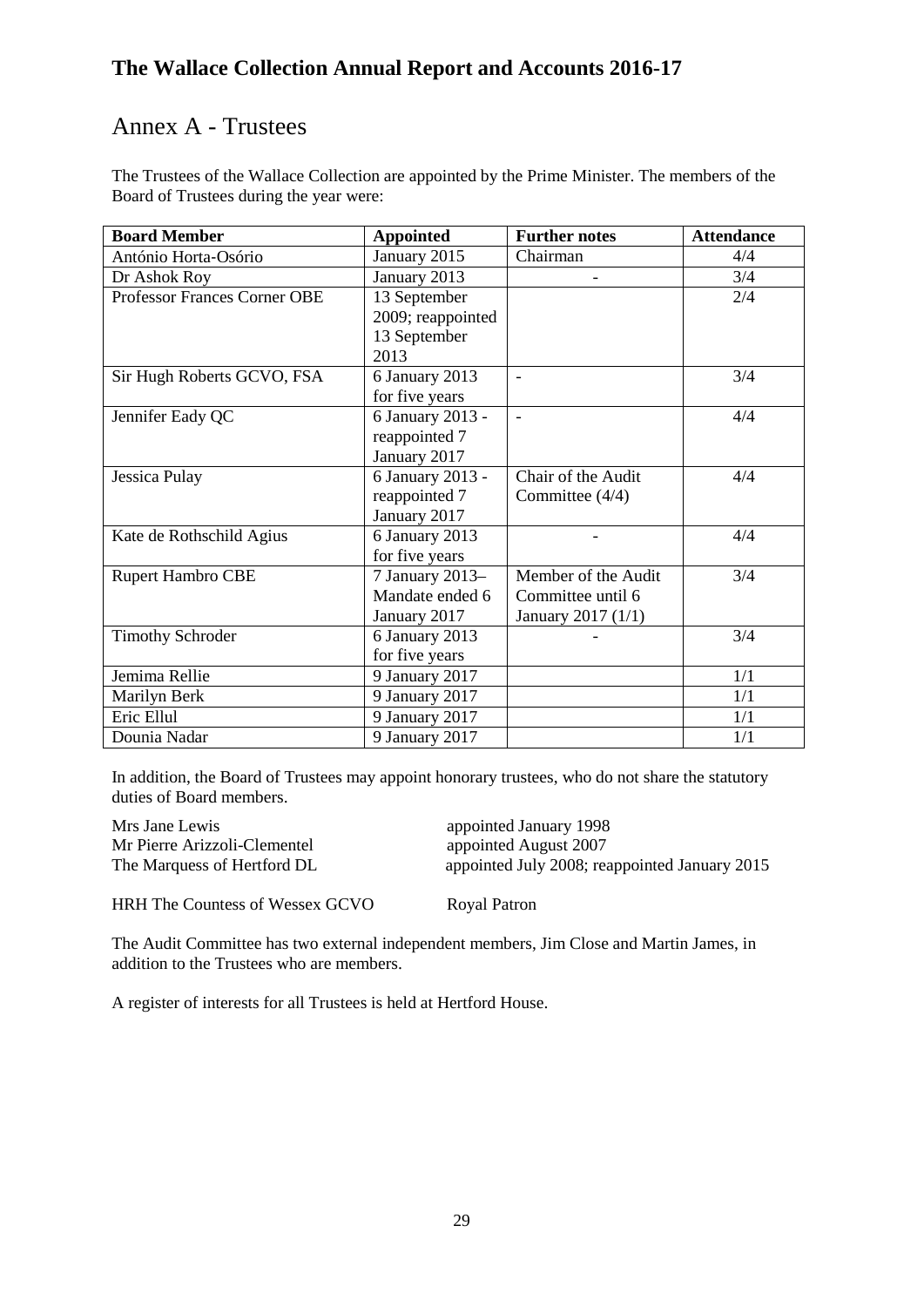## **Principal Officers of the Wallace Collection (the Senior Management Team)**

Dr Christoph Vogtherr Dr Xavier Bray

Director of Development Director of Public Engagement Director (until 30 September 2016) Dr Xavier Bray Director (from 31 October 2016)<br>Sarah Harmer Director of Development Sarah Harmer Director of Public Engagement David Edgar Director of Finance and Operations

## **Directors of Hertford House Marketing Limited during the year**

 Dr Christoph Vogtherr (until 30 September 2016) Dr Xavier Bray (from 31 October 2016) Dr David Edgar

 London EC2V 7HN **Bankers** Lloyds Banking Group 25 Gresham Street

## **Auditors**

The Wallace Collection (*Consolidated Accounts*) National Audit Office

 Hertford House Marketing Limited haysmacintyre (Trading Company)

**Investment advisors** 

Comptroller and Auditor General 157–197 Buckingham Palace Road London SW1W 9SP

(*Trading Company*) 24 Red Lion Square London WC1R 4AG

**Investment advisors** LJ Athene Investment Advisors Limited 9 Clifford Street London W1S 2FT

1205 Geneva Guggenheim Investment Advisors (Suisse) SA 8 rue St-Leger 1205 Geneva 30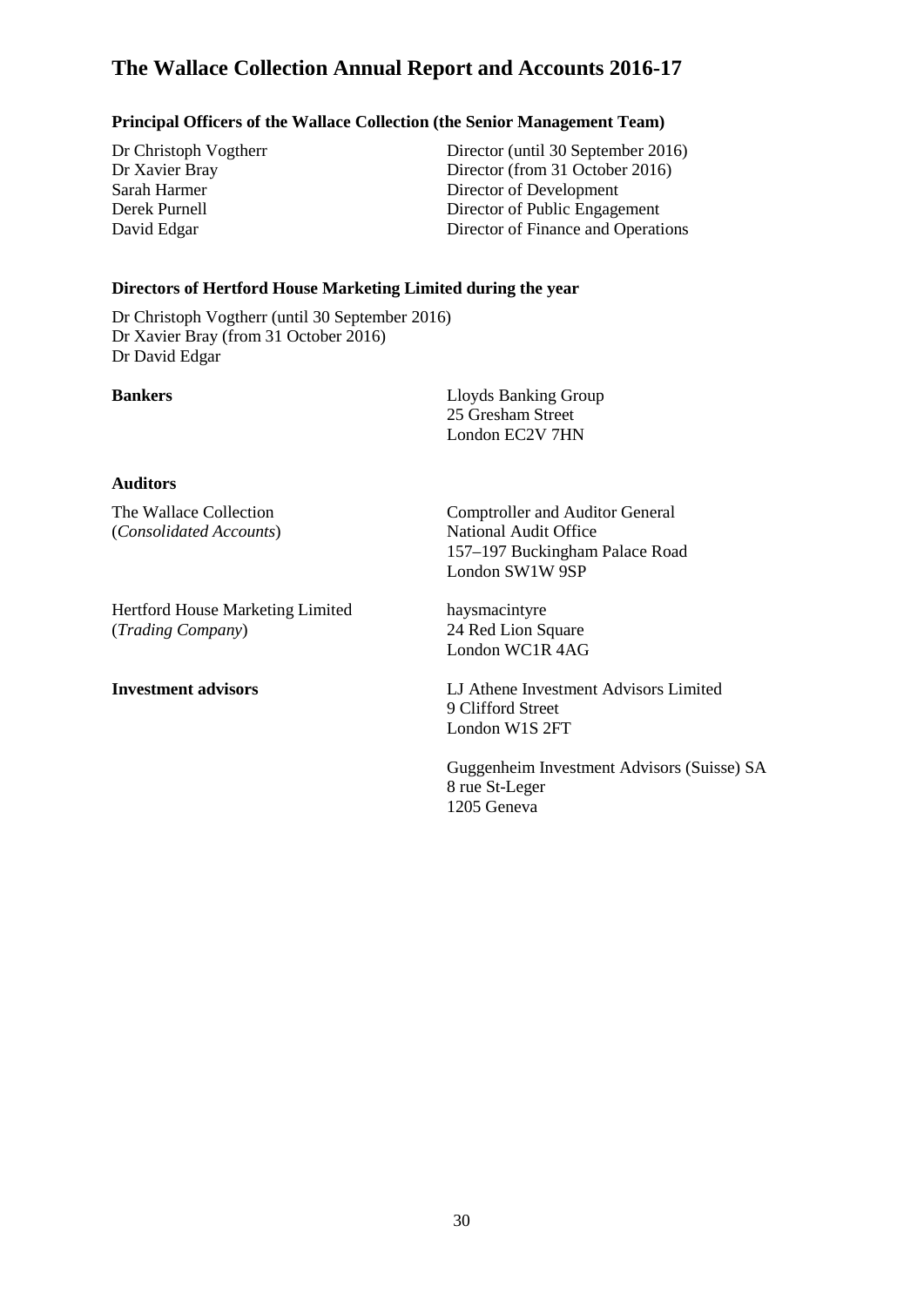# Annex B - Wallace Collection Endowment Donors and Benefactors 2016–17

 The list below gratefully acknowledges all of those who have generously supported the Wallace Collection from 1 April 2016 to 31 March 2017.

## **Donors to the Wallace Collection Endowment**

 *£1 million and above* 

The Monument Trust

*£500,000 and above* 

Lionel and Ariane Sauvage

*£100,000 and above* 

The Estate of Stanley Gordon Clarke Sir Siegmund Warburg's Voluntary Settlement

*£10,000 and above* 

Kate de Rothschild Agius and Marcus Agius Lady Alexander of Weedon The John Armitage Charitable Trust Mr and Mrs Michel David-Weill The Desmond Foundation António and Ana Horta-Osório

*And* 

Aberdeen Asset Management Lloyds Banking Group Morgan Stanley UBS Group AG Lt Cdr Paul Fletcher Mrs Anne Norman Jessica Pulay Adrian Sassoon Arend and Cecilia Versteegh

## **Benefactors of the Wallace Collection**

 *Hertford Circle (£10,000 per annum)* 

Colette and Philip Hubbard Jake and Hélène Marie Shafran

*Seymour-Conway Members (£5,000 per annum)* 

Kate de Rothschild Agius and Marcus Agius

 Adrian Sassoon Lady Alexander of Weedon Ms Nada Bayoud and Mr Andrew Wynn Alex Bouzari Dame Vivien Duffield Hon Simon Eccles Lord and Lady Lupton Mr and Mrs Nadar Roslyn Packer AC Pamela Roditi Carolyn Townsend Jack Verhoeven Arend and Cecilia Versteegh

#### *Patrons (£1,250 per annum)*

 Russell and Irina Jacobs Julian Agnew Bruce Bossom Mrs Charles H Brown Ian Butchoff Peter and Sally Cadbury Christopher Clarke Oliver and Cynthia Colman Rima Connelly Tomasso Crackett Mrs M. David-Weill Jolanta Devlin Ms Jennifer Eady Q.C. Nicholas and Gillian Eeley Mrs R. J. Elliott Mary and Symon Elliott Phil and Lucy Elder Lt Cdr Paul Fletcher Sam Fogg Mrs Joscelyn Fox John and Patricia Glasswell Alice Goldet and Olivier Bourgois Mr and Mrs Rupert Hambro CBE Mrs Katrin Henkel Lady Heseltine Joanna Hewitt Hugh Hudson-Davis James and Clare Kirkman David Lawson Mark and Liza Loveday Molly Lowell and David Borthwick Richard Mansell-Jones Hugh and Victoria Merill Simon and Midge Palley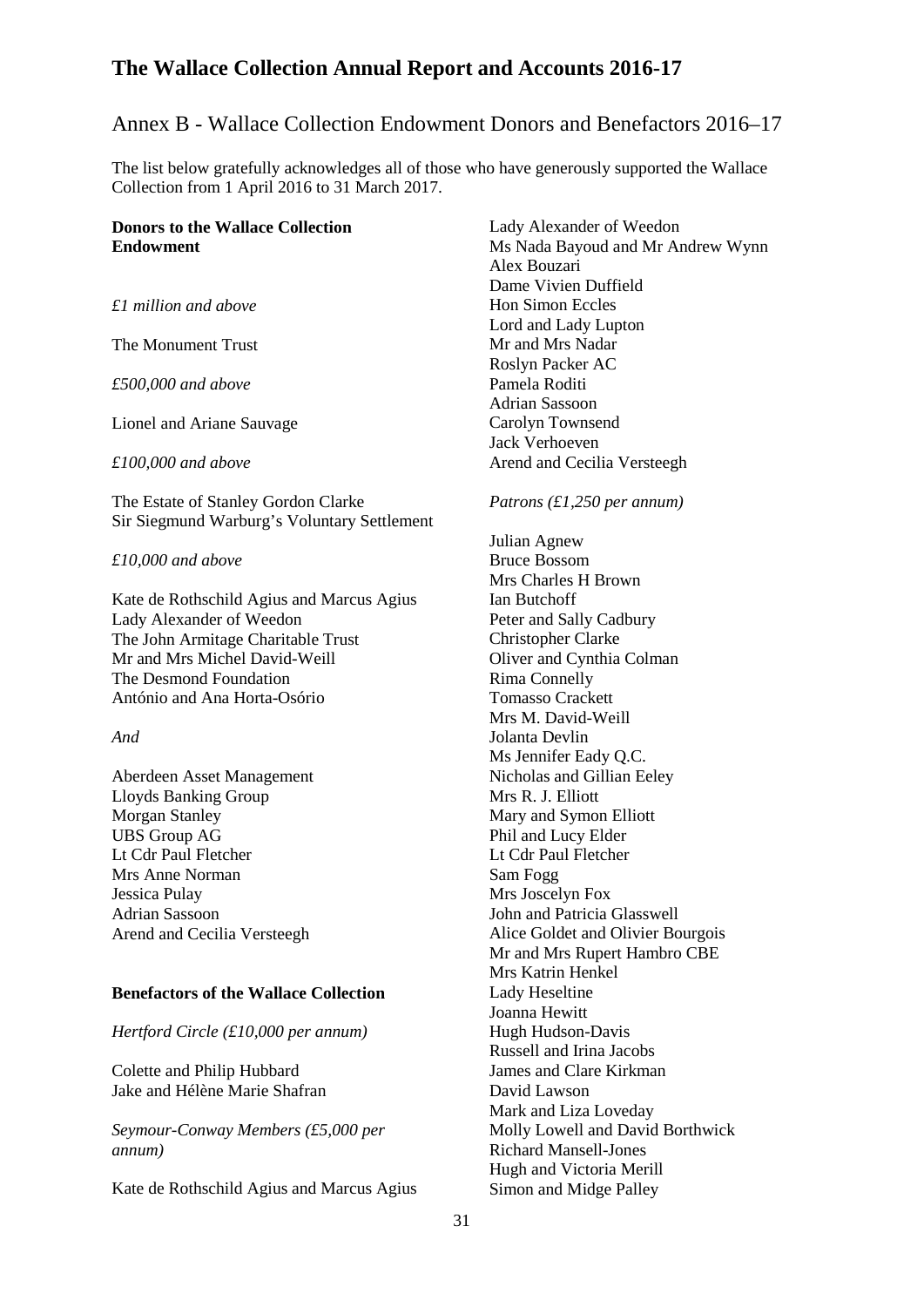Alan and Sue Warner The Lord and Lady Phillimore Charles and Caroline Pridgeon Jessica Pulay Timothy and Ellen Schroder Mr and Mrs Nick Silver Anthony and Jacqueline Todd The Tsukanov Family Foundation Mark and Caroline van Oss Bruno Wang

## *Companions (£600 per annum)*

Viscountess Bridgeman, The Bridgeman Art Library

 Patricia Wengraf Ltd D. S. Casstles Charles Cator The Marquess of Cholmondeley Ms Miel de Botton Dr Jutta M. Davis Alexander and Susan de Mont Mr Patrick K. F. Donlea FCA Giles Ellwood Mrs Annie Mackeson-Sandbach Jennifer Montagu In memory of the A V B Nick Norman Matthew Olley Christylle Philips Jane Wainwright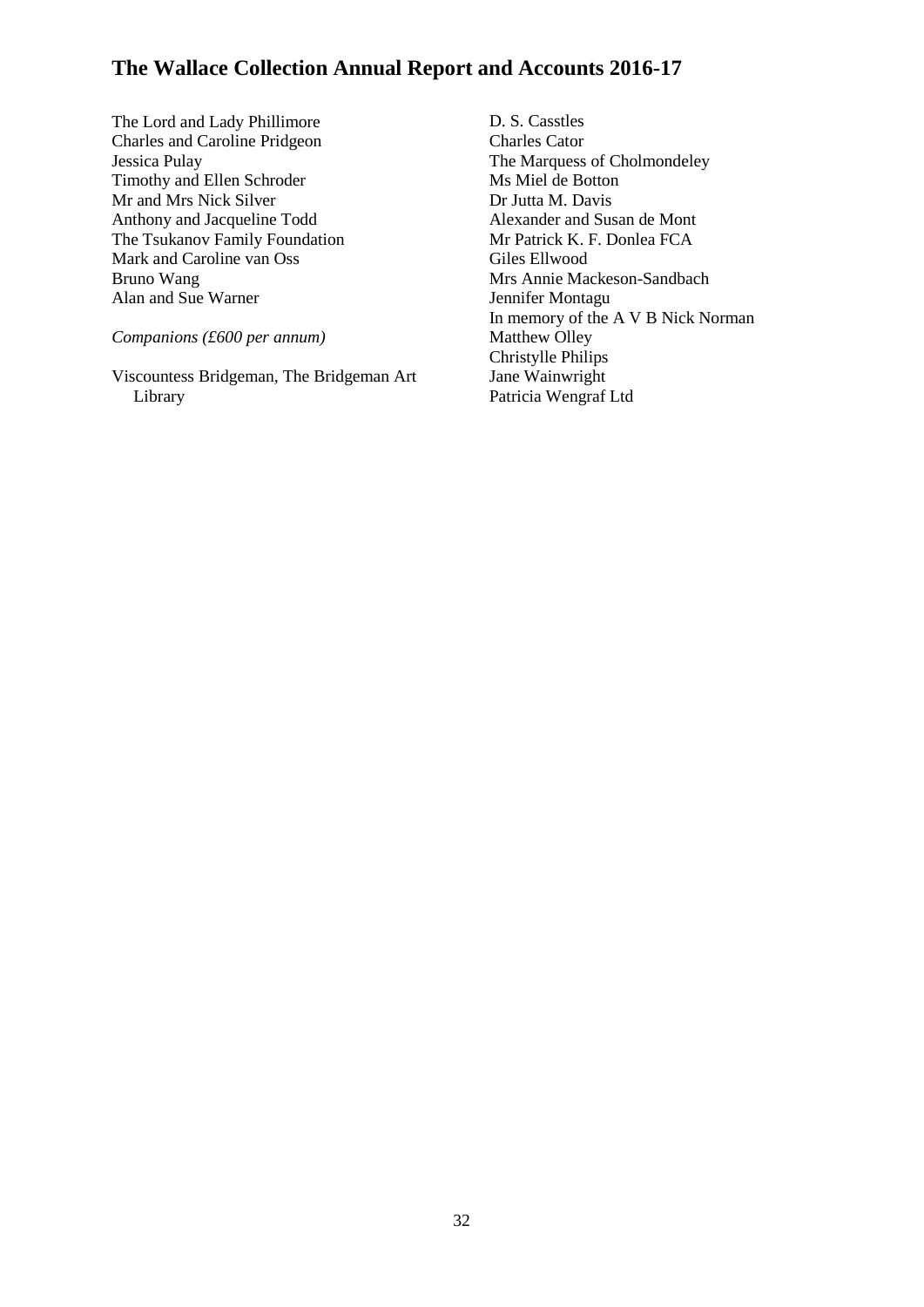Annex C - Wallace Collection Other Donors and Supporters 2016–17

#### **Individual Supporters**

 Mr and Mrs R.J. Elliott Giles Ellwood and Philippe Sacerdot Kate de Rothschild Agius and Marcus Agius Gretha Arwas Richard and Mara Aylmer Christopher and Cynthia Bake Mr James and Lady Emma Barnard Ms Nada Bayoud and Mr Andrew Wynn Matthew J Benson Mauricio and Carlota Botton Susan and John Burns Mr and Mrs Nicolas Cattelain Guggenheim Investments Egon Zehnder Lucy and Phil Elder Christopher French and Ghizlan El Glaoui Goldman Sachs Matching Gift Programme Jesús Gómez-Salas Anthony Gordon Lennox Russell and Irina Jacobs Karim and Sara Khairallah Korn Ferry LJ Partnership Foundation Clare McKeon Bank of America Merrill Lynch Mr and Mrs Nadar Christopher and Sophie North Sir Christopher Ondaatje Jim O'Neil OBE The Lord and Lady Phillimore Jessica Pulay Sir John Ritblat and Family Roland Rudd Jacques and Iman de Saussure David A Sayer Bruno L Schroder Jake and Hélène Marie Shafran Mr and Mrs Nick Silver Mr David Sproul Charlotte and Dennis Stevenson Robert Stirling Bryan Taylor Sir David and Lady Verey Mrs Mary Weston

#### **Trusts and Foundations**

 The H. B. Allen Charitable Trust The Art Fund and the Jonathan Ruffer Curatorial Fund The John Armitage Charitable Trust The Belvedere Trust The Blunt Trust The Elizabeth Cayzer Charitable Trust The EU ARCHES Project The City Bridge Trust The John S Cohen Foundation The Excel Fund The Goldsmith's Company The Leverhulme Trust The Monument Trust The N.J.T. Foundation The Ofenheim Charitable Trust Prudential plc The Radcliffe Trust The Wallace Collection Foundation The Garfield Weston Foundation The Lord Leonard and Lady Estelle Wolfson Foundation

#### **Legacy Gifts to the Collection**

The Estate of Stanley Gordon Clarke The Estate of Ingeborg Bratman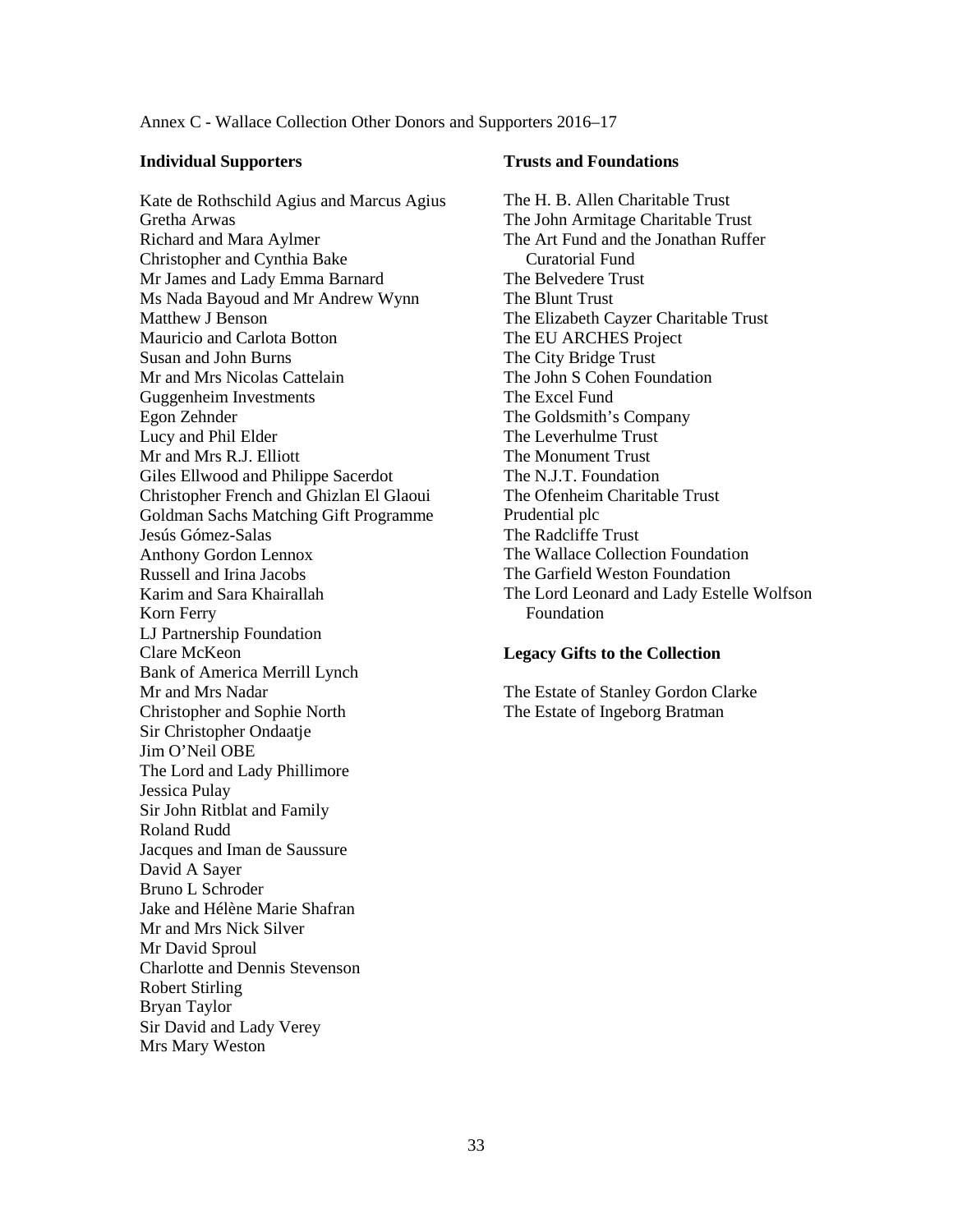**The Collection is extremely grateful to those who over the past year have made donations to the Wallace Collection in America 501(c)(3).** 

 Lady Gilda Gourlay of Kincraig Bank of America Merrill Lynch Conservation Fund Michele Beiny-Harkins Susan Bloomberg The Deborah Loeb Brice Foundation Robert de Rothschild Lawrence and Marilyn Friedland The Philip and Irene Toll Gage Foundation Nancy L. and William P. Hallman, Jr. Whitney and Elizabeth MacMillan Dale and Elizabeth Hemmerdinger Diane A. Nixon Jim and Debbie Norling Christopher and Sophie North John Watson and Betsy Blackwell

*And all those who wish to remain anonymous* 

 **The Collection also thanks the Friends of the Wallace Collection.**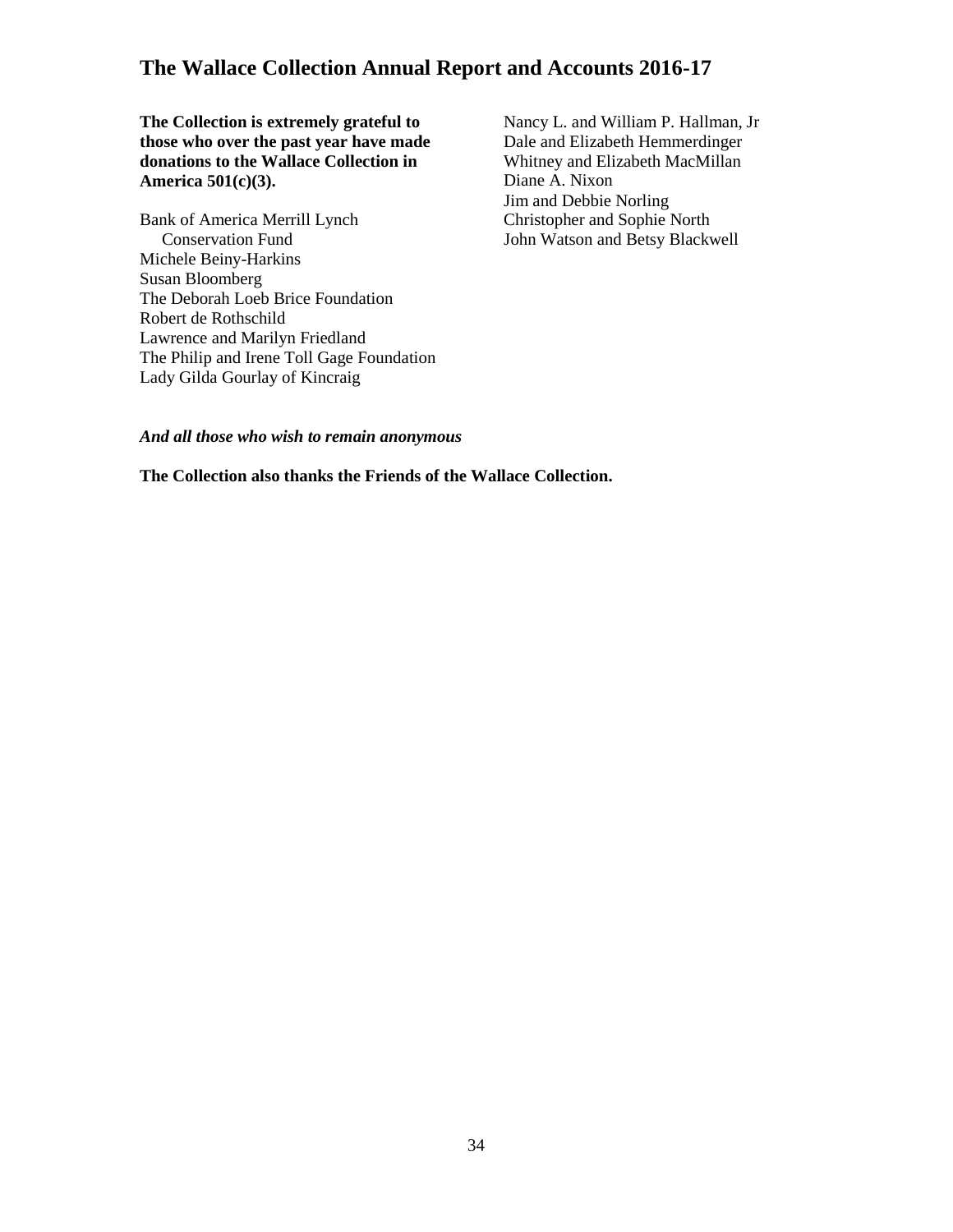# **THE CERTIFICATE AND REPORT OF THE COMPTROLLER AND AUDITOR GENERAL TO THE HOUSES OF PARLIAMENT**

 Balance Sheet, the Consolidated Statement of Cash Flows and the related notes. These financial statements have been prepared under the accounting policies set out within them. I have also I certify that I have audited the financial statements of The Wallace Collection for the year ended 31 March 2017 under the Museums and Galleries Act 1992. The financial statements comprise: the Consolidated and Collection's Statement of Financial Activities, the Group and Collection audited the information in the Remuneration Report that is described in that report as having been audited.

#### **Respective responsibilities of the Trustees, Accounting Officer and auditor**

 As explained more fully in the Statement of Trustees' and Accounting Officer's Responsibilities, the Trustees and the Director as Accounting Officer are responsible for the preparation of the financial statements and for being satisfied that they give a true and fair view. My responsibility is to audit, certify and report on the financial statements in accordance with the Museums and Galleries Act 1992. I conducted my audit in accordance with International Standards on Auditing (UK and Ireland). Those standards require me and my staff to comply with the Auditing Practices Board's Ethical Standards for Auditors.

## **Scope of the audit of the financial statements**

 An audit involves obtaining evidence about the amounts and disclosures in the financial statements sufficient to give reasonable assurance that the financial statements are free from financial statements. In addition I read all the financial and non-financial information in the Annual Report to identify material inconsistencies with the audited financial statements and to identify any information that is apparently materially incorrect based on, or materially inconsistent with, the knowledge acquired by me in the course of performing the audit. If I become aware of any apparent material misstatements or inconsistencies I consider the material misstatement, whether caused by fraud or error. This includes an assessment of: whether the accounting policies are appropriate to the Wallace Collection's and the group's circumstances and have been consistently applied and adequately disclosed; the reasonableness of significant accounting estimates made by the Wallace Collection; and the overall presentation of the implications for my certificate and report.

I am required to obtain evidence sufficient to give reasonable assurance that the expenditure and income recorded in the financial statements have been applied to the purposes intended by Parliament and the financial transactions recorded in the financial statements conform to the authorities which govern them.

## **Opinion on regularity**

 transactions recorded in the financial statements conform to the authorities which govern them. In my opinion, in all material respects the expenditure and income recorded in the financial statements have been applied to the purposes intended by Parliament and the financial **Opinion on financial statements** 

In my opinion:

 the financial statements give a true and fair view of the state of the group's and of the Wallace Collection's affairs as at 31 March 2017 and of its net income/(expenditure) for the year then ended; and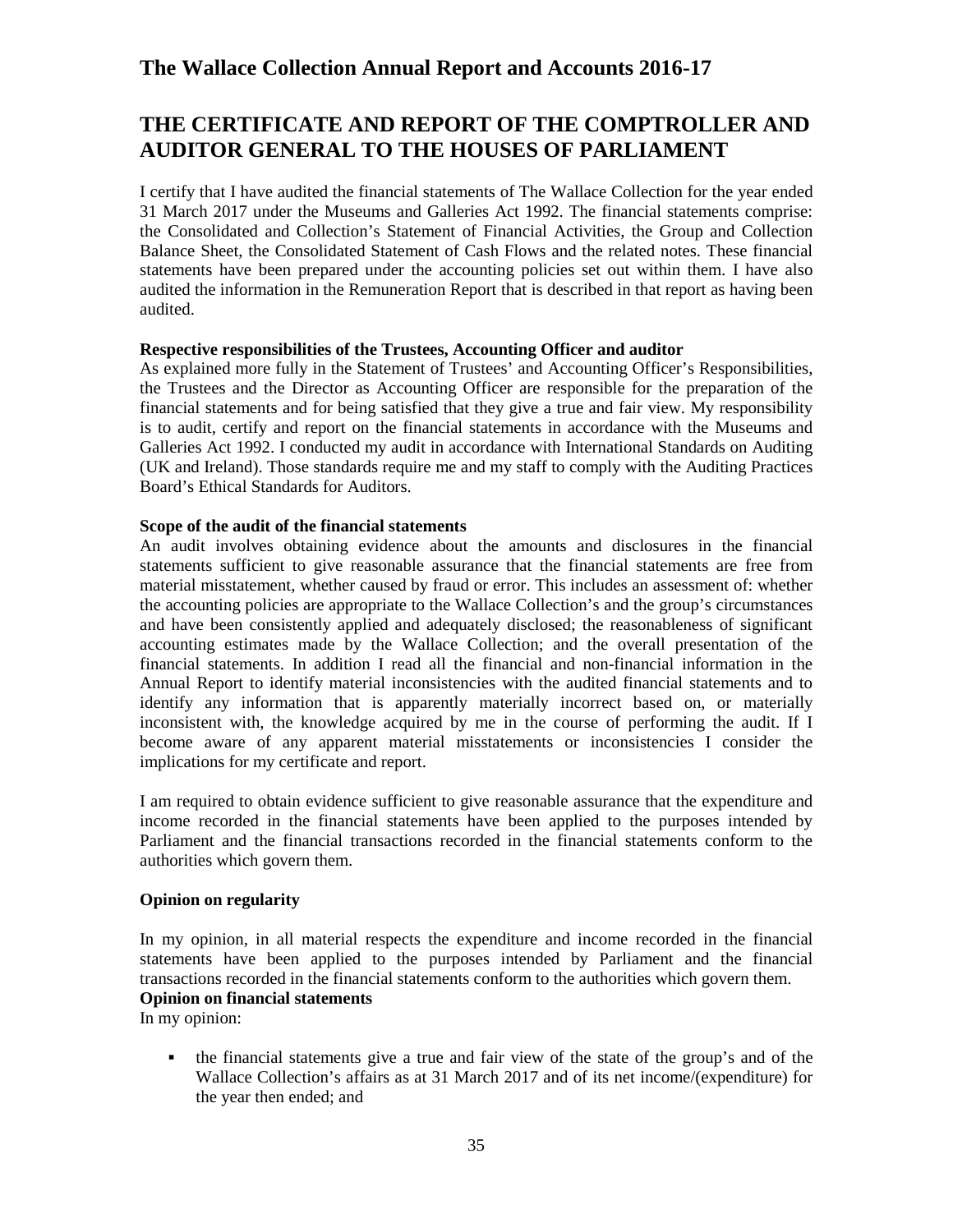• the financial statements have been properly prepared in accordance with the Museums and Galleries Act 1992 and Secretary of State directions issued thereunder.

### **Opinion on other matters**

In my opinion:

- the part of the Remuneration Report to be audited has been properly prepared in accordance with Secretary of State directions made under the Museums and Galleries Act 1992; and
- the information given in the Annual Report for the financial year for which the financial statements are prepared is consistent with the financial statements.

#### **Matters on which I report by exception**

I have nothing to report in respect of the following matters which I report to you if, in my opinion:

- adequate accounting records have not been kept or returns adequate for my audit have not been received from branches not visited by my staff; or
- the financial statements and the part of the Remuneration Report to be audited are not in agreement with the accounting records; or
- I have not received all of the information and explanations I require for my audit; or
- the Governance Statement does not reflect compliance with HM Treasury's guidance.

#### **Report**

I have no observations to make on these financial statements.

**Sir Amyas C E Morse Comptroller and Auditor General** 

12 July 2017

National Audit Office 157-197 Buckingham Palace Road Victoria London SW1W 9SP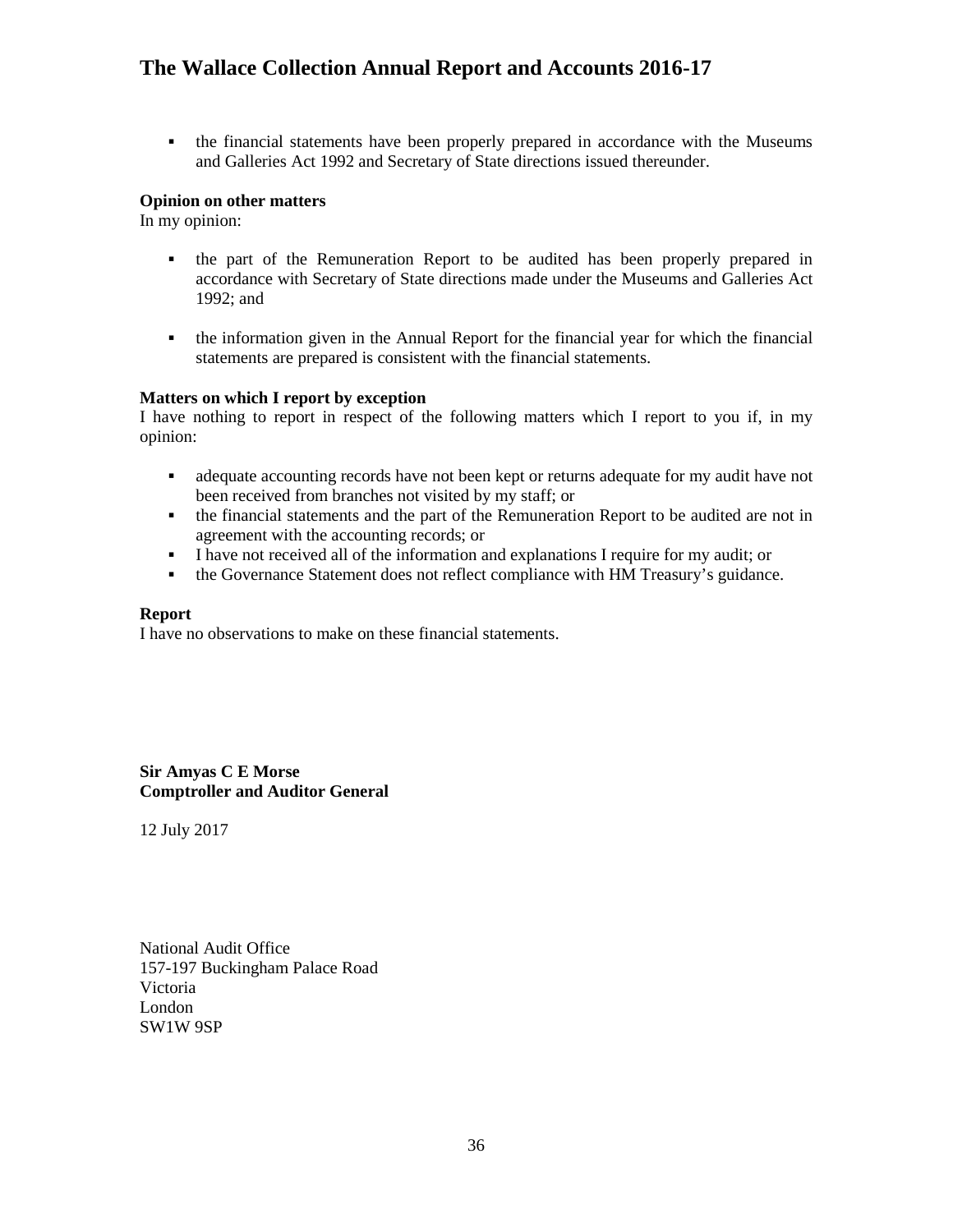#### **Consolidated Statement of Financial Activities for the year ended 31 March 2017**

|                                               |                | Unrestricted | Restricted | Endowment                | Total   | Unrestricted | Restricted     | Endowment                | Total   |
|-----------------------------------------------|----------------|--------------|------------|--------------------------|---------|--------------|----------------|--------------------------|---------|
|                                               | <b>Notes</b>   | Funds        | Funds      | Fund                     | 2016-17 | Funds        | Funds          | Fund                     | 2015-16 |
|                                               |                | £000         | £000       | £000                     | £000    | £000         | £000           | £000                     | £000    |
| Income and endowment funds from:              |                |              |            |                          |         |              |                |                          |         |
| Donations and legacies                        | $\mathfrak{2}$ | 1,352        | 545        | 2,333                    | 4,230   | 699          | 549            | 4,335                    | 5,583   |
| Grant-in-Aid                                  | 2              | 2,711        |            |                          | 2,711   | 2,791        |                | $\overline{a}$           | 2,791   |
| Charitable activities                         | 3              | 118          |            | ٠                        | 118     | 81           |                |                          | 81      |
| Other trading activities                      | 15             | 1,367        |            | ÷,                       | 1,367   | 1,568        |                |                          | 1,568   |
| Investments                                   | $\overline{4}$ | 82           | 102        |                          | 184     | 20           | 38             |                          | 58      |
| Total                                         |                | 5,630        | 647        | 2,333                    | 8,610   | 5,159        | 587            | 4,335                    | 10,081  |
| <b>Expenditure on:</b>                        |                |              |            |                          |         |              |                |                          |         |
| <b>Raising funds</b>                          |                |              |            |                          |         |              |                |                          |         |
| Fundraising                                   | 5              | 438          |            |                          | 438     | 234          | 42             |                          | 276     |
| Marketing and design                          | 5              | 324          |            |                          | 324     | 289          | 12             |                          | 301     |
| Trading: cost of goods sold and other costs   | 15             | 785          |            | $\overline{a}$           | 785     | 958          | $\overline{a}$ | $\overline{\phantom{a}}$ | 958     |
| <b>Charitable activities</b>                  | 5              |              |            |                          |         |              |                |                          |         |
| Conservation                                  |                | 219          | 97         | L.                       | 316     | 194          | 71             |                          | 265     |
| Collections                                   |                | 1,010        | 342        | $\overline{a}$           | 1,352   | 948          | 272            | L,                       | 1,220   |
| Security                                      |                | 1,604        |            | $\overline{\phantom{a}}$ | 1,604   | 1,306        |                | ÷                        | 1,306   |
| Building and maintenance                      |                | 1,338        | 775        | $\overline{\phantom{a}}$ | 2,113   | 1,115        | 717            | $\overline{\phantom{a}}$ | 1,832   |
| Total                                         |                | 5,718        | 1,214      | $\overline{a}$           | 6,932   | 5,044        | 1,114          | $\overline{\phantom{a}}$ | 6,158   |
| Net gains/(losses) on investments             | 8c             |              |            | 632                      | 632     |              |                | 32                       | 32      |
| Net income/(expenditure)                      | 7              | (88)         | (567)      | 2,965                    | 2,310   | 115          | (527)          | 4,367                    | 3,955   |
| Transfers between funds                       | 13             |              |            |                          |         |              |                |                          |         |
|                                               |                | (88)         | (567)      | 2,965                    | 2,310   | 115          | (527)          | 4,367                    | 3,955   |
| Other recognised gains/(losses):              |                |              |            |                          |         |              |                |                          |         |
| Gains/(losses) on revaluation of fixed assets |                | 191          | 1,365      |                          | 1,556   | 73           | 698            |                          | 771     |
| Net movement in funds                         |                | 103          | 798        | 2,965                    | 3,866   | 188          | 171            | 4,367                    | 4,726   |
| <b>Reconciliation of funds</b>                |                |              |            |                          |         |              |                |                          |         |
| Total funds brought forward                   |                | 5,834        | 41,478     | 4,367                    | 51,679  | 5,646        | 41,307         |                          | 46,953  |
| <b>Total funds carried forward</b>            | 13             | 5.937        | 42.276     | 7,332                    | 55.545  | 5.834        | 41,478         | 4.367                    | 51,679  |

All operations of the Group continued throughout both periods and no operations were acquired or discontinued in either period.

The Group has no recognised gains or losses other than those shown above and therefore no separate statement of total recognised gains or losses has been presented.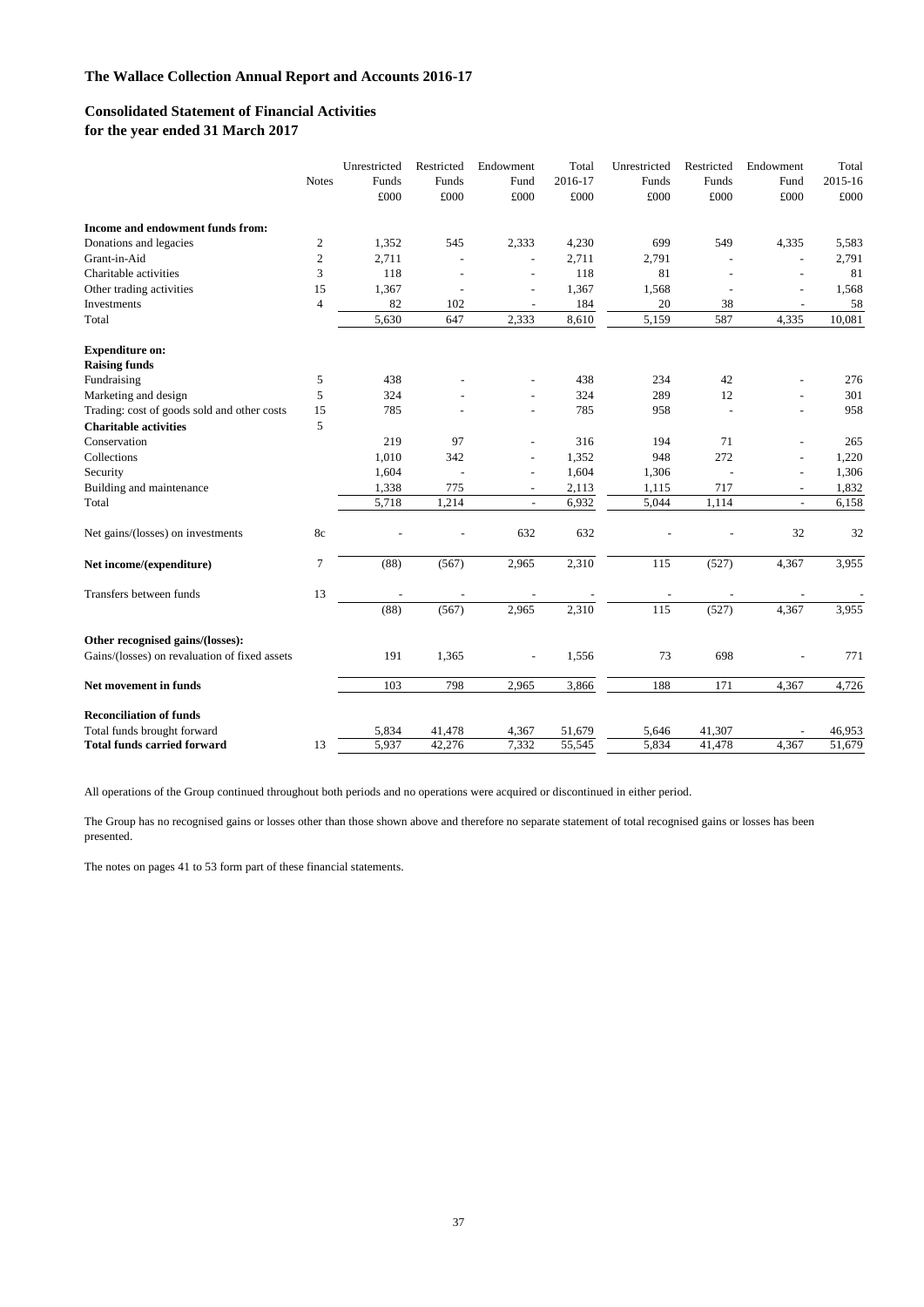#### **Collection Statement of Financial Activities for the year ended 31 March 2017**

|                                               | Unrestricted | Restricted | Endowment      | Total   | Unrestricted | Restricted | Endowment | Total   |
|-----------------------------------------------|--------------|------------|----------------|---------|--------------|------------|-----------|---------|
|                                               | Funds        | Funds      | Fund           | 2016-17 | Funds        | Funds      | Fund      | 2015-16 |
|                                               | £000         | £000       | £000           | £000    | £000         | £000       | £000      | £000    |
| Income and endowment funds from:              |              |            |                |         |              |            |           |         |
| Donations and legacies                        | 1,880        | 545        | 2,333          | 4,758   | 1,257        | 549        | 4,335     | 6,141   |
| Grant-in-Aid                                  | 2,711        |            |                | 2,711   | 2,791        |            | L,        | 2,791   |
| Charitable activities                         | 118          |            |                | 118     | 81           |            | L,        | 81      |
| Other trading activities                      | 530          |            |                | 530     | 657          |            |           | 657     |
| Investments                                   | 81           | 102        |                | 183     | 20           | 38         |           | 58      |
| Total                                         | 5,320        | 647        | 2,333          | 8,300   | 4,806        | 587        | 4,335     | 9,728   |
| <b>Expenditure on:</b>                        |              |            |                |         |              |            |           |         |
| <b>Raising funds</b>                          |              |            |                |         |              |            |           |         |
| Fundraising                                   | 438          |            |                | 438     | 234          | 42         |           | 276     |
| Marketing and design                          | 324          |            |                | 324     | 289          | 12         | L.        | 301     |
| Trading                                       | 476          |            |                | 476     | 601          | $\sim$     | L,        | 601     |
| <b>Charitable activities</b>                  |              |            |                |         |              |            |           |         |
| Conservation                                  | 219          | 97         |                | 316     | 194          | 71         | L,        | 265     |
| Collections                                   | 1,010        | 342        | $\overline{a}$ | 1,352   | 947          | 272        | ÷,        | 1,219   |
| Security                                      | 1,604        |            | $\sim$         | 1,604   | 1,306        |            | L.        | 1,306   |
| Building and maintenance                      | 1,338        | 775        | $\sim$         | 2,113   | 1,116        | 717        | ÷,        | 1,833   |
| Total                                         | 5,409        | 1,214      |                | 6,623   | 4,687        | 1,114      |           | 5,801   |
| Net gains/(losses) on investments             |              |            | 632            | 632     |              |            | 32        | 32      |
| Net income/(expenditure)                      | (89)         | (567)      | 2,965          | 2,309   | 119          | (527)      | 4,367     | 3,959   |
| Transfers between funds                       |              |            |                |         |              |            |           |         |
|                                               | (89)         | (567)      | 2,965          | 2,309   | 119          | (527)      | 4,367     | 3,959   |
| Other recognised gains/(losses):              |              |            |                |         |              |            |           |         |
| Gains/(losses) on revaluation of fixed assets | 191          | 1,365      | $\sim$         | 1,556   | 73           | 698        | L,        | 771     |
| Net movement in funds                         | 102          | 798        | 2,965          | 3,865   | 192          | 171        | 4,367     | 4,730   |
| <b>Reconciliation of funds</b>                |              |            |                |         |              |            |           |         |
| Total funds brought forward                   | 5,813        | 41,478     | 4,367          | 51,658  | 5,621        | 41,307     |           | 46,928  |
| <b>Total funds carried forward</b>            | 5,915        | 42,276     | 7,332          | 55,523  | 5,813        | 41,478     | 4,367     | 51,658  |

All operations of the museum continued throughout both periods and no operations were acquired or discontinued in either period.

The museum has no recognised gains or losses other than those shown above and therefore no separate statement of total recognised gains or losses has been presented.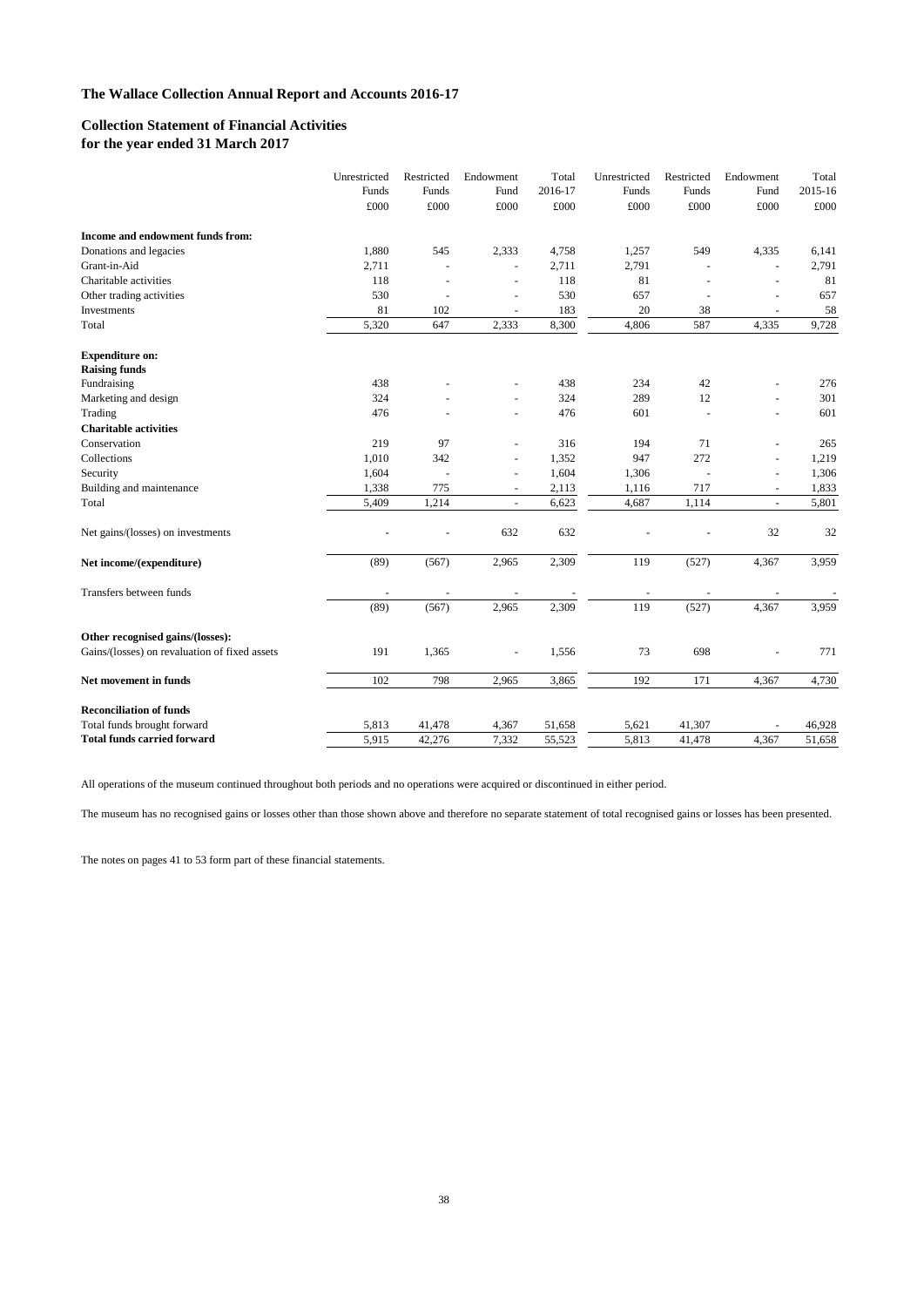#### **Balance Sheet at 31 March 2017**

|                                              |                 | Group        | Group  | Collection | Collection |
|----------------------------------------------|-----------------|--------------|--------|------------|------------|
|                                              | <b>Notes</b>    | 2017         | 2016   | 2017       | 2016       |
|                                              |                 | $\pounds000$ | £000   | £000       | £000       |
| <b>Fixed assets</b>                          |                 |              |        |            |            |
| Tangible assets                              | 8a              | 46,272       | 45,532 | 46,269     | 45,527     |
| Heritage assets                              | 8b              | 82           | 82     | 82         | 82         |
| Investments                                  | 8c              | 7,326        | 4,215  | 7,326      | 4,215      |
|                                              |                 | 53,680       | 49,829 | 53,677     | 49,824     |
| <b>Current assets</b>                        |                 |              |        |            |            |
| Stock                                        |                 | 299          | 286    | 120        | 156        |
| Debtors                                      | 9               | 433          | 444    | 496        | 684        |
| Cash at bank and in hand                     | 14              | 1,862        | 1,686  | 1,612      | 1,358      |
|                                              |                 | 2,594        | 2,416  | 2,228      | 2,198      |
| <b>Liabilities</b>                           |                 |              |        |            |            |
| Creditors                                    |                 |              |        |            |            |
| Amounts falling due within one year          | 10a             | (667)        | (479)  | (382)      | (314)      |
| Net current assets                           |                 | 1,927        | 1,937  | 1,846      | 1,884      |
|                                              |                 |              |        |            |            |
| Total assets less current liabilities        |                 | 55,608       | 51,766 | 55,523     | 51,708     |
| Creditors                                    |                 |              |        |            |            |
| Amounts falling due after more than one year | 10 <sub>b</sub> | (63)         | (87)   |            | (50)       |
| <b>Net assets</b>                            | 12              | 55,544       | 51,679 | 55,523     | 51,658     |
| Represented by:                              |                 |              |        |            |            |
| <b>Unrestricted funds</b>                    |                 |              |        |            |            |
| Designated funds                             | 13              | 3,044        | 3,203  | 3,044      | 3,203      |
| Unrestricted revaluation reserve             | 13              | 1,257        | 1,078  | 1,257      | 1,078      |
| General funds                                | 13              | 1,636        | 1,553  | 1,614      | 1,532      |
|                                              |                 | 5,937        | 5,834  | 5,915      | 5,813      |
|                                              |                 |              |        |            |            |
| <b>Restricted funds</b>                      |                 |              |        |            |            |
| Restricted income funds                      | 13              | 34,753       | 35,342 | 34,753     | 35,342     |
| Restricted revaluation reserve               | 13              | 7,523        | 6,136  | 7,523      | 6,136      |
|                                              |                 | 42,276       | 41,478 | 42,276     | 41,478     |
| Total income funds                           |                 | 48,213       | 47,312 | 48,191     | 47,291     |
| <b>Endowment fund</b>                        | 13              | 7,332        | 4,367  | 7,332      | 4,367      |
| <b>Total funds</b>                           | 13              | 55,545       | 51,679 | 55,523     | 51,658     |

Dr Xavier Bray **Director and Accounting Officer**  6 July 2017

António Horta-Osório

**Chairman** 

6 July 2017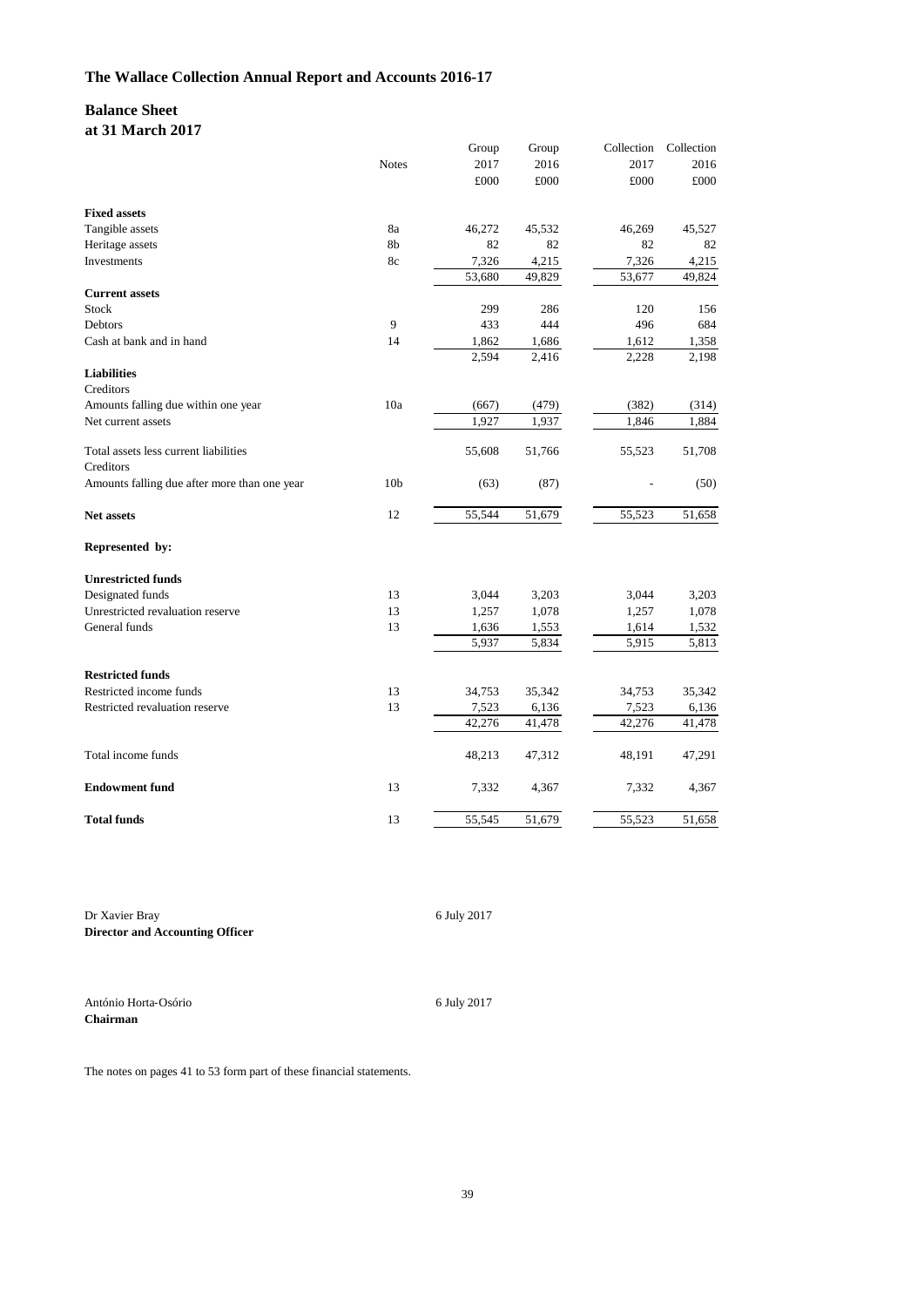# **Consolidated Statement of Cash Flows for the year ended 31 March 2017**

|                                                     | <b>Notes</b>   | 2017    | 2016    |
|-----------------------------------------------------|----------------|---------|---------|
|                                                     |                | £000    | £000    |
| Cash flows from operating activities:               |                |         |         |
| Net cash provided by (used in) operating activities | 14             | 213     | 309     |
| Cash flows from investing activities:               |                |         |         |
| Dividends and interest from investments             | 4              | 184     | 58      |
| Purchase of property, plant and equipment           | 8a             | (76)    | (197)   |
| Purchase of investments                             | 8c             | (4,815) | (4,182) |
| Sale of investments                                 | 8c             | 2,336   |         |
| Net cash provided by (used in) investing activities |                | (2,371) | (4,321) |
| Cash flows from financing activities:               |                |         |         |
| Receipt of endowment                                | $\overline{2}$ | 2,333   | 4,335   |
| Net cash provided by (used in) financing activities |                | 2,333   | 4,335   |
| Change in cash and cash equivalents in the year     |                | 175     | 322     |
| Cash and cash equivalents at beginning of the year  |                | 1,686   | 1,364   |
| Cash and cash equivalents at end of the year        |                | 1,861   | 1,686   |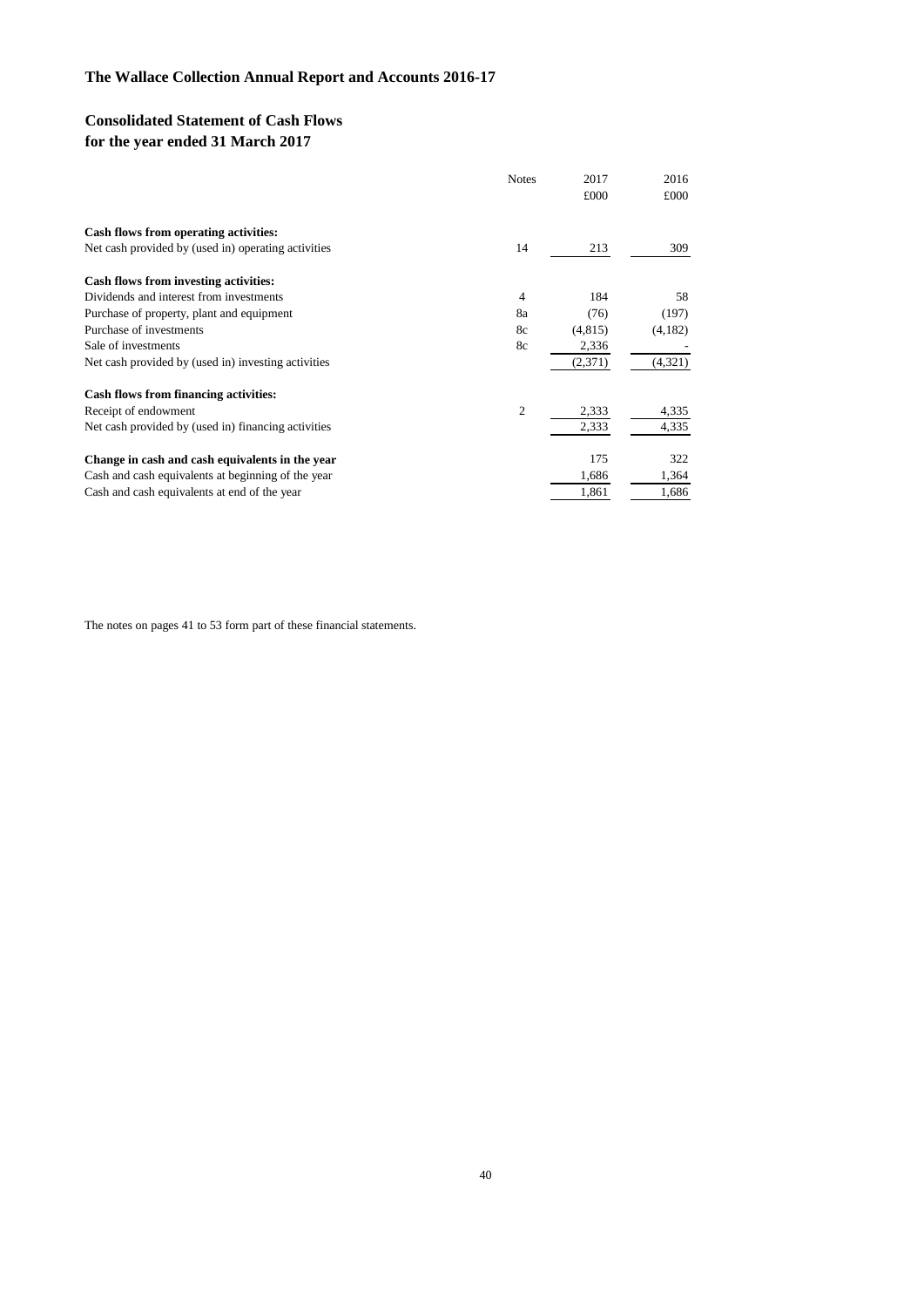#### **Notes to the financial statements for the year ended 31 March 2017**

#### **1. Accounting policies**

#### **a) Basis of accounting**

 The financial statements have been prepared under the historical cost convention, as modified by the Practice 'Accounting and Reporting by Charities' (2015), the Charities Act 2011, the HM Treasury Financial applicable accounting standards including Financial Reporting Standard 102. revaluation of certain fixed assets, and comply with the requirements of the Statement of Recommended Reporting Manual, the Accounts Direction given by the Secretary of State for Culture, Media and Sport and

the Wallace Collection owns the whole of the issued share capital of two shares of £1 nominal each. The accounts are consolidated and include Hertford House Marketing Limited, a trading subsidiary, in which

#### **b) Going concern**

 The accounts have been prepared on a going concern basis. There are no material uncertainties about the group's ability to continue as a going concern.

#### **c) Income**

 Income is recognised when the museum becomes entitled to it, its receipt is probable and the amount can be measured reliably.

Grants for fixed assets are recognised in the Statement of Financial Activities when they are receivable.

 Grant-in-aid from the Department for Culture, Media and Sport allocated to general purposes is taken to the Statement of Financial Activities in the year to which it relates.

 recognised as deferred income, and transferred to the Statement of Financial Activities in the year in which Sponsorship for specific projects and donations are recognised when the museum becomes entitled to the income, there is probability of receipt and the amount is quantifiable. Amounts received in advance are the respective conditions are fulfilled.

Income relating to future periods is counted as deferred and recognised in the year to which it relates.

 Legacies are credited to income when the museum becomes entitled to the income, receipt is probable and the amount is quantifiable.

 Investment income is recognised as an addition to unrestricted funds unless there is a restriction as to the use of the income. Restricted income is allocated to the restricted fund to which the income relates. Net gains or losses in the market value of investments are allocated to the endowment fund.

 Donated services and goods are recognised as income and expenditure when the museum becomes entitled to them, receipt is probable and the amount can be measured reliably. The services and goods are valued at the price that the museum would have paid in the open market for services or goods of equivalent value.

#### **d) Expenditure**

 Expenditure is recognised on an accruals basis and classified under the principal categories of charitable and other expenditure rather than the type of expense, in order to provide more useful information to users of the financial statements.

 Costs of generating funds includes fund raising and publicity costs incurred in seeking voluntary contributions for the museum, and in publicising the museum.

 Where expenditure relates to future exhibitions the costs are deferred and recognised in the year the exhibition opens.

Grants payable are recognised when a grant has been approved and this has been communicated to the recipient.

 Support costs are apportioned between activities on the bases that are most appropriate to each category of support cost. These bases include the expenditure for each activity, the number of staff involved in each activity, and analyses of use by each activity.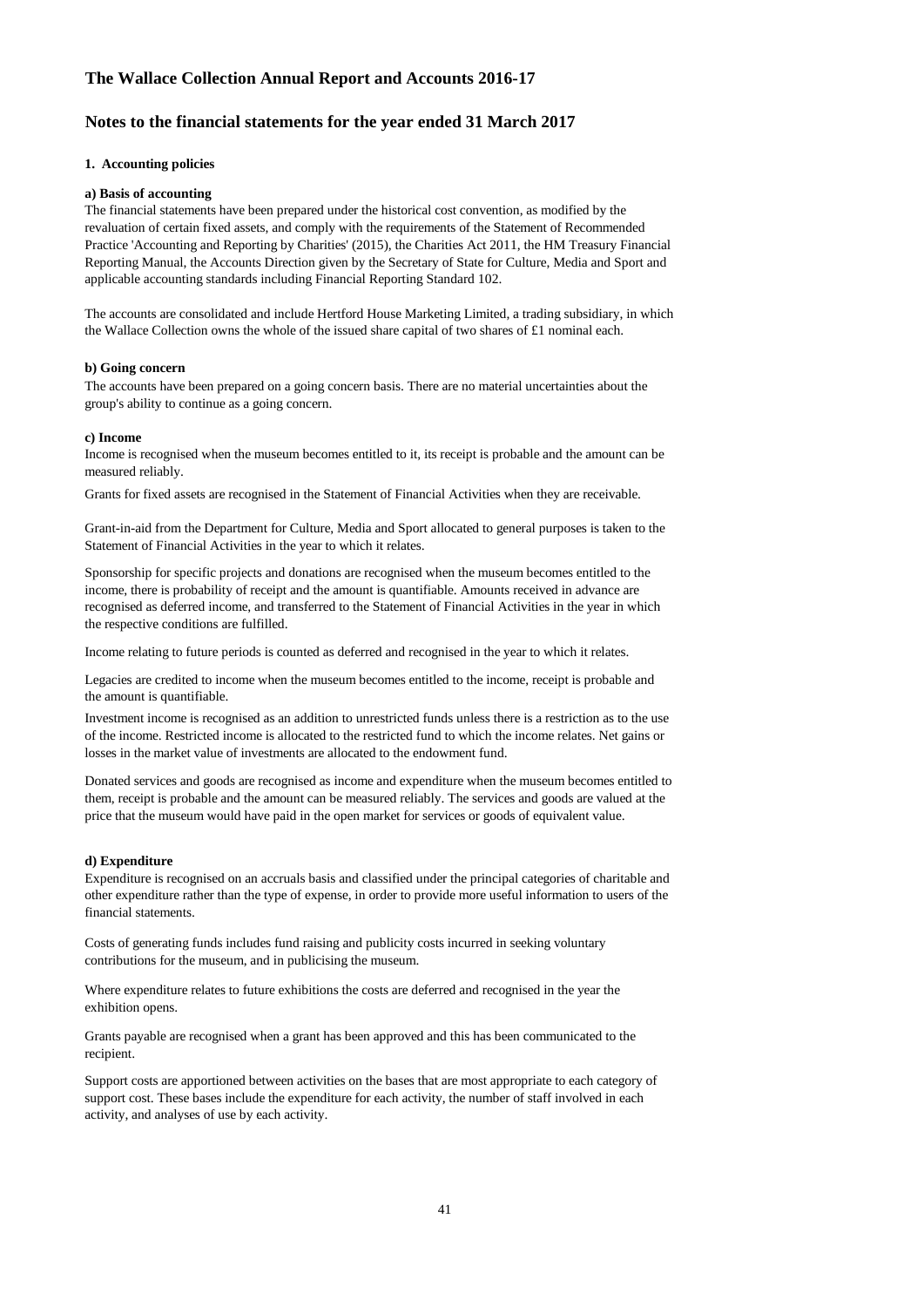#### **e) Fund accounting**

 Designated funds comprise funds which have been set aside at the discretion of the Trustees for specific purposes. The purpose and use of the designated funds are set out in the notes to the financial statements.

 perpetuity. The income is allocated to the unrestricted or restricted funds in accordance with the wishes of the The endowment fund comprises donations made on condition that the capital value of the donation is held in donor.

#### **f) Tangible fixed assets**

 Tangible fixed assets with a cost of £2,000 and above are capitalised and stated at their current cost. Where combined total exceeds £2,000. This avoids the unnecessary capitalisation of comparatively low value items. appropriate, assets of a lower value, but over  $\text{\pounds}1,000$  and purchased in bulk are grouped and capitalised when the

 Environment on 22 December 1993. The basis for the valuation for this property is stated in note 8(a). The property, Hertford House, was transferred to the Trustees of the museum by the Secretary of State for the

 Depreciation is provided on all tangible fixed assets, except land and heritage assets, at rates calculated to write off the cost, less estimated residual value, of each asset evenly over its expected useful life, as follows:

| Freehold land                | - not depreciated                                                           |
|------------------------------|-----------------------------------------------------------------------------|
| Freehold buildings           | - the structure is depreciated over 95 years; the fit out over 25 years and |
|                              | the associated plant over 20 years. The refurbishment of the Great          |
|                              | Gallery is depreciated over 95 years.                                       |
| Office equipment             | - over four years (except Wallace Live which is                             |
|                              | depreciated over the expected remaining life of seven years)                |
| <b>Fixtures and fittings</b> | - over four years (electrical equipment), ten years (other fixtures         |
|                              | and fittings) and 25 years (refurbishment projects).                        |
|                              |                                                                             |

 Assets under construction are capitalised and not depreciated until they come into use. At that point they are transferred into other categories of asset and depreciated accordingly.

 carried out by a professional valuer. In the years between quinquenial valuations, land is re-valued with reference to GDP indices published by the Office for National Statistics, and buildings by Building Cost Information Service tender price indicators. Impairment reviews are carried out where fixed assets show indications of All material classes of fixed assets are re-valued to current costs. A quinquenial valuation of land and buildings is potential impairments.

#### **g) Stock**

Stock comprises goods for resale, and is stated at the lower of cost and net realisable value.

#### **h) Heritage assets**

 Formed by four generations of Marquesses of Hertford and by Sir Richard Wallace, the Wallace Collection was bequeathed to the nation by Lady Wallace in 1897. Her bequest stipulated that it should be preserved as a national museum 'unmixed with other works of art'. Owing to this stipulation the Wallace Collection neither acquires nor disposes of works of art.

 In the Trustees' opinion, appropriate and relevant information on cost or value is not available for the museum's collections for assets purchased before 2001. This is owing to the lack of information on purchase cost, the diverse nature of the objects, and the volume of items held.

 In the Trustees' opinion, conventional valuation approaches lack sufficient reliability and any valuation is likely to incur significant cost that is likely to be onerous. Even if valuations could be obtained the costs would not be at commensurate with any benefits to the museum management, curatorial staff, the public, or users of the financial statements. For this reason the Collections are not recognised as assets in the museum's balance sheet. Expenditure which is required to preserve or prevent further deterioration of individual Collection items is recognised in the Statement of Financial Activities when it is incurred.

 There is no separate accession register as such for the Wallace Bequest since this function is deemed to be fulfilled by the original bequest documentation and subsequent catalogues.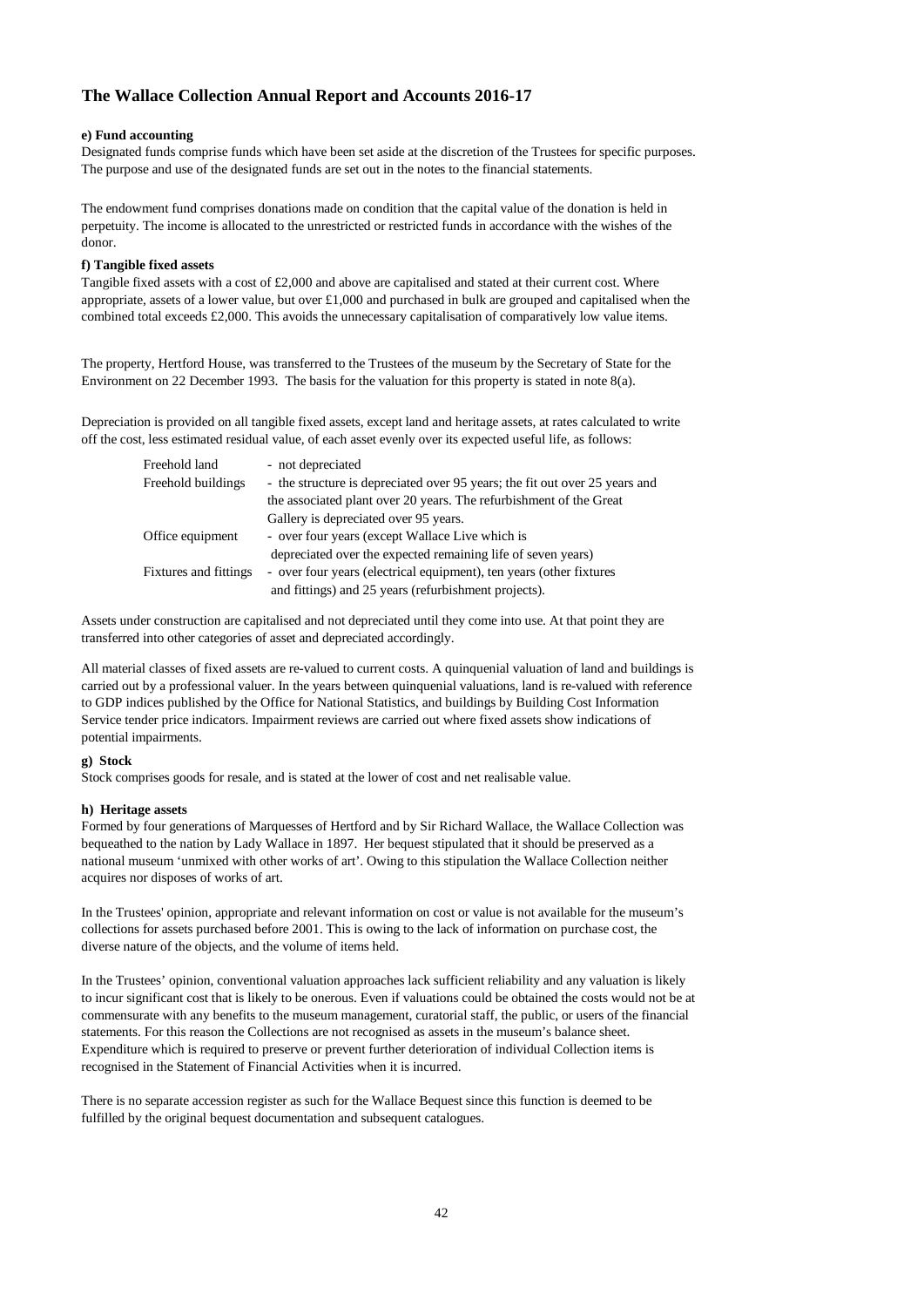#### **h) Heritage assets (continued)**

Since the Wallace Collection is prohibited by the terms of Lady Wallace's bequest and subsequent statute from adding to or disposing of its permanent collection, objects and archival material relevant to the Collection and the family history are occasionally acquired for the Hertford House Historic Collection subsequent to the 1897 bequest. An accession register has been implemented for the Hertford House Historic Collection. Additions with a cost price in excess of £2,000 are capitalised and recognised in the balance sheet at the cost or value of the acquisition. Such items are not depreciated as they are deemed to have indefinite lives. Items are not revalued as a matter of course unless significantly impaired. To date no impairments have occurred of capitalised items.

#### **i) Leases**

Costs in relation to operating leases are charged to the Statement of Financial Activities over the life of the lease.

#### **j) Foreign currencies**

Assets and liabilities in foreign currencies are translated into sterling at the rates of exchange ruling at the balance sheet date. Transactions in foreign currencies are translated into sterling at the rate of exchange ruling at the date of the transaction. Exchange differences are taken into account in arriving at the net movement in funds.

#### **k) Pension costs**

Past and present employees are covered by the provisions of the Principal Civil Service Pension Scheme which is an unfunded, multi-employer, defined-benefit scheme. The Wallace Collection is unable to identify its share of the underlying liabilities. Additional details of the scheme are in Note 6b.

#### **l) Financial instruments**

#### *Financial assets*

The museum's financial assets include trade and other debtors which have fixed or determinable payments that are not quoted in an active market. The museum has no intention of trading these. Subsequent to initial recognition at fair value, these assets are carried at amortised cost, less impairment, using the effective interest method.

The museum also holds investments purchased using donations to its permanent endowment fund. These are included at market valuation.

#### *Financial liabilities*

Trade, other creditors and accruals are recorded at their carrying value, in recognition that these liabilities fall due within one year.

#### *Impairment of financial assets*

An assessment of whether there is objective evidence of impairment is carried out for all financial assets or groups of financial assets at the balance sheet date. A financial asset, or group of financial assets, is considered to be impaired if there is objective evidence of impairment as a result of one or more events that occurred after the initial recognition of the asset (a 'loss event') and that loss event has an impact on the estimated future cash flows of the asset or group of assets that can be reliably estimated.

Where there is objective evidence that an impairment loss exists on financial assets carried at amortised cost, impairment provisions are made to reduce the carrying value to the present value of estimated future cash flows, discounted at the financial asset's original effective interest rate. Any charge to the Statement of Financial Activities represents the movement in the level of provisions, together with any amounts written off, net of recoveries in the year.

#### **m) Taxation**

The Wallace Collection is exempt under section 505 of the Income and Corporation Taxes Act 1988 from taxes on income arising from the pursuit of its charitable objectives. The trading subsidiary, Hertford House Marketing Limited, distributes its profit to the Wallace Collection at the year end, so no tax is due on this.

#### **n) Provisions for liabilities**

Provisions are made for liabilities where the timing and amount of the liability is uncertain.

#### **o) Public benefit entity**

The Wallace Collection is a public benefit entity and meets the public benefit requirement in the Charities Act 2011.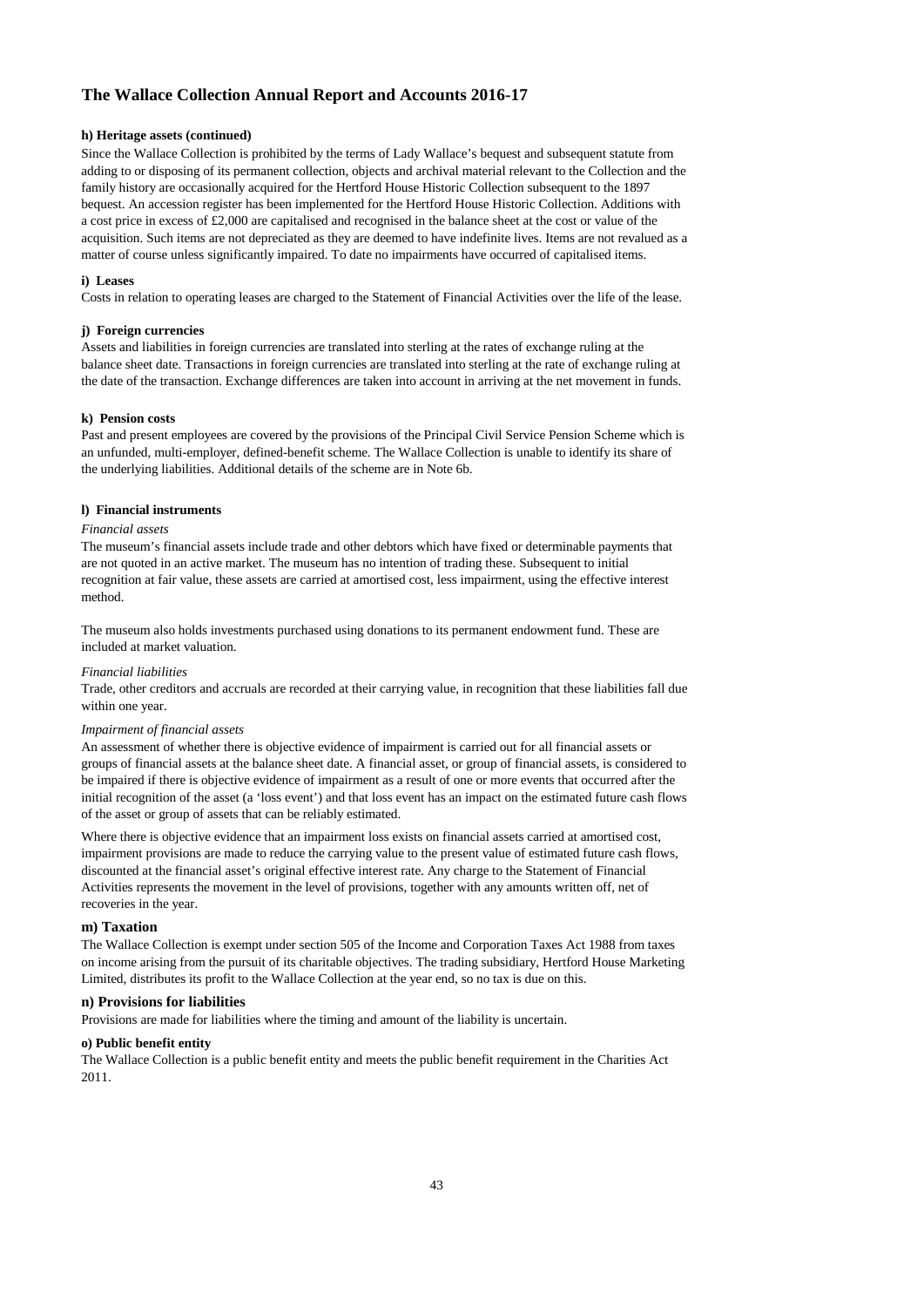#### **2. Donations and legacies, and Grant in Aid**

|                         | Unrestricted<br>£000 | Restricted<br>£000 | Endow-<br>ment<br>£000 | Total<br>2016-17<br>£000 | Unrestricted<br>£000     | Restricted<br>£000 | Endow-<br>ment<br>£000 | Total<br>2015-16<br>£000 |
|-------------------------|----------------------|--------------------|------------------------|--------------------------|--------------------------|--------------------|------------------------|--------------------------|
| Donations               | 1,352                | 420                | 2.333                  | 4,105                    | 699                      | 303                | 4,335                  | 5,337                    |
| Other capital<br>income | ٠                    | 125                | ۰                      | 125                      | $\overline{\phantom{0}}$ | 246                | -                      | 246                      |
|                         | 1.352                | 545                | 2.333                  | 4,230                    | 699                      | 549                | 4.335                  | 5,583                    |

Unrestricted donations include £570,000 of pro bono consultancy support and £15,000 of pro bono investment advice (2015-16 £nil). The matching expenditure has been included in support costs for the consultancy support and fundraising costs for the investment advice.

Grant-in-Aid of £2,711,000 (2015-16 £2,791,000) was received from the Department for Culture, Media and Sport of which £287,000 (2015-16 £327,000) was for capital purposes.

#### **3. Income from charitable activities**

|                               | 2016-17      | 2015-16      |
|-------------------------------|--------------|--------------|
|                               | Unrestricted | Unrestricted |
|                               | £000         | £000         |
| Study days and art activities | 42           | 41           |
| Tours and filming             | 41           | 28           |
| Miscellaneous other income    | 35           | 12.          |
|                               | 118          | 81           |

#### **4. Income from investments**

|                             | Unrestricted Restricted<br>£000 | £000 | Total<br>2016-17<br>£000 | Unrestricted<br>£000 | Restricted<br>£000 | Total<br>2015-16<br>£000 |
|-----------------------------|---------------------------------|------|--------------------------|----------------------|--------------------|--------------------------|
| UK investment funds         | 36                              | 46   | 82                       | 15                   | 30                 | 45                       |
| Fixed interest bonds        | 9                               | 12   | 21                       |                      |                    |                          |
| UK equities                 | 22                              | 29   | 51                       |                      |                    |                          |
| Overseas equities           | 10                              | 13   | 23                       |                      |                    |                          |
| Infrastructure and property |                                 | 2    | 3                        |                      |                    |                          |
| Interest receivable         |                                 |      | 4                        | 3                    |                    | 10                       |
|                             | 82                              | 102  | 184                      | 20                   | 38                 | 58                       |

#### **5. Expenditure**

|                                 | Direct costs Support costs |       | Deprec-<br>iation | Total<br>2016-17 | Direct costs Support costs |     | Deprec-<br>iation | Total<br>2015-16 |
|---------------------------------|----------------------------|-------|-------------------|------------------|----------------------------|-----|-------------------|------------------|
| <b>Raising funds</b>            |                            |       |                   |                  |                            |     |                   |                  |
| Fundraising                     | 352                        | 86    | ۰                 | 438              | 234                        | 42  | ٠                 | 276              |
| Marketing and                   |                            |       |                   |                  |                            |     |                   |                  |
| design                          | 257                        | 67    | ٠                 | 324              | 261                        | 40  |                   | 301              |
| Trading                         | 717                        | 67    | 1                 | 785              | 887                        | 68  | 3                 | 958              |
| <b>Charitable</b><br>activities |                            |       |                   |                  |                            |     |                   |                  |
| Conservation                    | 252                        | 64    | ٠                 | 316              | 230                        | 35  | ٠                 | 265              |
| Collections                     | 1.089                      | 263   | ٠                 | 1,352            | 1,076                      | 144 | ٠                 | 1,220            |
| Security                        | 1,348                      | 256   | ٠                 | 1,604            | 1,206                      | 100 | ٠                 | 1,306            |
| Building and                    |                            |       |                   |                  |                            |     |                   |                  |
| maintenance                     | 923                        | 300   | 890               | 2,113            | 848                        | 104 | 880               | 1,832            |
|                                 | 4,938                      | 1,103 | 891               | 6,932            | 4,742                      | 533 | 883               | 6,158            |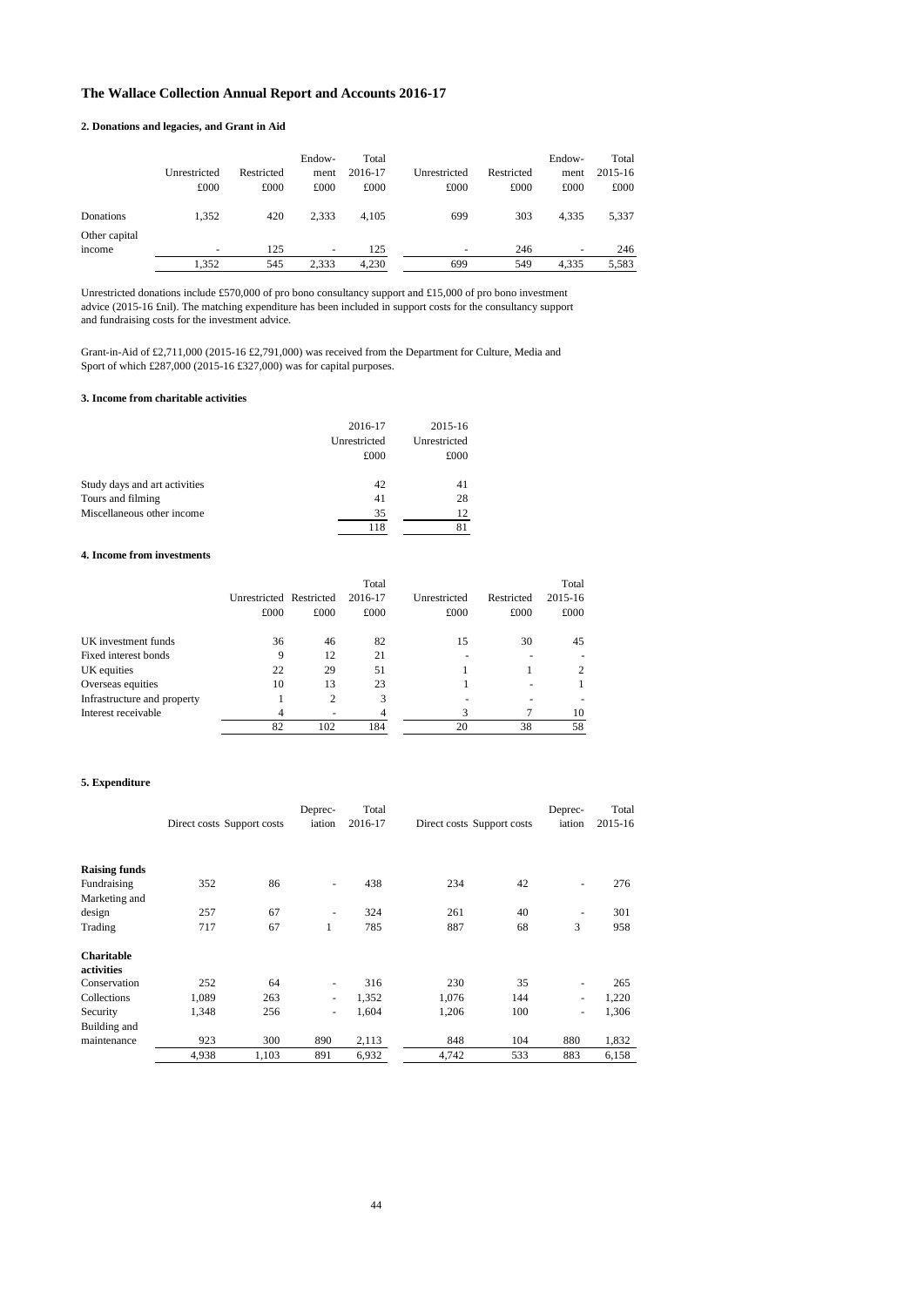#### **5b) Support costs breakdown by activity**

|                              | Governance | Human<br>Resources | Finance $\&$<br>IT | Office<br>Supplies | Director's<br>Office | Donated<br>support       | Total<br>2016-17 | Total<br>2015-16 |
|------------------------------|------------|--------------------|--------------------|--------------------|----------------------|--------------------------|------------------|------------------|
|                              | £000       | £000               | £000               | £000               | £000                 | £000                     | £000             | £000             |
| <b>Raising funds</b>         |            |                    |                    |                    |                      |                          |                  |                  |
| Fundraising                  | 2          | 3                  | 12                 | 4                  | 25                   | 40                       | 86               | 42               |
| Marketing and design         | 2          | 3                  | 9                  | 7                  | 17                   | 29                       | 67               | 40               |
| Trading                      | 5          | 8                  | 28                 | 7                  | 17                   | $\overline{\phantom{0}}$ | 65               | 68               |
| <b>Charitable activities</b> |            |                    |                    |                    |                      |                          |                  |                  |
| Conservation                 | 2          | 4                  | 9                  | 4                  | 17                   | 28                       | 64               | 35               |
| Collections                  | 8          | 16                 | 38                 | 11                 | 69                   | 121                      | 263              | 144              |
| Security                     | 9          | 38                 | 48                 | $\overline{c}$     | 9                    | 150                      | 256              | 100              |
| Building and maintenance     | 12         | 2                  | 64                 | 2                  | 17                   | 202                      | 299              | 104              |
|                              | 40         | 74                 | 208                | 37                 | 171                  | 570                      | 1,100            | 533              |

Basis of allocation of support Expenditure Staff numbers Expenditure Estimated Estimated Expenditure costs use use use the set of the set of the set of the set of the set of the set of the set of the set of the set of the set of the set of the set of the set of the set of the set of the set of the set of the set of the se

In 2016-17, the Wallace Collection received £570,000 of pro bono consultancy support (2015-16: £nil).

#### **6. Staff costs**

| <b>6a</b> )           | 2016-17 | 2015-16 |
|-----------------------|---------|---------|
|                       | £000    | £000    |
| Wages and salaries    | 2,617   | 2,559   |
| Social security costs | 217     | 179     |
| Pension costs         | 423     | 411     |
|                       | 3,257   | 3,149   |
| Temporary staff       | 47      | 67      |
|                       | 3,304   | 3,216   |

No staff costs were capitalised (2015-16: £nil).

The number of employees, including the Director, whose emoluments as defined for taxation purposes amounted to over £60,000 in the year was as follows:

|                    | 2016-17                  | 2015-16 |
|--------------------|--------------------------|---------|
| £60,001 - £70,000  |                          |         |
| £90,001 - £100,000 | $\overline{\phantom{0}}$ |         |
|                    |                          |         |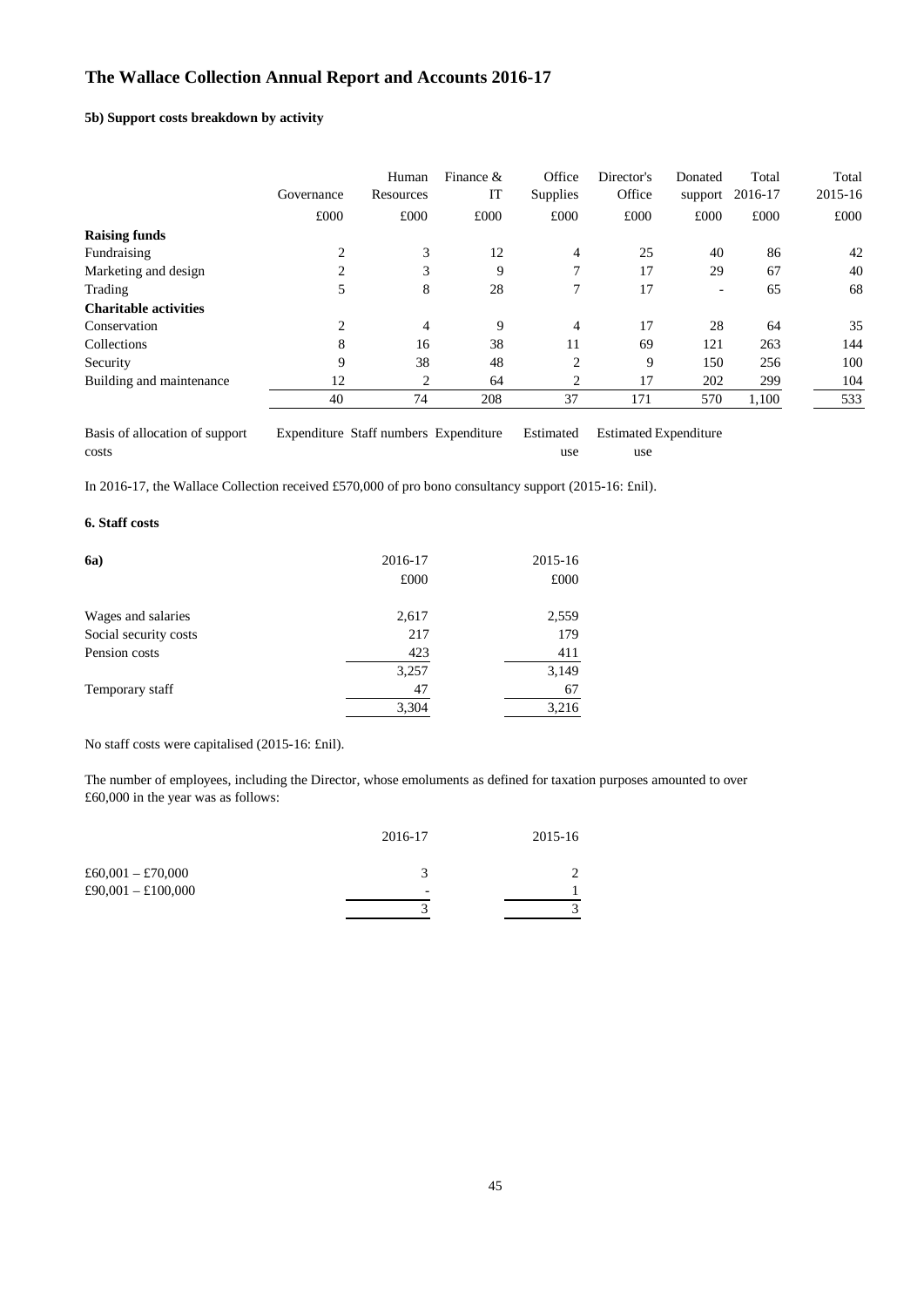#### **6b) Pension costs**

Present and past employees are covered by the provisions of the Principal Civil Service Pension Scheme (PCSPS) and the Civil Servant and Other Pension Scheme (CSOPS). The PCSPS and CSOPS - known as 'alpha' - are non-contributory and unfunded multi-employer defined benefit schemes but the Wallace Collection is unable to identify its share of the underlying assets and liabilities. The scheme actuary valued the scheme as at 31 March 2012. Details can be found in the resource accounts of the Cabinet Office: Civil Superannuation [\(www.civilservicepensions.org.uk/about-us/scheme-valuations](www.civilservicepensions.org.uk/about-us/scheme-valuations)).

For 2016-17, employers' contributions of £361,757 were payable to the PCSPS ( 2015-16: £360,276) at one of four rates in the range 20.0% to 24.5% of pensionable earnings, based on salary bands. The Scheme Actuary reviews employer contributions usually every four years following a full scheme valuation. The contribution rates are set to meet the cost of the benefits accruing during 2016-17 to be paid when the member retires, and not the benefits paid during this period to existing pensioners.

Employees can opt to open a partnership pension account, a stakeholder pension with an employer contribution.

Employers' contributions of £61,102 (2015-16: £50,704) were paid to one or more of a panel of three appointed stakeholder pension providers. Employer contributions are age-related and range from 8% to 14.75% of pensionable earnings. Employers also match employee contributions up to 3% of pensionable earnings. In addition, employer contributions equivalent to 0.8% of pensionable pay, were payable to the PCSPS to cover the cost of the future provision of lump sum benefits on death in service and ill health retirement of these employees.

Contributions due to the partnership pension providers at the balance sheet date were £5,388 (2015-16: £4,500). No contributions were prepaid at that date.

#### **6c) Average number of employees**

The average number of employees, across the reporting period and analysed by function, was:

|                                 | 2016-17   | 2016-17<br>Full-time | 2015-16              | 2015-16<br>Full-time |
|---------------------------------|-----------|----------------------|----------------------|----------------------|
|                                 | Headcount | equivalent           | Headcount equivalent |                      |
| Director's Office               | 2.0       | 2.0                  | 2.2                  | 2.0                  |
| Conservation                    | 5.0       | 5.0                  | 5.4                  | 5.3                  |
| Collections                     | 20.4      | 18.6                 | 18.7                 | 16.7                 |
| Security and Gallery            | 57.4      | 45.3                 | 52.5                 | 43.3                 |
| <b>Building and Maintenance</b> | 3.0       | 2.6                  | 2.4                  | 2.4                  |
| Fundraising                     | 3.9       | 3.9                  | 3.0                  | 3.0                  |
| Marketing and Design            | 4.0       | 3.1                  | 4.0                  | 3.6                  |
| Trading                         | 11.6      | 10.0                 | 12.0                 | 10.5                 |
| Finance, HR and IT              | 4.5       | 4.5                  | 6.0                  | 5.4                  |
|                                 | 111.8     | 95.0                 | 106.2                | 92.2                 |

#### **6d) Trustees**

The Trustees neither received nor waived any emoluments during the year (2015-16: fiil). Expenses reimbursed to one Trustee (2015-16: one) for travel amounted to £163 (2015-16: £40).

#### **7. Net income/(expenditure)**

Net income/(expenditure) is stated after charging:

|                                                             | 2016-17<br>£000 | 2015-16<br>£000 |
|-------------------------------------------------------------|-----------------|-----------------|
| External audit fees: NAO                                    | 22              | 25              |
| External audit fees: trading subsidiary auditors            |                 |                 |
| Other fees: trading subsidiary auditors                     | 3               |                 |
| Internal audit fees                                         | 6               | 6               |
| Operating lease rentals for the hire of plant and machinery | 11              |                 |

No fees were paid to the NAO for non-audit work.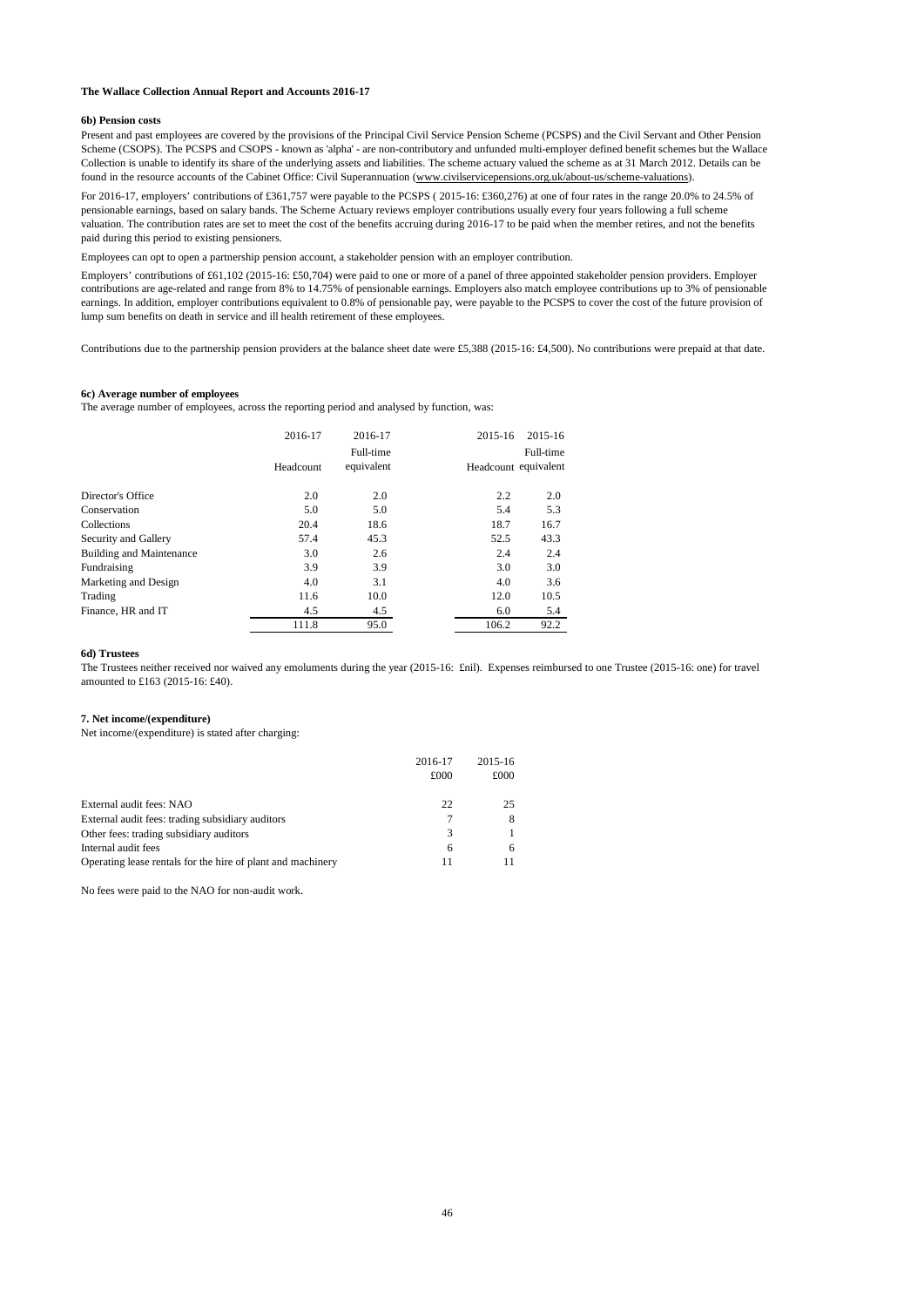## **8a) Tangible fixed assets**

**Group** 

|                          | Freehold land |          | Fixtures and Office equip-Assets under |                          |        |
|--------------------------|---------------|----------|----------------------------------------|--------------------------|--------|
|                          | and buildings | fittings | ment                                   | construction             | Total  |
|                          | £000          | £000     | £000                                   | £000                     | £000   |
| Cost or valuation        |               |          |                                        |                          |        |
| Balance at 1 April 2016  | 42,182        | 6,117    | 854                                    | 19                       | 49,172 |
| <b>Additions</b>         |               | 47       | 27                                     | 2                        | 76     |
| Revaluation              | 1,427         | 205      |                                        | $\overline{\phantom{a}}$ | 1,632  |
| Balance at 31 March 2017 | 43,609        | 6,369    | 881                                    | 21                       | 50,880 |
| Depreciation             |               |          |                                        |                          |        |
| Balance at 1 April 2016  | 594           | 2,370    | 676                                    |                          | 3,640  |
| Charge for the year      | 621           | 230      | 40                                     |                          | 891    |
| Revaluation              | 28            | 49       |                                        | ۰                        | 77     |
| Balance at 31 March 2017 | 1,243         | 2,649    | 716                                    | $\blacksquare$           | 4,608  |
| Net book value           |               |          |                                        |                          |        |
| Balance at 31 March 2017 | 42,366        | 3,720    | 165                                    | 21                       | 46,272 |
| Balance at 31 March 2016 | 41,588        | 3,747    | 178                                    | 19                       | 45,532 |

The net book value at 31 March 2017 represents tangible fixed assets used for:

|                                           | Freehold land<br>and buildings<br>£000 | fittings<br>£000 | Fixtures and Office equip-Assets under<br>ment<br>£000 | construction<br>£000           | Total<br>£000 |
|-------------------------------------------|----------------------------------------|------------------|--------------------------------------------------------|--------------------------------|---------------|
| Charitable purposes<br>Trading activities | 42.366                                 | 3.716<br>4       | 165<br>-                                               | 21<br>$\overline{\phantom{0}}$ | 46.268        |
|                                           | 42.366                                 | 3.720            | 165                                                    |                                | 46.272        |

#### **The Wallace Collection**

|                          | Freehold land<br>and buildings | fittings | Fixtures and Office equip-Assets under<br>ment | construction   | Total  |
|--------------------------|--------------------------------|----------|------------------------------------------------|----------------|--------|
|                          | £000                           | £000     | £000                                           | £000           | £000   |
| Cost or valuation        |                                |          |                                                |                |        |
| Balance at 1 April 2016  | 42,182                         | 6,100    | 821                                            | 19             | 49,122 |
| <b>Additions</b>         |                                | 47       | 27                                             | $\overline{2}$ | 76     |
| Revaluation              | 1,427                          | 205      |                                                |                | 1,632  |
| Balance at 31 March 2017 | 43,609                         | 6,352    | 848                                            | 21             | 50,830 |
| Depreciation             |                                |          |                                                |                |        |
| Balance at 1 April 2016  | 594                            | 2,358    | 643                                            |                | 3,595  |
| Charge for the year      | 621                            | 229      | 39                                             |                | 889    |
| Revaluation              | 28                             | 49       |                                                |                | 77     |
| Balance at 31 March 2017 | 1,243                          | 2,636    | 682                                            |                | 4,561  |
| Net book value           |                                |          |                                                |                |        |
| Balance at 31 March 2017 | 42,366                         | 3,716    | 166                                            | 21             | 46,269 |
| Balance at 31 March 2016 | 41,588                         | 3,742    | 178                                            | 19             | 45,527 |

The Wallace Collection is housed in Hertford House, Manchester Square, London, W1U 3BN. The freehold title to this property was transferred to the Trustees of the Wallace Collection from the Secretary of State for the Environment on 22 December 1993 at its then net book value.

Eve LLP, a regulated firm of Chartered Surveyors. The valuation was prepared in accordance with the requirements of The freehold property comprising the Wallace Collection was valued as at 31 March 2015 by an external valuer, Gerald the RICS Valuation - Professional Standards, January 2014 amendment and Financial Reporting Standard (FRS) 15 (UK GAAP). The property was categorised as specialised and consequently valued on a Depreciated Replacement Cost (DRC) basis.

Between the full quinquennial revaluations the land and building are revalued on an annual basis using appropriate indices.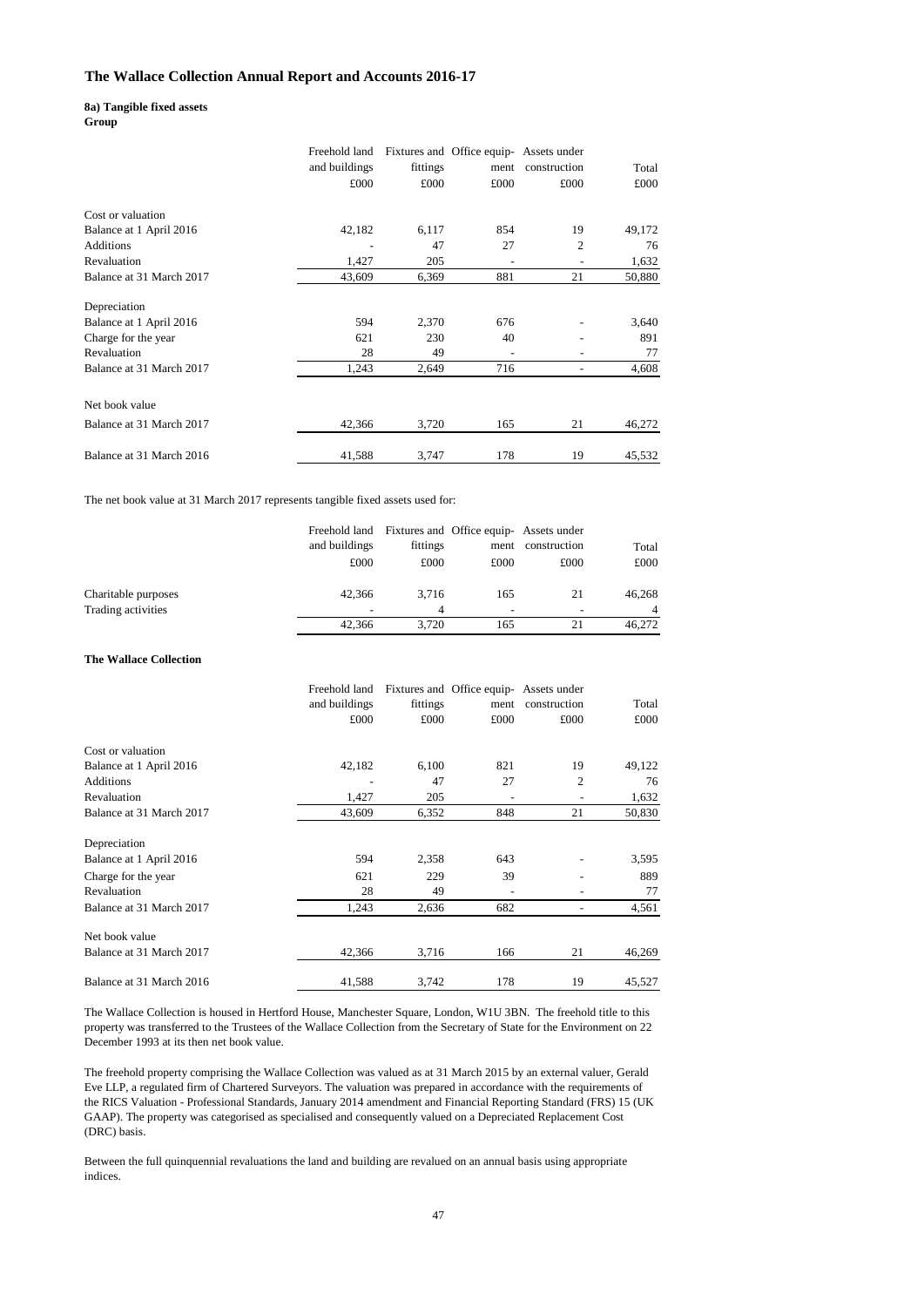#### **8 b) Heritage assets**

|                             | 2016-17<br>£000 | 2015-16<br>£000 |
|-----------------------------|-----------------|-----------------|
| Opening and closing balance | 82              | 82              |

Objects and archival material relevant to the Collection and the family history are occasionally acquired for the Hertford House Historic Collection subsequent to the 1897 bequest.

#### **8 c) Investments**

|                                | Group   | Group |            | Collection Collection |
|--------------------------------|---------|-------|------------|-----------------------|
|                                | 2017    | 2016  | 2017       | 2016                  |
|                                | £000    | £000  | £000       | £000                  |
| Market value at 1 April        | 4,215   |       | 4,215      |                       |
| <b>Additions</b>               | 4,815   | 4,182 | 4,815      | 4,182                 |
| Disposals                      | (2,336) |       | (2,336)    |                       |
| Net gain/(loss) on revaluation | 632     | 33    | 632        | 33                    |
| Market value at 31 March       | 7,326   | 4,215 | 7,326      | 4,215                 |
|                                | Group   | Group | Collection | Collection            |
|                                | 2017    | 2016  | 2017       | 2016                  |
|                                | £000    | £000  | £000       | £000                  |
| At market value:               |         |       |            |                       |
| UK investment funds            | 2,168   | 1,996 | 2,168      | 1,996                 |
| Fixed interest bonds           | 618     | 196   | 618        | 196                   |
| UK equities                    | 2,439   | 915   | 2,439      | 915                   |
| Overseas equities              | 1,129   | 377   | 1,129      | 377                   |
| Infrastructure and property    | 200     | 107   | 200        | 107                   |
| Cash                           | 772     | 624   | 772        | 624                   |
|                                | 7,326   | 4,215 | 7,326      | 4,215                 |
| At cost                        | 6,653   | 4,182 | 6,653      | 4,182                 |

All investments are stated at fair value at 31 March 2017. Valuations for investments with an active market are based on published quoted prices at or close to the balance sheet date. Valuations for other investments are based on recent valuation reports.

Cash held in investments is not available for use to further charitable activities as it forms part of the permanent endowment fund from which only the income is available for charitable activities.

#### **9) Debtors**

|                                | Group | Group |      | Collection Collection |
|--------------------------------|-------|-------|------|-----------------------|
|                                | 2017  | 2016  | 2017 | 2016                  |
|                                | £000  | £000  | £000 | £000                  |
| Trade debtors                  | 174   | 194   | 18   |                       |
| Other debtors                  | 21    | 30    | 21   | 20                    |
| VAT debtors                    | 42    | 19    | 128  | 70                    |
| Amount due from subsidiary     |       |       | 162  | 388                   |
| Prepayments and accrued income | 196   | 201   | 167  | 199                   |
|                                | 433   | 444   | 496  | 684                   |

None of the above is expected to be received after more than one year.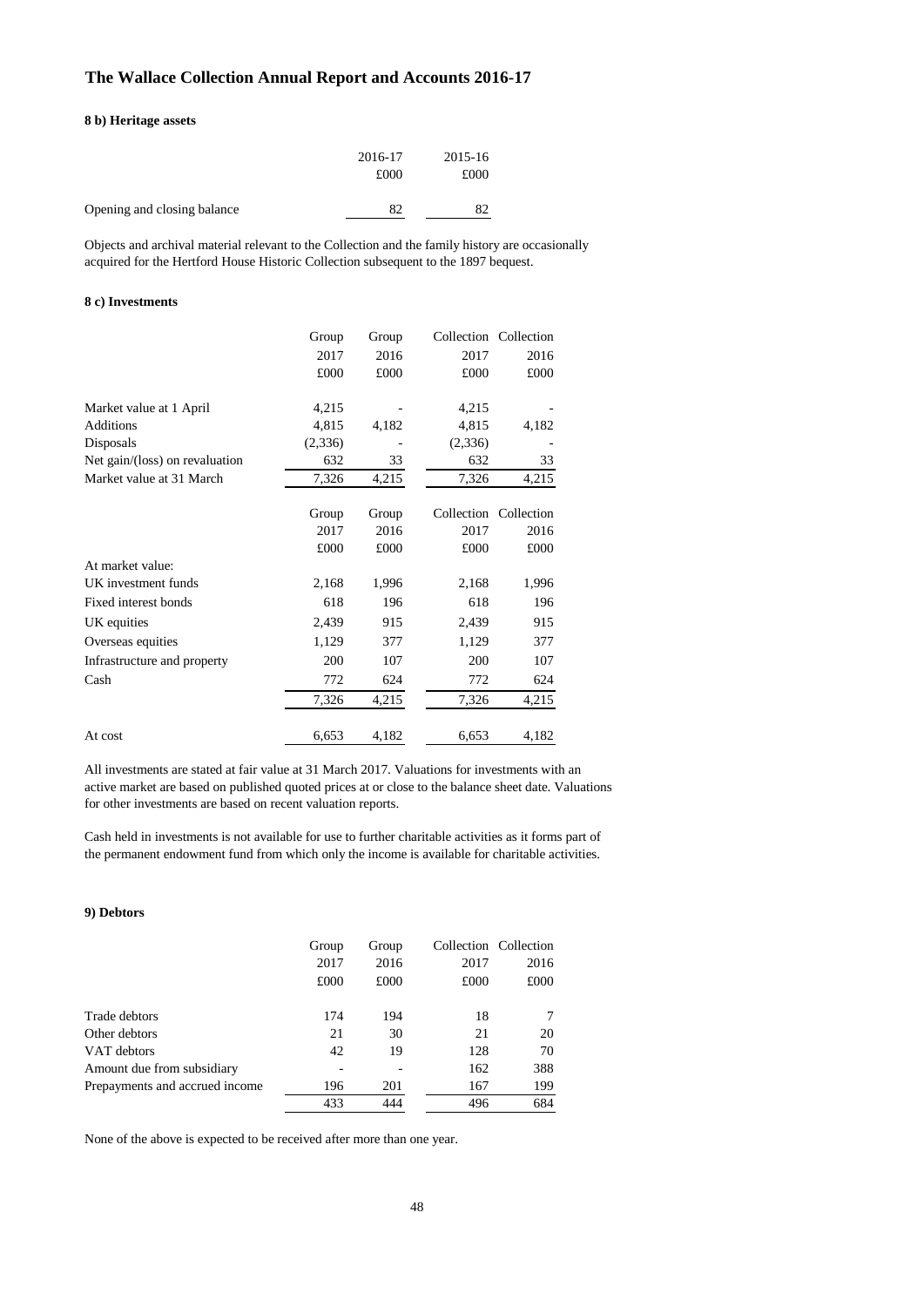### **10a) Creditors: amounts falling due within one year**

|                                     | Group | Group | Collection | Collection |
|-------------------------------------|-------|-------|------------|------------|
|                                     | 2017  | 2016  | 2017       | 2016       |
|                                     | £000  | £000  | £000       | £000       |
| Trade creditors                     | 169   | 126   | 102        | 115        |
| <b>Taxation and Social Security</b> | 103   | 96    | 103        | 96         |
| Accruals                            | 131   | 54    | 120        | 45         |
| Deferred income                     | 262   | 202   | 57         | 57         |
| Other creditors                     |       |       |            |            |
|                                     | 667   | 479   | 382        | 314        |

#### **10b) Creditors: amounts falling due after more than one year**

|                 | Group | Group |                          | Collection Collection |
|-----------------|-------|-------|--------------------------|-----------------------|
|                 | 2017  | 2016  | 2017                     | 2016                  |
|                 | £000  | £000  | £000                     | £000                  |
| Deferred income | 63    | 87    | $\overline{\phantom{a}}$ | 50                    |

The movement on the deferred income account (in total for amounts due within and in more than one year) is as follows:

|                             | Group | Group | Collection | Collection |
|-----------------------------|-------|-------|------------|------------|
|                             | 2017  | 2016  | 2017       | 2016       |
|                             | £000  | £000  | £000       | £000       |
| Deferred income at 1 April  | 289   | 268   | 107        | 32         |
| Released from previous year | (239) | (268) | (57)       | (32)       |
| Deferred in current year    | 275   | 289   |            | 107        |
| Deferred income at 31 March | 325   | 289   | 57         | 107        |

Collection deferred income relates to a grant received in advance and income from benefactors. Group deferred income also includes income relating to events taking place in subsequent periods.

#### **11. Provisions**

|                       | Group                    | Group | Collection               | Collection               |
|-----------------------|--------------------------|-------|--------------------------|--------------------------|
|                       | 2017                     | 2016  | 2017                     | 2016                     |
|                       | £000                     | £000  | £000                     | £000                     |
| Provision at 1 April  |                          | 120   | $\overline{\phantom{0}}$ | 120                      |
| Utilised in the year  | $\overline{\phantom{a}}$ | (120) | $\overline{\phantom{0}}$ | (120)                    |
| Provision at 31 March |                          |       |                          | $\overline{\phantom{a}}$ |

A provision of £120,000 was made in 2014-15 in respect of redundancy costs and was calculated on the basis of statutory and contractual obligations. Payments in respect of the redundancy costs were made during 2015-16.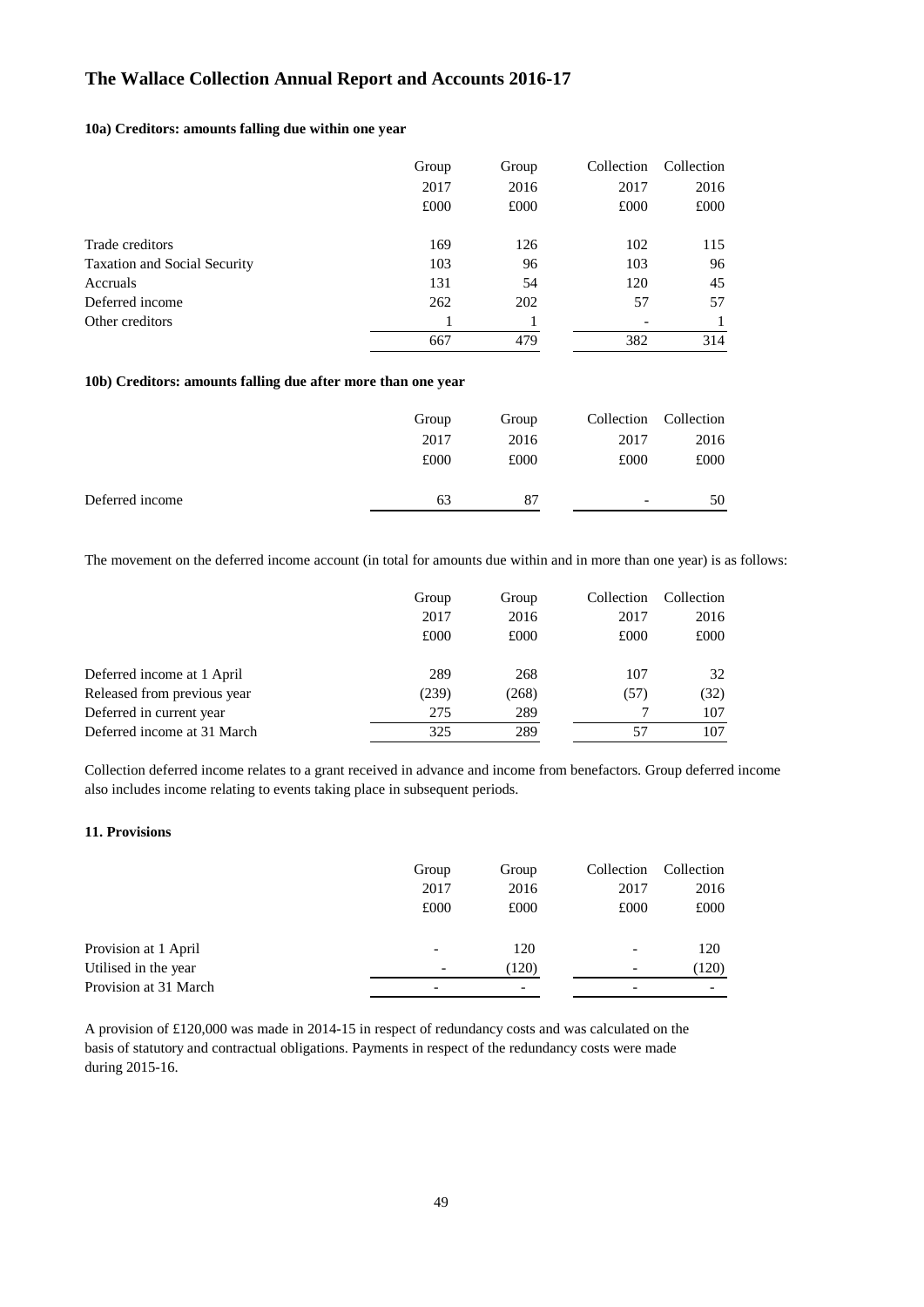#### **12. Analysis of consolidated net assets between funds**

|                                | Unrestricted | Restricted | Endowment | Total  |
|--------------------------------|--------------|------------|-----------|--------|
|                                | funds        | funds      | fund      | 2017   |
|                                | £000         | £000       | £000      | £000   |
| Fixed assets                   | 4,298        | 42,056     | 7,326     | 53,680 |
| Current assets                 | 2,318        | 270        | 6         | 2,595  |
| Current liabilities            | (617)        | (50)       | ۰         | (667)  |
| Liabilities due after one year | (63)         | 0          |           | (63)   |
| Total net assets               | 5.937        | 42,276     | 7.332     | 55,546 |

#### **13. Consolidated statement of funds**

|                                 | Balance at     |        |          |                         |                          | Balance at       |
|---------------------------------|----------------|--------|----------|-------------------------|--------------------------|------------------|
|                                 | 1 April 2016   | Income |          | Expenditure Revaluation | Transfers                | 31 March<br>2017 |
|                                 | £000           | £000   | £000     | £000                    | £000                     | £000             |
| <b>Unrestricted funds</b>       |                |        |          |                         |                          |                  |
| Designated funds:               |                |        |          |                         |                          |                  |
| Capital projects (a)            | 3,191          |        | (195)    |                         | 36                       | 3,032            |
| Heritage assets (b)             | 12             |        |          |                         |                          | 12               |
| Revaluation reserve             | 1,078          |        |          | 191                     | (12)                     | 1,257            |
| General funds                   | 1,553          | 5,630  | (5, 523) |                         | (24)                     | 1,636            |
| <b>Total unrestricted funds</b> | 5,834          | 5,630  | (5,718)  | 191                     | $\blacksquare$           | 5,937            |
| <b>Restricted funds</b>         |                |        |          |                         |                          |                  |
| Capital reserve (c)             | 35,129         |        | (696)    |                         | 30                       | 34,463           |
| Heritage assets (d)             | 70             |        |          |                         | $\overline{\phantom{a}}$ | 70               |
| Revaluation reserve             | 6,136          |        |          | 1,365                   | 22                       | 7,523            |
| Conservation projects (e)       |                | 151    | (119)    |                         | (2)                      | 30               |
| Education fund (f)              | 3              | 156    | (97)     |                         |                          | 62               |
| Infrastructure fund (g)         | 84             | 51     | (37)     |                         | (19)                     | 79               |
| Publication fund (h)            | 3              |        |          |                         |                          | 3                |
| Archive and library fund (i)    | 33             | 93     | (93)     |                         |                          | 33               |
| Curatorial projects (j)         | 18             | 89     | (95)     |                         |                          | 12               |
| Collection Services fund (k)    | $\overline{a}$ | 33     | (25)     |                         | (8)                      |                  |
| Gallery refurbishment (1)       | $\overline{c}$ | 65     | (43)     |                         | (23)                     | 1                |
| Educational and research fund   |                | 9      | (9)      |                         |                          |                  |
| (m)                             |                |        |          |                         |                          |                  |
| <b>Total restricted funds</b>   | 41,478         | 647    | (1,214)  | 1.365                   | $\overline{\phantom{a}}$ | 42,276           |
| <b>Endowment fund</b>           | 4,367          | 2,333  |          | 632                     |                          | 7,332            |
| <b>Total funds</b>              | 51.679         | 8,610  | (6,932)  | 2,188                   |                          | 55,545           |

a) The capital projects fund comprises the net book value of the museum's tangible fixed assets purchased using unrestricted funds.

b) The heritage assets fund represents the value of heritage assets held by the Hertford House Historic Collection which have been purchased using unrestricted funds.

c) The capital reserve fund represents the net book value of the museum's tangible fixed assets purchased using restricted funds.

d) The heritage assets restricted fund represents the value of heritage assets held by the Hertford House Historic Collection which have been purchased using restricted funds given for this purpose.

e) The conservation projects fund includes funds specifically for conservation projects from various donors.

f) The education fund assists with the cost of the museum's education department.

g) The infrastructure fund represents those restricted funds specifically raised to for infrastructure projects.

h) The publication fund reflects donations towards the museum's scholarship activities.

i) The archive and library fund holds income from the endowment fund restricted to that work and other donations for archival work.

j) The curatorial fund is for donations towards curatorial purchases and activities.

k) The Collection Services fund is for donations for exhibitions and other work by the department.

l) The gallery refurbishment fund represents those restricted funds specifically raised for that purpose. The transfer relates to the restricted element of the works under construction during the year.

m) The educational and research fund is for activities in those areas which are supported by Endowment Fund income.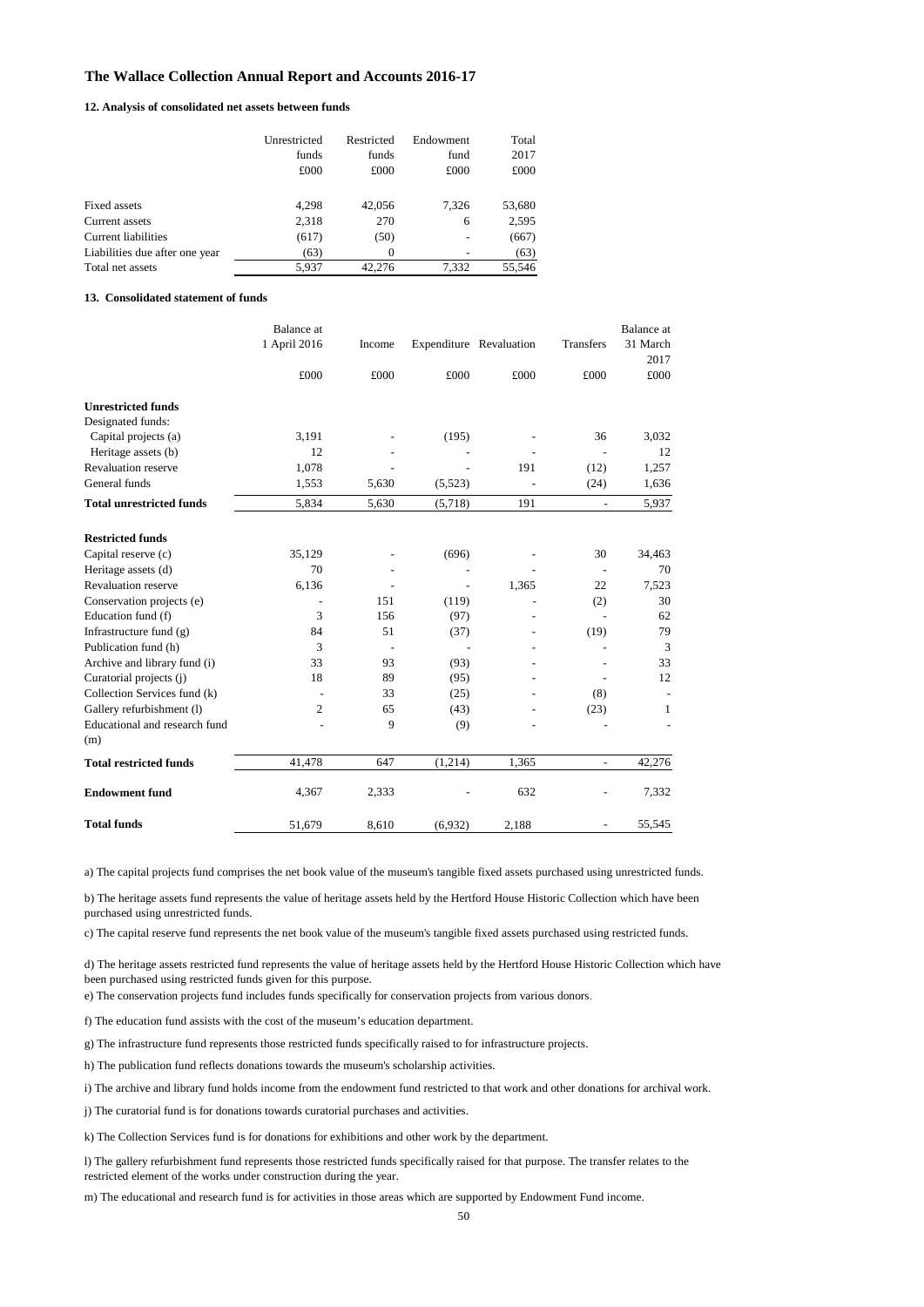#### **14. Reconciliation of consolidated net (expenditure)/income to net**

**cash inflow from operating activities** 

|                                                                |                | 2016-17 | 2015-16 |
|----------------------------------------------------------------|----------------|---------|---------|
|                                                                | <b>Notes</b>   | £000    | £000    |
| Net income/(expenditure) for the year (as per the statement of |                |         |         |
| financial activities)                                          |                | (655)   | (412)   |
| Adjustments for:                                               |                |         |         |
| Depreciation charges                                           | 8a)            | 891     | 883     |
| Dividends and interest from investments                        | $\overline{4}$ | (184)   | (58)    |
| (Increase)/decrease in stock                                   |                | (13)    | 147     |
| Decrease/(increase) in debtors                                 | 9              | 11      | (92)    |
| (Decrease)/increase in creditors                               | 10             | 163     | (39)    |
| (Decrease)/increase in provisions                              | 11             |         | (120)   |
| Net cash provided by (used in) operating activities            |                | 213     | 309     |
|                                                                |                | Group   | Group   |
|                                                                |                | 2017    | 2016    |
|                                                                |                | £000    | £000    |
| Analysis of cash and cash equivalents                          |                |         |         |
| Cash in hand                                                   |                | 1,862   | 1,686   |

#### **15. Hertford House Marketing Limited**

The Wallace Collection owns the whole of the issued share capital of two shares of £1 nominal value of Hertford House Marketing Limited, a company registered in England and Wales (company number 3183595). The company's principal activities are corporate event hire, retail, the Picture Library and the running of the Wallace Restaurant franchise. The museum's Director was a director throughout the year.

#### Statement of comprehensive income

|                                                       | 2016-17 | 2015-16 |
|-------------------------------------------------------|---------|---------|
|                                                       | £000    | £000    |
| Turnover                                              | 1,367   | 1,568   |
| Cost of sales                                         | (219)   | (288)   |
| Gross profit                                          | 1,148   | 1,280   |
| Administrative expenses                               | (624)   | (729)   |
| Operating profit                                      | 524     | 551     |
| Interest receivable                                   |         | 2       |
| Profit on ordinary activities before gift aid payment | 525     | 553     |

The profit of £526,000 (2015-16 £553,00) was paid under gift aid to the Wallace Collection.

#### Reconciliation to the Consolidated Statement of Financial Activities

|                                                    | 2016-17<br>£000 | 2015-16<br>£000 |
|----------------------------------------------------|-----------------|-----------------|
| Cost of sales                                      | 219             | 288             |
| Administrative expenses                            | 624             | 729             |
|                                                    | 843             | 1,017           |
| Less: intercompany sales                           | (58)            | (59)            |
| Per Consolidated Statement of Financial Activities | 785             | 958             |
| <b>Balance</b> sheet                               |                 |                 |
|                                                    | 2017            | 2016            |
|                                                    | £000            | £000            |
| Tangible fixed assets                              | 4               | 5               |
| Current assets                                     | 612             | 658             |
| <b>Current liabilities</b>                         | (533)           | (605)           |
| Liabilities due after one year                     | (63)            | (37)            |
| Net assets                                         | 20              | 21              |
| Share capital                                      |                 |                 |
| Reserves                                           | 20              | 21              |
| Net assets                                         | 20              | 21              |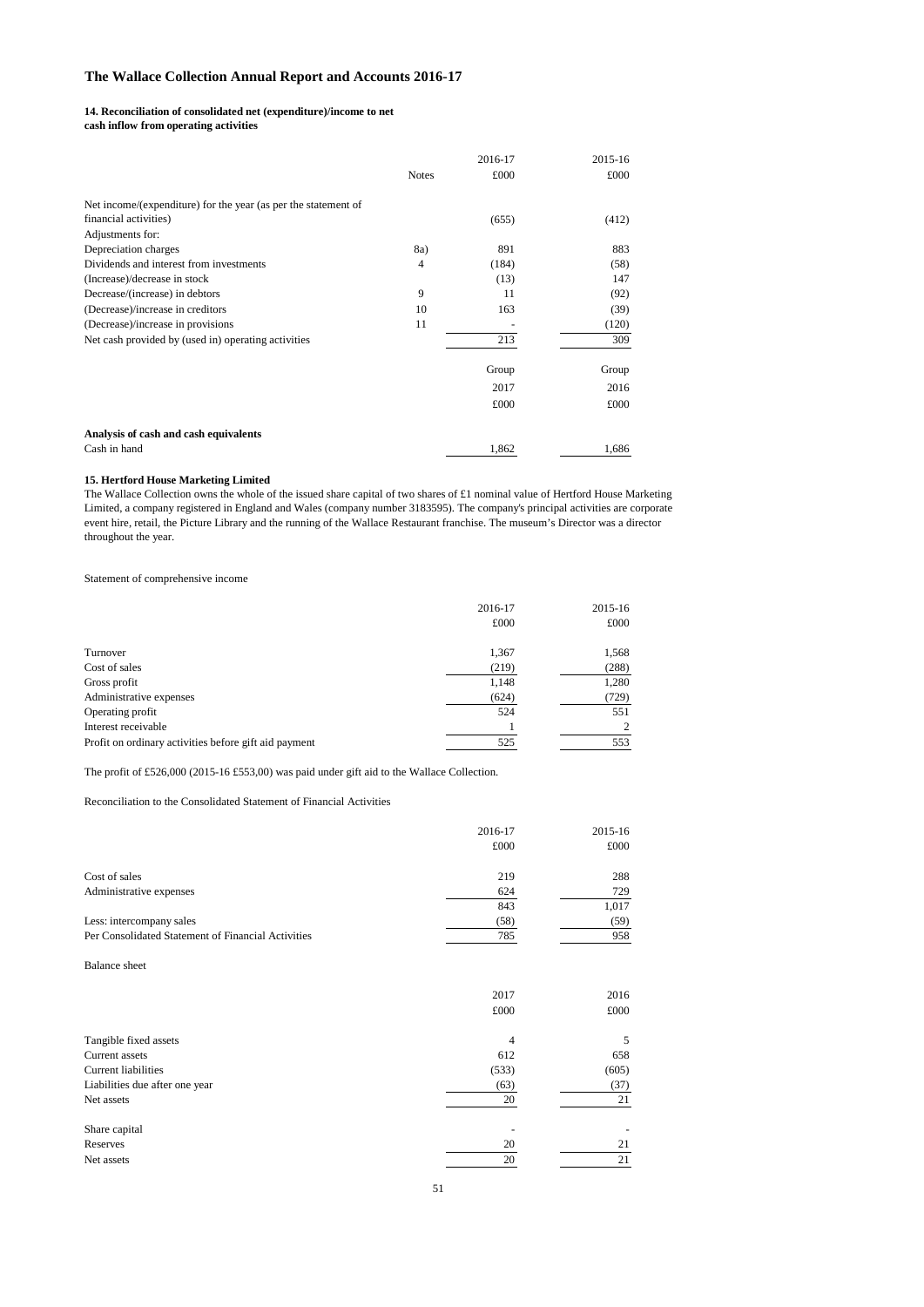#### **16. Financial commitments**

At 31 March 2017, the museum had total future minimum lease payments under non-cancellable operating leases for equipment as follows:

|                                             | 2017 | 2016 |
|---------------------------------------------|------|------|
|                                             | £000 | £000 |
|                                             |      |      |
| Not later than one year                     | 11   | 11   |
| Later than one year and not later than five | 11   | 8    |
| years                                       |      |      |
| Later than five years                       | 2    |      |
| Total                                       | 24   | 19   |

Hertford House Marketing Limited has no such financial commitments.

#### **17. Financial instruments**

FRS29 'Financial Instruments: Disclosures' requires entities to provide disclosures which allow users of the accounts to evaluate the significance of financial instruments for the entity's financial position and performance and the nature and extent of risks arising from financial instruments during the period.

Many of the museum's financial instruments relate to contracts to buy non-financial items in line with the museum's expected purchase and usage requirements and the museum is therefore exposed to little credit, liquidity or market risk. However, the museum holds fixed asset investments following the establishment of its permanent endowment fund in 2015-16 and is exposed to market risk on these. It seeks to manage this risk through the use of professional investment advisors and fund managers.

#### *Liquidity Risk*

Approximately 43% (2015-16: 49%) of the museum's non-endowment income was provided as Grant in Aid from the Department for Culture, Media and Sport. The remaining proportion is self-generated income. The risk is managed by the reserves policy for general funds which seeks to build these funds to three months expenditure. As the cash requirements of the museum are met largely through Grant in Aid received from the Department of Culture, Media and Sport, financial instruments play a more limited role in managing risk than would apply to a non-public sector body of a similar size.

#### *Foreign Currency Risk*

As the museum's policy is to convert foreign currency into sterling on receipt, the museum's exposure to foreign currency risk is not significant.

#### *Interest Rate Risk*

The museum draws down its annual Grant in Aid allocation according to its monthly cash flow requirements. The museum's current financial assets represents cash held for these short term requirements and therefore earns interest at a floating rate. None of the museum's financial assets carry fixed rates of interest. As only a relatively small proportion of income £4,000 (2015-16 restated: £10,000) is generated from interest earned, the museum is not exposed to significant interest rate risk.

#### **18. Capital commitments**

At 31 March 2017, capital expenditure commitments were as follows:

|                                               | 2017<br>£000             | 2016<br>£000 |
|-----------------------------------------------|--------------------------|--------------|
| Authorised by the Trustees and contracted for | $\overline{\phantom{0}}$ | -            |

#### **19. Related party transactions**

The Wallace Collection is a Non-Departmental Public Body whose sponsoring body is the Department for Culture, Media and Sport (DCMS). Other bodies sponsored by DCMS are regarded as related parties, as are organisations in which Trustees or key members of management (or their connected persons) have an interest. During the year, the Wallace Collection only entered into transactions with related parties under normal business terms.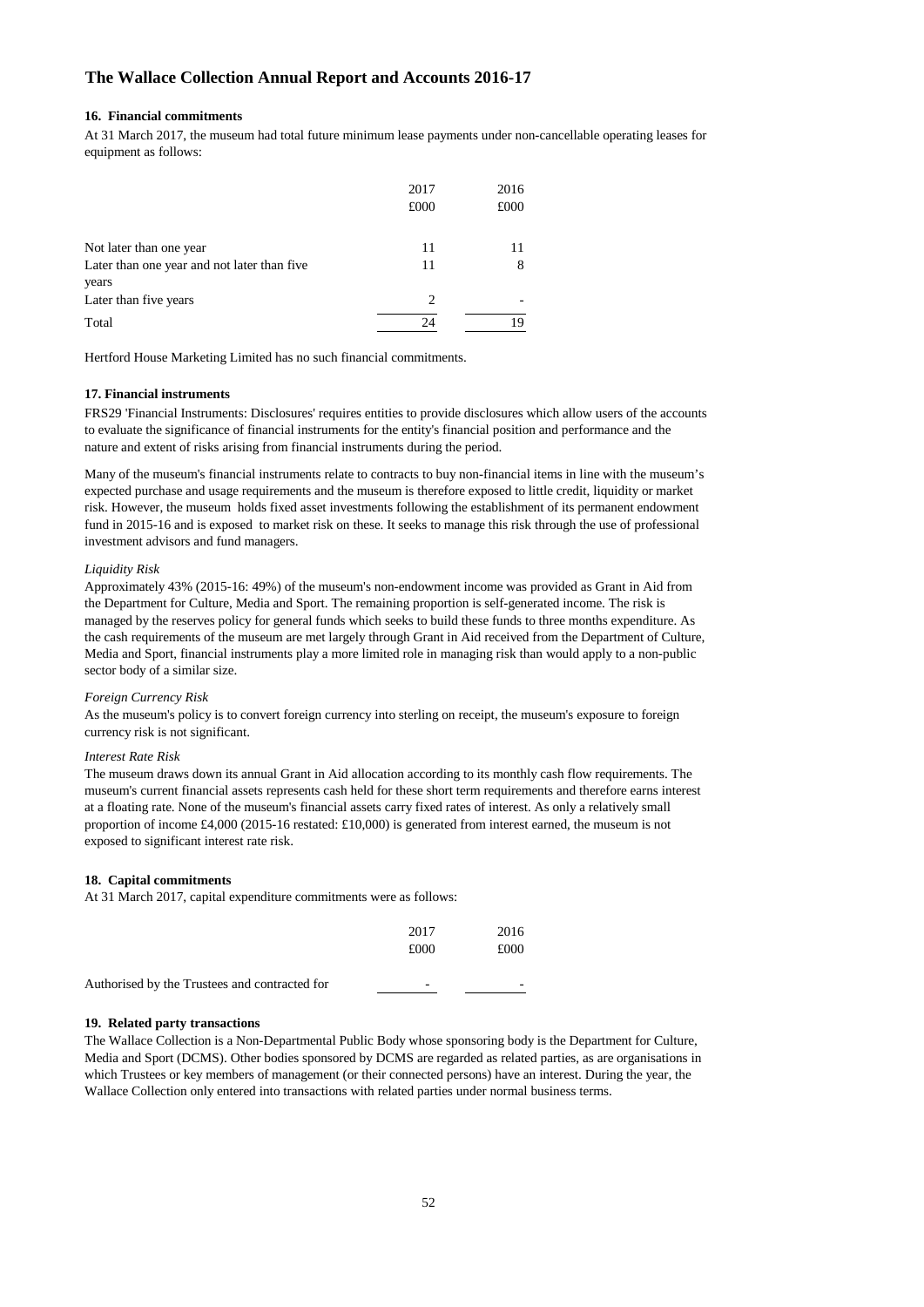#### **19. Related party transactions (continued)**

| <b>Related party</b>                                                                           | Nature of relationship                                                                                                                                  | <b>Grants</b> or<br>donations<br>£000 | received Purchases<br>£000 |                                                                                                                                                                                 |
|------------------------------------------------------------------------------------------------|---------------------------------------------------------------------------------------------------------------------------------------------------------|---------------------------------------|----------------------------|---------------------------------------------------------------------------------------------------------------------------------------------------------------------------------|
| <b>Imperial War Museum</b>                                                                     | DCMS funded body                                                                                                                                        |                                       |                            | 1                                                                                                                                                                               |
| Wallace Collection Foundation The Director (Dr Christoph<br>(formerly Hertford House<br>Trust) | Vogtherr to 30 September<br>and Dr Xavier Bray from 30<br>October 2016) is an ex<br>officio trustee* of the<br><b>Wallace Collection</b><br>Foundation. | 160                                   |                            |                                                                                                                                                                                 |
| Lloyds Bank Group                                                                              | António Horta-Osório is the<br>Group Chief Executive of the<br><b>Lloyds Banking Group</b>                                                              | Collection's trading subsidiary).     |                            | The Lloyds Bank Group has acted as the Wallace Collection's<br>bankers for many years on normal business terms.<br>The Lloyds Bank Group is a corporate member (via the Wallace |
| Wallace Collection Foundation António Horta-Osório is an<br>(formerly Hertford House<br>Trust) | ex officio trustee* of the<br><b>Wallace Collection</b><br>Foundation.                                                                                  | 160                                   |                            |                                                                                                                                                                                 |
|                                                                                                | * With reduced voting rights                                                                                                                            |                                       |                            |                                                                                                                                                                                 |
| <b>Exbury Gardens Limited</b>                                                                  | Kate de Rothschild Agius is<br>a trustee of Exbury Gardens                                                                                              | 14                                    |                            |                                                                                                                                                                                 |
| Goldsmith Company                                                                              | Timothy Schroder is a<br>trustee of the Goldsmith<br>Company                                                                                            | 14                                    |                            |                                                                                                                                                                                 |

Wallace Collection in

America, Inc

 The Wallace Collection in America, Inc (WCiA) is a US tax-exempt organisation under section 501(c) (3) of the US Internal Revenue Code. It is incorporated in the State of Delaware. The objectives of the WCiA are to educate the public about art in general one as a Trustee, the other as a member of the Senior Management Team. On 29 June 2017, the member of the Senior Management The WCiA has a board of three directors. From 9 January 2017, two of the three directors held positions at the Wallace Collection, Team resigned from the board and a new, independent director was appointed.

 During the year grants of £99,023 (2015-16 £nil) were made to the Wallace Collection including a grant of £47,170 after 9 January. At 31 March 2017, the WCiA had net assets of £121,279 in the form of cash at bank.

 The WCiA has not been consolidated in the group accounts of the Wallace Collection as the Wallace Collection did not exercise period from 9 January to 29 June 2017. During this period, one of these directors recused herself from the decision to make a grant to control during the period. Persons holding office in the Wallace Collection only formed a majority of directors in the WCiA for the the Wallace Collection.

 No Trustees or staff member obtained any personal benefit from the transactions disclosed above and no Trustee or staff member had their management responsibilities of the museum. Several Trustees are also supporters of the museum, and they are shown in Annex any other material transactions with the museum in the year. No Trustees held any significant interests which would conflict with B to the Annual Report. Donations received from Trustees in the year were £66,801 including gift aid (2015-16: £44,431). Donations received without conditions from Trustees and other related parties totalled £353,324 (2015-16: £386,431).

#### **20. Contingent liabilities**

There were no contingent liabilities as at 31 March 2017 (2016: Nil).

#### **21. Post balance sheet events**

 There were no reportable events between the balance sheet date and the date the accounts were authorised The accounts were authorised for issue on the date of the Comptroller and Auditor General's certification. for issue.